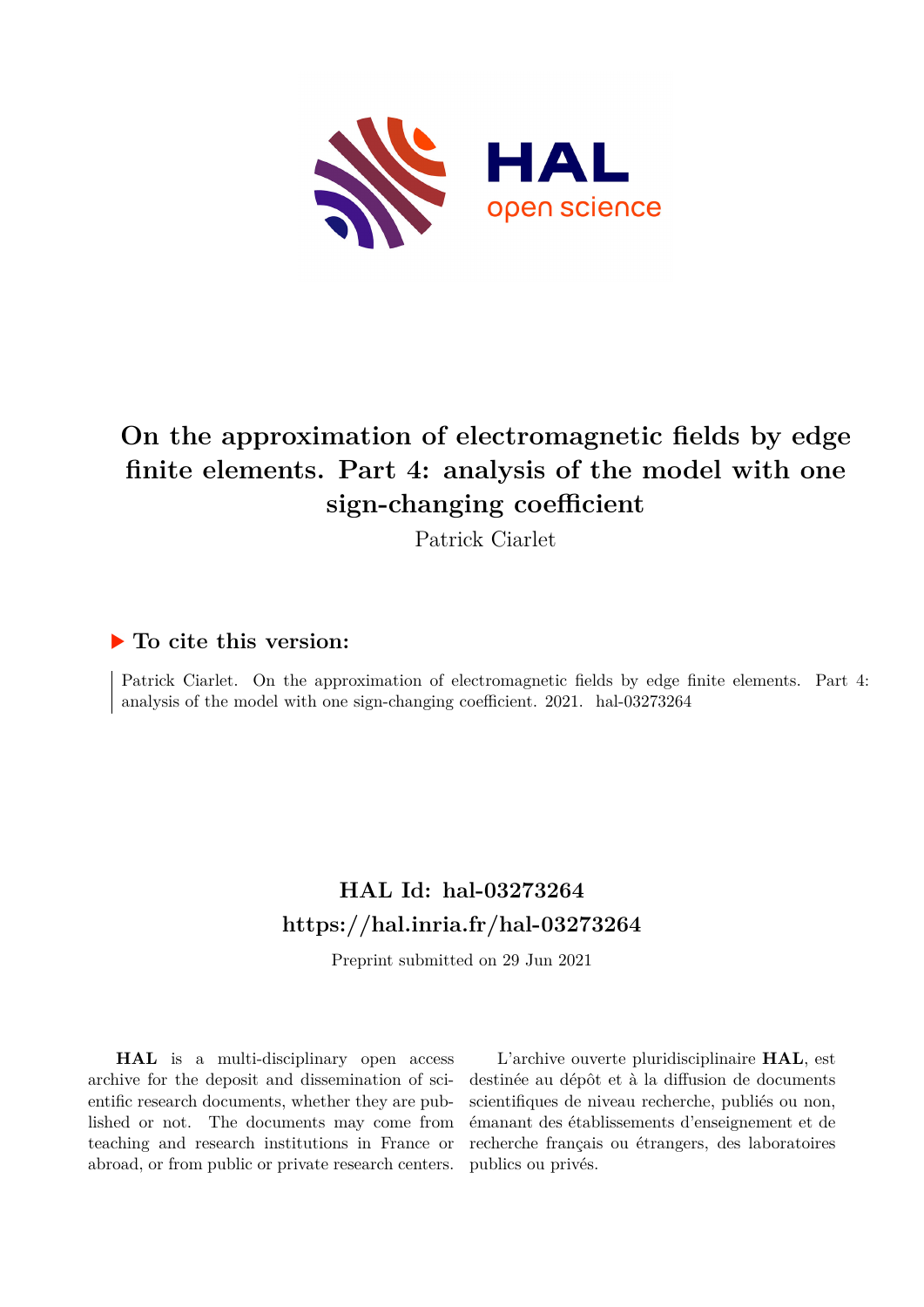### **On the approximation of electromagnetic fields by edge finite elements. Part 4: analysis of the model with one sign-changing coefficient**

**Patrick Ciarlet Jr.**

This version: June 29, 2021

**Abstract** In electromagnetism, in the presence of a negative material surrounded by a classical material, the electric permittivity, and possibly the magnetic permeability, can exhibit a sign-change at the interface. In this setting, the study of electromagnetic phenomena is a challenging topic. We focus on the time-harmonic Maxwell equations in a bounded set  $\Omega$  of  $\mathbb{R}^3$ , and more precisely on the numerical approximation of the electromagnetic fields by edge finite elements. Special attention is paid to low-regularity solutions, in terms of the Sobolev scale  $(H^s(\Omega))_{s>0}$ . With the help of T-coercivity, we address the case of one sign-changing coefficient, both for the model itself, and for its discrete version. Optimal a priori error estimates are derived.

#### **Introduction**

We study the numerical approximation by finite elements of electromagnetic fields governed by the time-harmonic Maxwell equations, in the presence of a negative material surrounded by a classical material. A negative material can be a metal at optical frequencies, or a metamaterial, see for instance [46, 1]. So, in this setting, the electric permittivity, and possibly the magnetic permeability, can exhibit a sign-change at the interface between the two materials. We consider such a model in a bounded set of  $\mathbb{R}^3$ , supplemented with a vanishing boundary condition on the tangential trace. To the author's knowledge, the first attempt to address this situation theoretically can be found in [10, 9]; see also [15, 42]. However, little is known regarding the numerical approximation of the model. In the present paper, we provide the numerical analysis for a model with one sign-changing coefficient. In a similar setting, we refer to [34] for the analysis of the two-dimensional time-harmonic Maxwell equations, and to [22] for the analysis of the three-dimensional, div-curl, or div-curlcurl, problem.

POEMS, CNRS, INRIA, ENSTA Paris, Institut Polytechnique de Paris, 91120 Palaiseau, France (E-mail: patrick.ciarlet@ensta-paris.fr).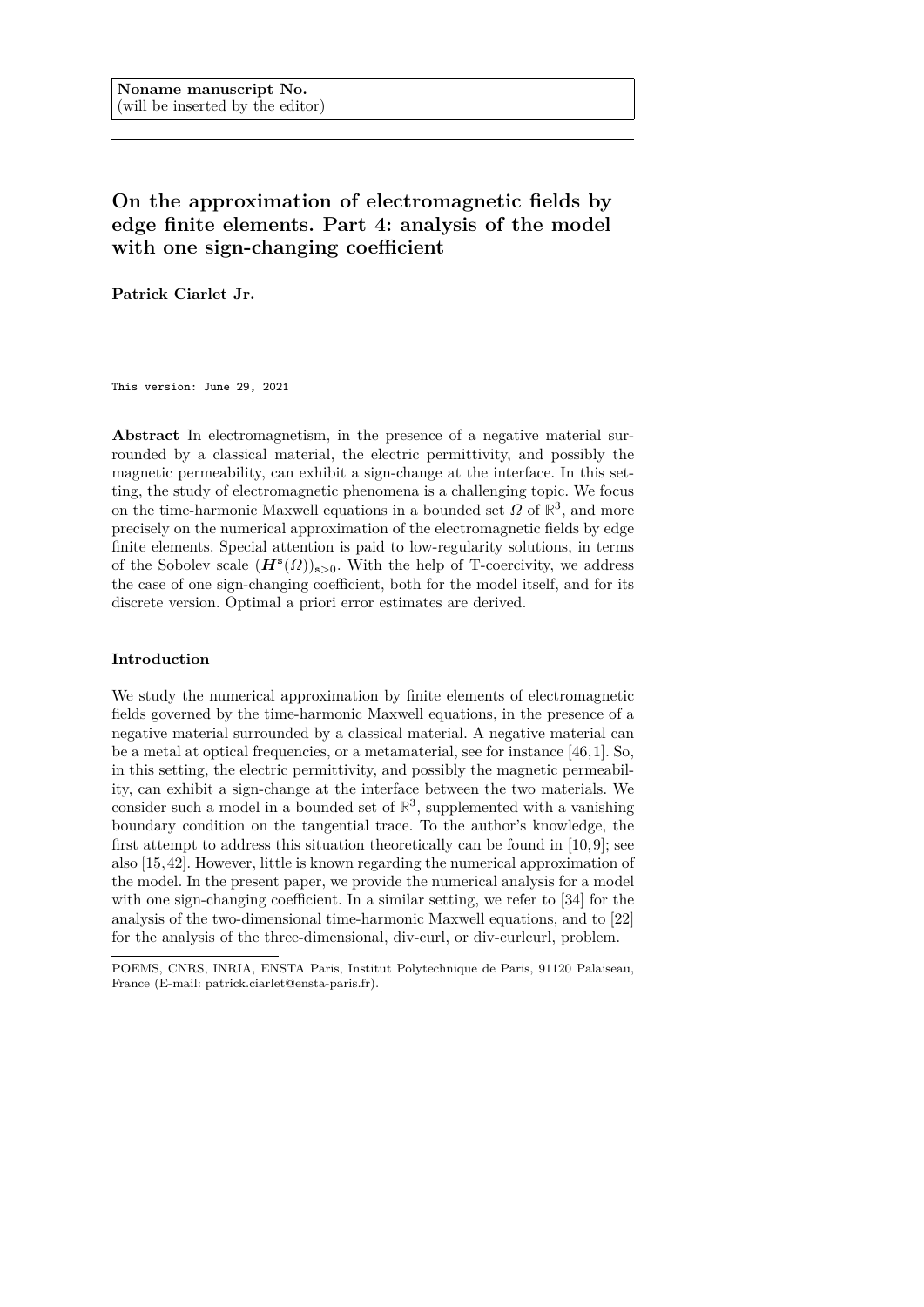For the numerical approximation, we use (low-order) edge finite elements. We use some recent results [21, 31, 22] to interpolate low-regularity solutions that can occur both in a classical setting, that is for a model with fixed-sign, piecewise smooth coefficients  $[24, 6, 23]$ , and in the presence of an interface between a classical material and a negative material.

In what follows, we shall assume that the electric permittivity  $\varepsilon$  has a signchange, while the magnetic permeability  $\mu$  has a fixed sign (when the roles of  $\varepsilon$  and  $\mu$  are reversed, we refer to section 8). Typically, this corresponds to an interface model between a metal surrounded by a classical material (in some ad hoc frequency range). Classically [2, §8], for solving the time-harmonic Maxwell equations, one can choose first-order formulations in both the electric and magnetic fields, or second-order formulations in the electric field only, or in the magnetic field only. Our choice will be a second-order formulation in the electric field.

The outline is as follows. We begin by introducing some notations, together with a precise definition of the mathematical framework considered hereafter. Before investigating the solution of this problem, we propose some comments in section 2 to help identify the difficulties to be addressed. For that, we rely on some well-known facts regarding the classical setting (fixed-sign coefficient), that we shall apply to the new model. We introduce the companion scalar problem and tools, such as the T-coercivity to realize the inf-sup condition. In section 3, we explain how to solve the time-harmonic Maxwell equations. Next, in section 4, we recall the numerical approximation via edge finite elements, and in particular how one can interpolate the electric field, which can (possibly) be of low-regularity. To prove the results regarding convergence of the numerical method, we use some results regarding practical discrete Tcoercivity (for the companion scalar problem) which is achieved with the help of T-conform meshes. These are recalled in the appendix A. As a matter of fact, these results allow us to prove the uniform discrete inf-sup condition for the time-harmonic Maxwell equations: this is the object of the next two sections. Then, in section 7, we provide a numerical illustration to check that the expected convergence order is achieved, and how the use of T-conform meshes may impact the convergence rate. In section 8, we outline how one can solve theoretically and numerically the case of *µ* having a sign-change, and *ε* having a fixed sign. Finally, we give some concluding remarks in the last section.

#### **1 Setting of the problem**

As in [21], we denote constant fields by the symbol *cst*. Vector-valued (respectively tensor-valued) function spaces are written in boldface character (resp. blackboard bold characters). Unless otherwise specified, we consider spaces of real-valued functions. Given a non-empty open set  $\mathcal{O}$  of  $\mathbb{R}^3$ , we use the notation  $(\cdot|\cdot)_{0,\mathcal{O}}$  (respectively  $\|\cdot\|_{0,\mathcal{O}}$ ) for the  $L^2(\mathcal{O})$  and the  $L^2(\mathcal{O}) := (L^2(\mathcal{O}))^3$  inner products (resp. norms). More generally,  $(\cdot|\cdot)_{s,\mathcal{O}}$  and  $\|\cdot\|_{s,\mathcal{O}}$  (respectively  $|\cdot|_{s,\mathcal{O}}$ ) denote the inner product and the norm (resp. semi-norm) of the Sobolev spaces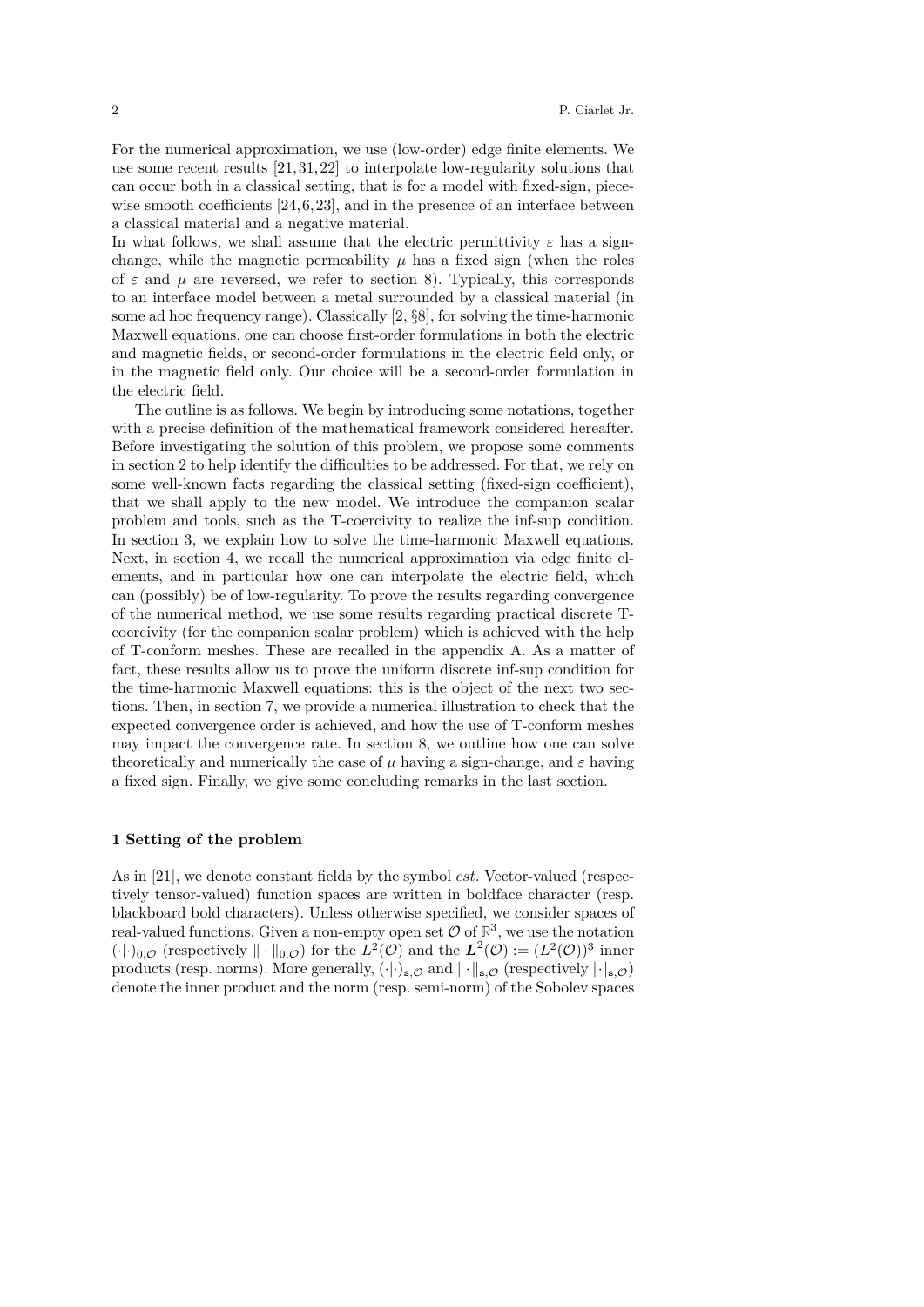$H^s(\mathcal{O})$  and  $\mathbf{H}^s(\mathcal{O}) := (H^s(\mathcal{O}))^3$  for  $s \in \mathbb{R}$  (resp. for  $s > 0$ ). The index *zmv* indicates zero-mean-value fields. If moreover the boundary  $\partial O$  is Lipschitz, *n* denotes the unit outward normal vector field to *∂*O. It is assumed that the reader is familiar with function spaces related to Maxwell's equations, such as  $H(\text{curl}; \mathcal{O})$ ,  $H_0(\text{curl}; \mathcal{O})$ ,  $H(\text{div}; \mathcal{O})$ ,  $H_0(\text{div}; \mathcal{O})$  etc. A priori,  $H(\text{curl}; \mathcal{O})$ is endowed with the "natural" norm  $v \mapsto (\|v\|_{0,\mathcal{O}}^2 + \|\operatorname{curl} v\|_{0,\mathcal{O}}^2)^{1/2}$ , etc. We refer to the monographs of Monk [40] and Assous et al [2] for details.

The symbol *C* is used to denote a generic positive constant which is independent of the meshsize, the mesh and the fields of interest ; *C* may depend on the geometry, or on the coefficients defining the model. We use the notation  $A \leq B$  for the inequality  $A \leq CB$ , where *A* and *B* are two scalar fields, and *C* is a generic constant.

Let  $\Omega$  be a *domain* in  $\mathbb{R}^3$ , ie. an open, connected and bounded subset of  $\mathbb{R}^3$ with a Lipschitz-continuous boundary *∂Ω*. The domain *Ω* can be *topologically trivial* (tt) or *non-trivial* (tnt) [33]. This means that we assume that one of the two conditions below holds:

- $-$  (*tt*) *'for all curl-free vector field*  $v \in C^1(\Omega)$ , there exists  $p \in C^0(\Omega)$  such *that*  $v = \nabla p$  *in*  $\Omega$ *'*;
- $-$  (tnt) *'there exist I* non-intersecting, piecewise plane manifolds,  $(\Sigma_i)_{i=1,\dots,I}$ *with boundaries*  $\partial \Sigma_i \subset \partial \Omega$ *, such that, if we let*  $\dot{\Omega} = \Omega \setminus \bigcup_{i=1}^I \Sigma_i$ *, for all curl-free vector field*  $v$ *, there exists*  $\dot{p} \in C^0(\dot{\Omega})$  *such that*  $v = \nabla \dot{p}$  *in*  $\dot{\Omega}$ .

To simplify the computations (without restricting the scope of the study), we assume that the boundary *∂Ω* is *connected*.

We let  $\Omega$  be surrounded by a perfect conductor. We recall that, for a given pulsation  $\omega > 0$ , the time-harmonic Maxwell equations set in  $\Omega$  can be expressed in terms of the complex-valued electric field *e* only. They write

$$
\begin{cases}\n\text{Find } e \in H_0(\text{curl}; \Omega) \text{ such that} \\
\text{curl}(\mu^{-1} \text{ curl } e) - \omega^2 \varepsilon e = i \omega j \text{ in } \Omega \\
\text{div } \varepsilon e = \varrho \text{ in } \Omega.\n\end{cases} \tag{1}
$$

Above, the real-valued coefficient  $\varepsilon$  is the electric permittivity tensor and the real-valued coefficient  $\mu$  is the magnetic permeability tensor. The complexvalued source terms  $\boldsymbol{j}$  and  $\rho$  are respectively the current density and the charge density. They are related by the charge conservation equation

$$
-i\omega \varrho + \text{div}\,\mathbf{j} = 0 \text{ in } \Omega. \tag{2}
$$

Classically, in (1), the equation div  $\varepsilon e = \rho$  is implied by the second-order  $\text{equation } \textbf{curl}(\mu^{-1} \textbf{curl } e) - \omega^2 \varepsilon e = \omega j$ , together with the charge conservation equation (2), so it is omitted from now on. We fix the *a priori* regularity of the current density to  $j \in L^2(\Omega)$ , which implies that  $\varrho \in H^{-1}(\Omega)$ , with dependence  $\|\varrho\|_{H^{-1}(\Omega)} = \omega^{-1} \|\text{div } j\|_{H^{-1}(\Omega)} \leq \omega^{-1} \|j\|_{L^2(\Omega)}$ .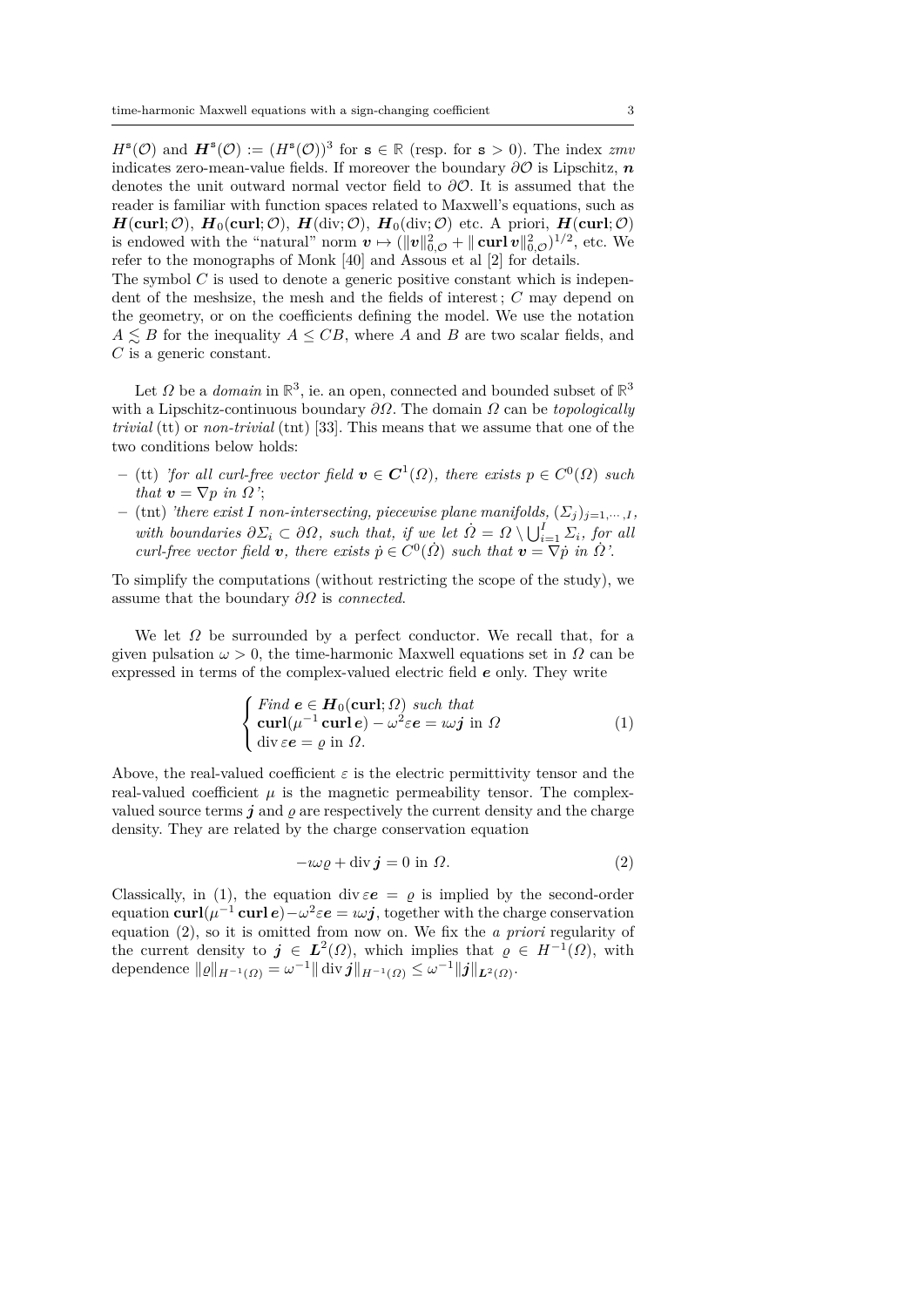Finally, note that one can split the problem into two parts, where  $\Re(e) \in$  $\bm{H}_0(\mathbf{curl}; \Omega)$  is related to  $-\Im(\bm{j}) \in \bm{L}^2(\Omega)$ , resp.  $\Im(\bm{e}) \in \bm{H}_0(\mathbf{curl}; \Omega)$  is related to  $\Re(j) \in L^2(\Omega)$ . So, we carry on with *e* standing either for  $\Re(e)$  or  $\Im(e)$ , resp. *f* standing for  $-\omega^{-1}\Im(j)$  or  $\omega^{-1}\Re(j)$ , that is with *real-valued fields*. One can check that the equivalent variational formulation in  $H_0$ (**curl**; *Ω*) writes

$$
\begin{cases}\n\text{Find } \mathbf{e} \in \mathbf{H}_0(\mathbf{curl}; \Omega) \text{ such that} \\
a_{\omega}(\mathbf{e}, \mathbf{v}) = \omega^2(\mathbf{f}|\mathbf{v})_{0,\Omega}, \forall \mathbf{v} \in \mathbf{H}_0(\mathbf{curl}; \Omega),\n\end{cases} \tag{3}
$$

where

$$
a_\omega(\boldsymbol{u},\boldsymbol{v}):=(\mu^{-1}\operatorname{{\bf curl}} \boldsymbol{u}|\operatorname{{\bf curl}} \boldsymbol{v})_{0,\Omega}-\omega^2(\varepsilon \boldsymbol{u}|\boldsymbol{v})_{0,\Omega},\ \forall \boldsymbol{u},\boldsymbol{v}\in \boldsymbol{H}_0(\operatorname{{\bf curl}};\Omega).
$$

Note that with these notations, one has div  $\varepsilon e = - \text{div } f$  in  $\Omega$ .

Then, the real-valued coefficient  $\xi \in {\varepsilon, \mu}$  fulfills one of the two sets of conditions below, which we refer to as the *classical case* and the *interface case* hereafter.

*Classical case:*

$$
\begin{cases} \xi \text{ is a real-valued, symmetric, measurable tensor field on } \Omega, \\ \exists \xi_-, \xi_+ > 0, \forall z \in \mathbb{R}^3, \xi_- |z|^2 \le \xi z \cdot z \le \xi_+ |z|^2 \text{ a.e. in } \Omega. \end{cases} (4)
$$

*Interface case:*  $\Omega$  is partitioned into the non-trivial partition  $\mathcal{P} := (\Omega_p)_{p=+,-}$ , where  $\Omega_{\pm}$  are domains, and  $\delta \xi$  fulfills (4), with  $\delta_{\vert \Omega_{+}} = +1$  and  $\delta_{\vert \Omega_{-}} = -1$ .

For our studies of the time-harmonic Maxwell equations in the electric field, we assume from now on that

*ε* is as in the *interface case* ; *µ* is as in the *classical case*.

#### **2 Some comments**

Observe that if the electric field is curl-free, ie. **curl**  $e = 0$ , then it may be written as  $e = \nabla p_e$  for some  $p_e \in H_0^1(\Omega)$  (cf. Theorem 3.3.9 in [2], as  $\partial \Omega$  is connected). Moreover,  $p_e$  is such that div  $\epsilon \nabla p_e = - \text{div } f$  in  $H^{-1}(\Omega)$ . So to ensure well-posedness, one must make an assumption on the *companion scalar problem* with Dirichlet boundary condition:

$$
\begin{cases}\n\text{Find } s \in H_0^1(\Omega) \text{ such that} \\
(\varepsilon \nabla s | \nabla q)_{0,\Omega} = \langle g, q \rangle_{H_0^1(\Omega)}, \ \forall q \in H_0^1(\Omega),\n\end{cases} \tag{5}
$$

namely, that this scalar problem is well-posed. In other words,

 $\exists C_{\star} > 0$ ,  $\forall g \in H^{-1}(\Omega)$ ,  $\exists !s$  solution to (5), with  $||s||_{H_0^1(\Omega)} \leq C_{\star} ||g||_{-1,\Omega}$ . (6)

To measure elements of  $H_0^1(\Omega)$ , we choose the norm  $q \mapsto ||q||_{H_0^1(\Omega)} := ||\nabla q||_{0,\Omega}$ . If the permittivity  $\varepsilon$  were to fulfill (4), well-posedness of the scalar problem would *automatically* hold, as an obvious consequence of the fact that  $(q, q') \mapsto$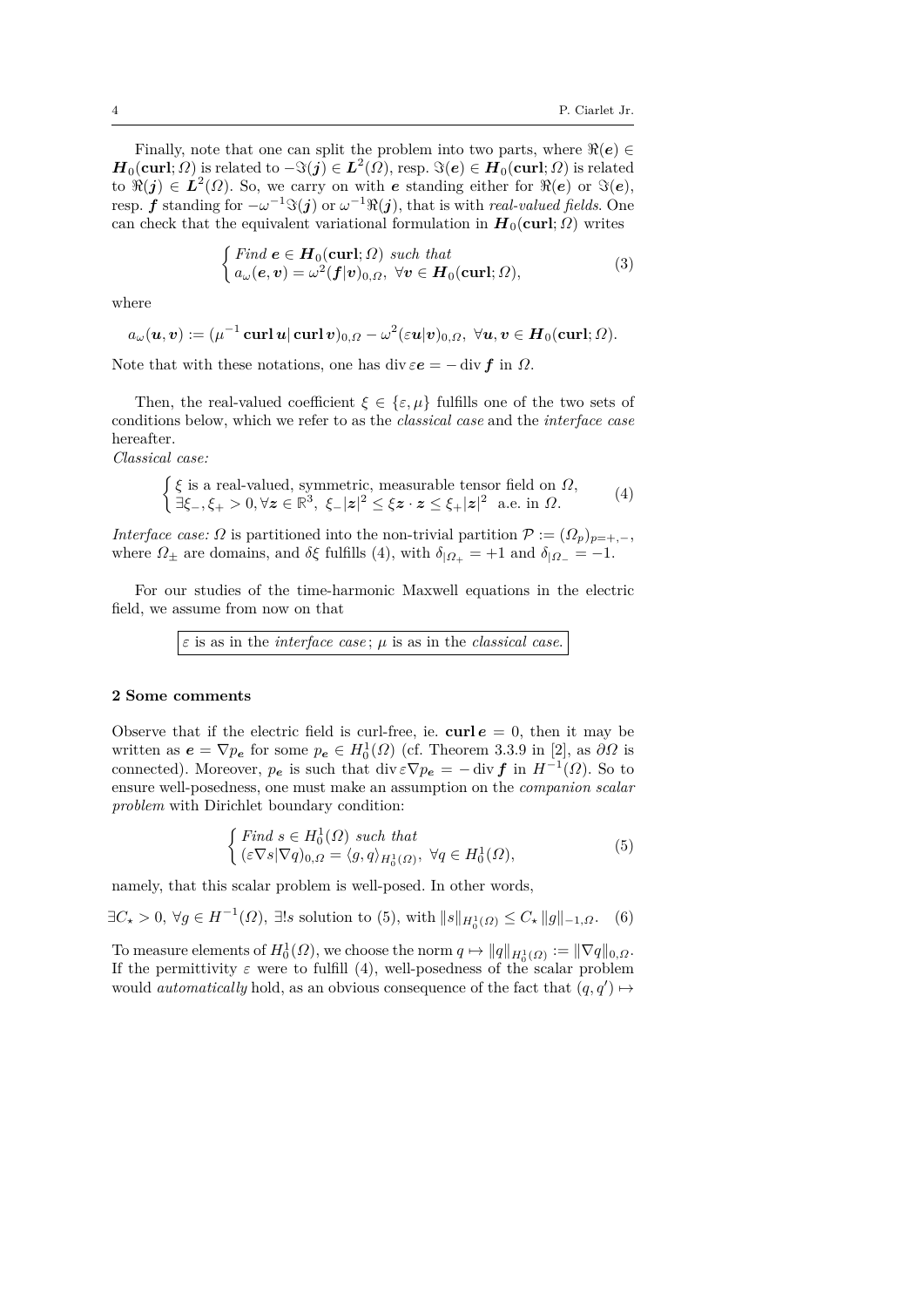$(\varepsilon \nabla q | \nabla q')_{0,\Omega}$  defines an inner product on  $H_0^1(\Omega)$ , whose associated norm is equivalent to the  $\|\cdot\|_{H_0^1(\Omega)}$ -norm.

However, in the present setting, since  $\varepsilon$  is as in the interface case, this is an *additional assumption*, which is addressed with the help of T-coercivity [12, 8]. We recall the abstract framework below, see [20, 18] for details. Let *V* be a Hilbert space with norm  $\|\cdot\|_V$ , and  $a(\cdot, \cdot)$  a *symmetric*, continuous bilinear form on  $V \times V$ . Then, the well-posedness of the problem

Find 
$$
u \in V
$$
 such that  $a(u, v) = \langle f, v \rangle_V$ ,  $\forall v \in V$ , (7)

which reads

$$
\exists C > 0, \ \forall f \in V', \ \exists! u \text{ solution to (7), with } ||u||_V \le C ||f||_{V'}, \tag{8}
$$

can be addresssed as follows. One has to prove that the form *a* is *T*-coercive, cf. Theorem 1 and Remark 2 of [18]:

$$
\exists \alpha > 0, \ \exists T \in \mathcal{L}(V), \ \forall v \in V, \ |a(v, Tv)| \ge \alpha \|v\|_V^2. \tag{9}
$$

In other words, the operator  $T$  realizes the classical inf-sup condition (see eg. [5]) *explicitly*.

Hence, for the scalar problem (5), and because  $\varepsilon$  is a symmetric tensor field, well-posedness is equivalent to  $(q, q') \mapsto (\varepsilon \nabla q | \nabla q')_{0,\Omega}$  fulfilling an infsup condition:

$$
\exists \gamma_0 > 0, \ \forall q \in H_0^1(\Omega), \quad \sup_{q' \in H_0^1(\Omega) \backslash \{0\}} \frac{|(\varepsilon \nabla q | \nabla q')_{0,\Omega}|}{\|q'\|_{H_0^1(\Omega)}} \ge \gamma_0 \|q\|_{H_0^1(\Omega)}. \tag{10}
$$

Or, as noted above, this is equivalent to

$$
\exists \alpha_0 > 0, \ \exists T_0 \in \mathcal{L}(H_0^1(\Omega)), \forall q \in H_0^1(\Omega), \ |(\varepsilon \nabla q|\nabla (T_0 q))_{0,\Omega}| \ge \alpha_0 \|\nabla q\|_{0,\Omega}^2.
$$

Note that the absolute value can be removed. Indeed, the quadratic mapping  $q \mapsto (\varepsilon \nabla q | \nabla (T_0 q))_{0,\Omega}$  is continuous in  $H_0^1(\Omega)$  and vanishes only for  $q = 0$ , so it takes either positive, or negative, values everywhere in  $H_0^1(\Omega)$ . Thus, (10) is also equivalent to

$$
\exists \alpha_0 > 0, \ \exists T_0 \in \mathcal{L}(H_0^1(\Omega)),\forall q \in H_0^1(\Omega), \ (\varepsilon \nabla q | \nabla (T_0 q))_{0,\Omega} \ge \alpha_0 \| \nabla q \|_{0,\Omega}^2.
$$
\n(11)

To recapitulate, we assume from now on that

 $(10)-(11)$  holds for the companion scalar problem  $(5)$ .

When we perform the numerical analysis, and in order to obtain explicit convergence rates between the exact and approximate solution to the timeharmonic Maxwell equations, we shall make *two additional assumptions*: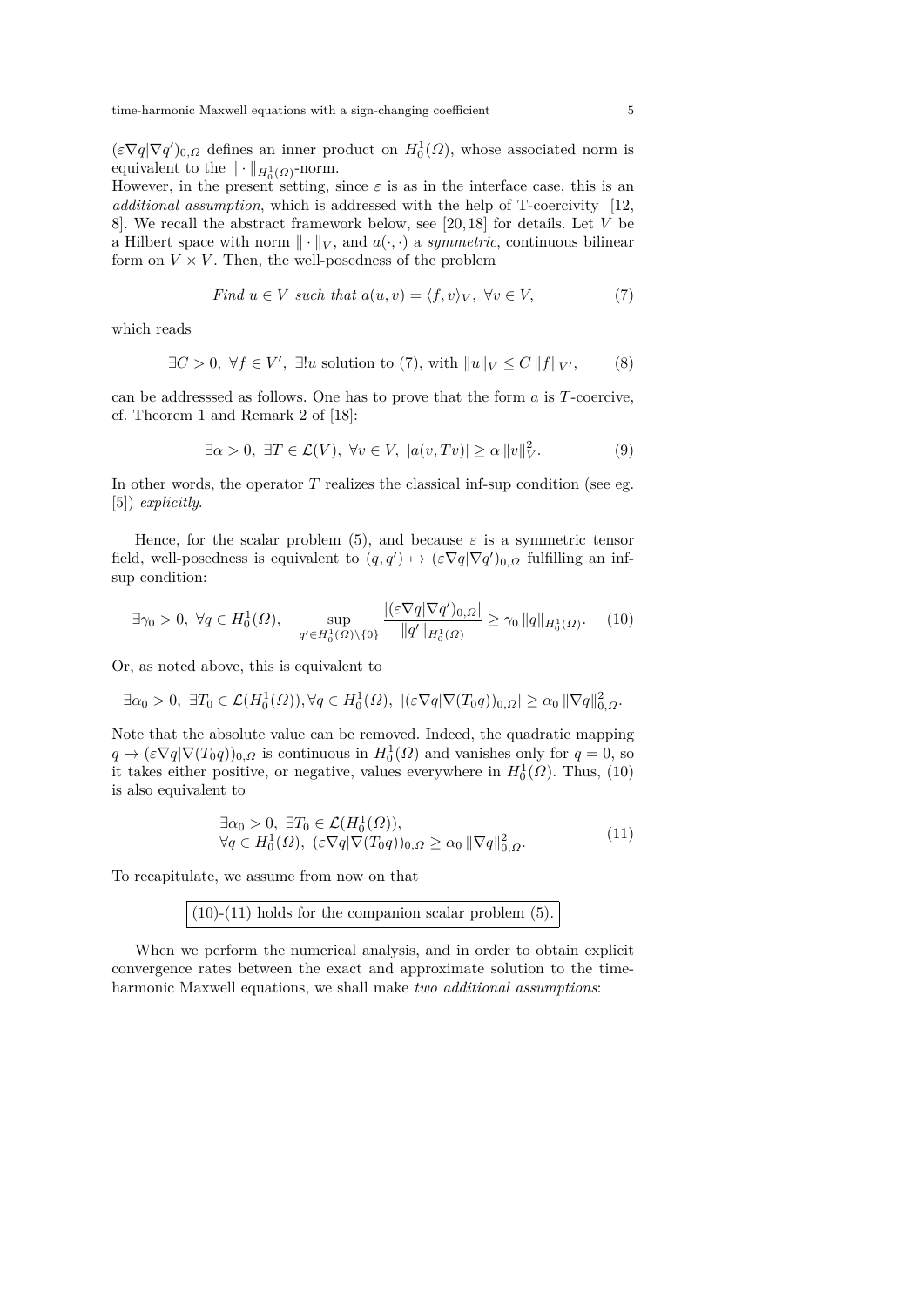**–** *the coefficients ε, µ are piecewise smooth*: there exists a partition {*Ωp*}*<sup>p</sup>*=1*,*··· *,P* of *Ω*, made of disjoint domains  $(Q_p)_{p=1,\dots,P}$ , with  $\overline{Q} = \bigcup_{p=1}^P \overline{Q_p}$ , and such that  $\varepsilon_{\vert \Omega_p}, \mu_{\vert \Omega_p} \in W^{1,\infty}(\Omega_p)$  for  $p = 1, \cdots, P$ . In relation to the partition and for  $s \geq 0$ , we define

$$
PH^s(\Omega) := \{ v \in L^2(\Omega) : v_{|\Omega_p} \in H^s(\Omega_p), 1 \le p \le P \},\qquad(12)
$$

endowed with the "natural" norm  $||v||_{PH^{s}(\Omega)} := \begin{pmatrix} \end{pmatrix}$ 1≤*p*≤*P*  $||v_p||_{\mathbf{s},\Omega_p}^2\Big)^{1/2}.$ 

**–** *the data f has extra-regularity*, in the sense that

$$
\operatorname{div} \mathbf{f} \in H^{-1+\tau_0}(\Omega), \text{ with } \tau_0 \in (0,1] \text{ given.} \tag{13}
$$

For further analysis, let us introduce the scalar problem with *modified* righthand side

$$
\begin{cases}\n\text{Find } s \in H_0^1(\Omega) \text{ such that} \\
(\varepsilon \nabla s | \nabla q)_{0,\Omega} = \langle g, q \rangle_{H_0^1(\Omega)} + (\varepsilon \mathbf{g}, \nabla q)_{0,\Omega}, \ \forall q \in H_0^1(\Omega).\n\end{cases} \tag{14}
$$

If  $\varepsilon$  were as in the classical case [24, 43, 29, 38, 35, 6, 27], one could prove a shift theorem for the problem (14) when the data  $(q, \mathbf{g})$  has *extra-regularity* like

$$
g \in H^{-1+\tau_0}(\Omega)
$$
,  $\mathbf{g} \in \mathbf{H}^1(\Omega)$ , with  $\tau_0 \in (0,1]$  given.

In the interface case, there exist similar results in this direction. We refer to [25, 13, 17, 16, 11] for a piecewise constant coefficient  $\varepsilon$ . So we introduce  $\tau_{Dir} \in (0, 1]$ depending only on the geometry and on *ε* such that

$$
\forall \mathbf{s} \in [0, \tau_{Dir}) \setminus \{1/2\}, \ \forall (g, \mathbf{g}) \in H^{-1+\mathbf{s}}(\Omega) \times \mathbf{H}^1(\Omega),
$$
  
the solution  $s$  to (14) is such that  $s \in PH^{1+\mathbf{s}}(\Omega)$ , and  

$$
\|s\|_{PH^{1+\mathbf{s}}(\Omega)} \lesssim (\|g\|_{-1+\mathbf{s},\Omega} + \|g\|_{1,\Omega}).
$$

Above, the constant hidden in  $\lesssim$  may depend on *s*, but not on *g* nor on *g*. By a slight abuse of vocabulary, we call this result the *shift theorem*, respectively *τDir* the *limit regularity exponent*. We assume from now on that

|  |  | a shift theorem holds with $\tau_{Dir} \in (0,1]$ for the modified scalar problem (14). |  |  |
|--|--|-----------------------------------------------------------------------------------------|--|--|
|--|--|-----------------------------------------------------------------------------------------|--|--|

*Remark 1* We shall also need a shift theorem for the scalar problem involving the magnetic permeability  $\mu$  with Neumann boundary condition, see (31) below. Result can be found in the above-mentioned references, because  $\mu$  is as in the classical case.  $\hfill \square$ 

So far we focused on curl-free fields. To tackle fields with a non-vanishing curl, we use an ad hoc splitting in  $H_0(\text{curl}; \Omega)$ . Define

$$
\boldsymbol{K}_N(\Omega,\varepsilon):=\{\boldsymbol{v}\in \boldsymbol{H}_0(\boldsymbol{\operatorname{curl}};\Omega)\ :\ \operatorname{div}\varepsilon\boldsymbol{v}=0\}.
$$

An equivalent (variational) definition is

 $\boldsymbol{K}_N(\Omega,\varepsilon) := \{\boldsymbol{v} \in \boldsymbol{H}_0(\boldsymbol{\operatorname{curl}};\Omega) \; : \; (\varepsilon \boldsymbol{v}|\nabla q)_{0,\Omega} = 0, \; \forall q \in H^1_0(\Omega)\}.$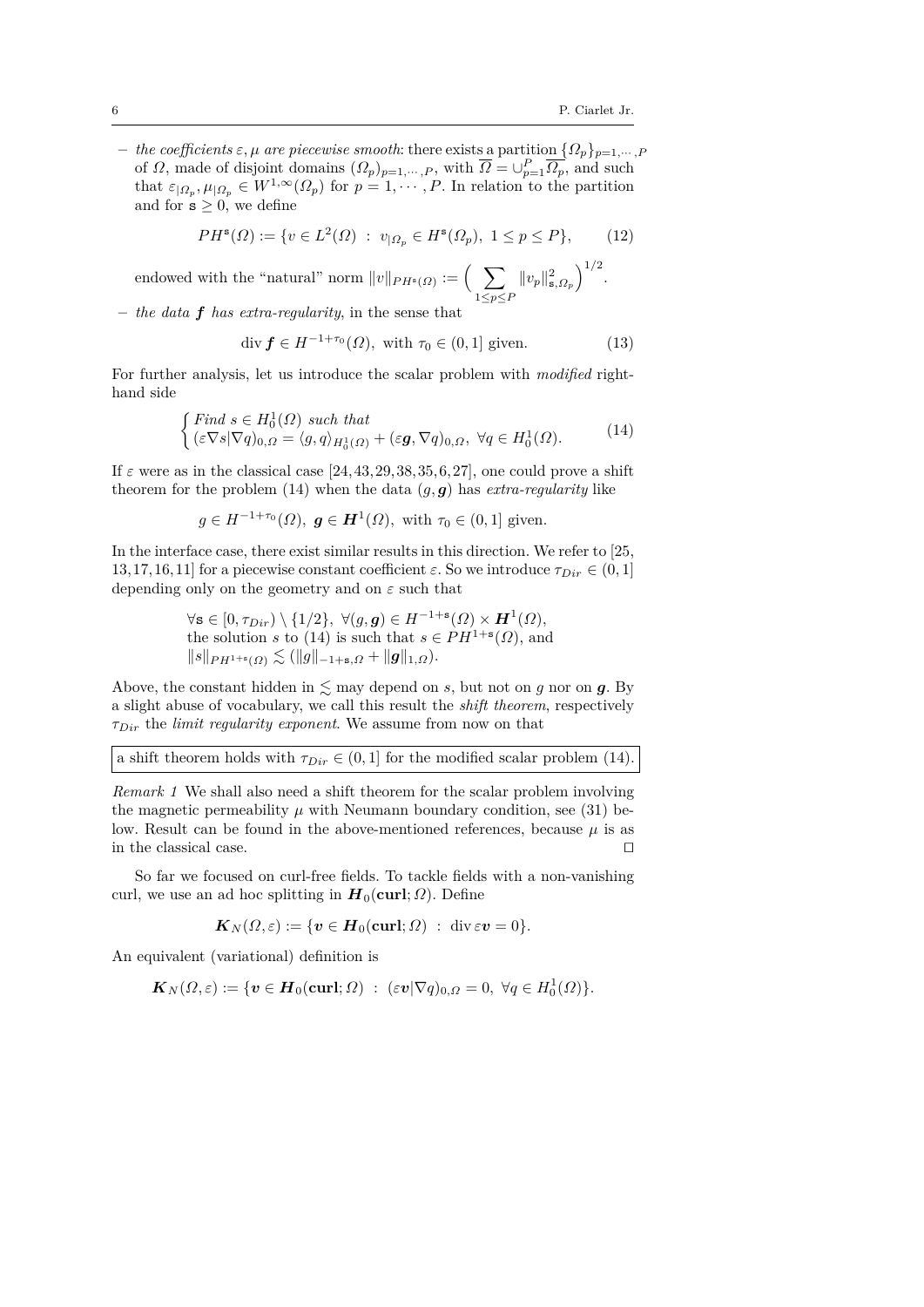**Proposition 1** *One has the continuous, direct sum*

$$
\boldsymbol{H}_0(\text{curl};\Omega) = \nabla[H_0^1(\Omega)] \oplus \boldsymbol{K}_N(\Omega,\varepsilon). \tag{15}
$$

*Proof* Obviously,  $\nabla$ [ $H_0^1(\Omega)$ ] +  $K_N(\Omega, \varepsilon)$  is a subset of  $H_0(\text{curl}; \Omega)$ . Let  $v \in$  $H_0(\text{curl}; \Omega)$ . According to (6), there exists  $p_v \in H_0^1(\Omega)$  such that

$$
(\varepsilon \nabla p_{\boldsymbol{v}} | \nabla q)_{0,\Omega} = (\varepsilon \boldsymbol{v} | \nabla q)_{0,\Omega}, \ \forall q \in H_0^1(\Omega). \tag{16}
$$

Now, let  $\mathbf{k}_v = v - \nabla p_v$ , one has  $\mathbf{k}_v \in \mathbf{K}_N(\Omega, \varepsilon)$  by construction. It follows that  $\boldsymbol{H}_0(\textbf{curl}; \Omega) = \nabla [H_0^1(\Omega)] + \boldsymbol{K}_N(\Omega, \varepsilon).$ 

Next, let  $\mathbf{z} \in \nabla[H_0^1(\Omega)] \cap \mathbf{K}_N(\Omega,\varepsilon)$  be given. There exists  $s \in H_0^1(\Omega)$  such that  $z = \nabla s$  and, by definition of  $K_N(\Omega, \varepsilon)$ , *s* is governed by (5) with zero right-hand side. By uniqueness of the solution, one has  $s = 0$  and so  $z = 0$ : the sum is direct.

Finally, by definition (16) of  $p_v$  and according to (11), one has  $\alpha_0 \|\nabla p_v\|_{0,\Omega}^2 \leq$  $(\varepsilon \nabla p_{\bm{v}}|\nabla (T_0 p_{\bm{v}}))_{0,\Omega} = (\varepsilon \bm{v}|\nabla (T_0 p_{\bm{v}}))_{0,\Omega} \leq ||\varepsilon \bm{v}||_{0,\Omega}||\nabla (T_0 p_{\bm{v}})||_{0,\Omega}$ , so that

$$
\|\nabla p_{\boldsymbol{v}}\|_{\boldsymbol{H}(\boldsymbol{\operatorname{curl}};\Omega)} = \|\nabla p_{\boldsymbol{v}}\|_{0,\Omega} \le \alpha_0^{-1} \|\varepsilon\|_{\infty,\Omega} \|T_0\|_{\mathcal{L}(H_0^1(\Omega))} \|\boldsymbol{v}\|_{0,\Omega},
$$
  
and 
$$
\|\boldsymbol{k}_{\boldsymbol{v}}\|_{\boldsymbol{H}(\boldsymbol{\operatorname{curl}};\Omega)} \le (1 + \alpha_0^{-1} \|\varepsilon\|_{\infty,\Omega} \|T_0\|_{\mathcal{L}(H_0^1(\Omega))}) \|\boldsymbol{v}\|_{\boldsymbol{H}(\boldsymbol{\operatorname{curl}};\Omega)}.
$$

So the sum is continuous.  $\Box$ 

In other words, we may introduce the operators of  $\mathcal{L}(\mathbf{H}_0(\textbf{curl}; \Omega), H_0^1(\Omega)),$ resp. of  $\mathcal{L}(\mathbf{H}_0(\mathbf{curl}; \Omega))$ 

$$
\pi_1 \; : \; \begin{cases} \bm{H}_0(\mathbf{curl};\Omega) \to H_0^1(\Omega) \\ \bm{v} \mapsto p_{\bm{v}} \end{cases}, \quad \bm{\pi}_2 \; : \; \begin{cases} \bm{H}_0(\mathbf{curl};\Omega) \to \bm{K}_N(\Omega,\varepsilon) \\ \bm{v} \mapsto \bm{k}_{\bm{v}} \end{cases}
$$

and write, for all  $v \in H_0(\text{curl}; \Omega)$ ,  $v = \nabla(\pi_1 v) + \pi_2 v$ . Note that  $(\pi_2)^2 = \pi_2$ .

We finally recall an important result on the measure of elements of  $\mathbf{K}_N(\Omega,\varepsilon)$ . For its proof, we refer the reader to Corollary 5.2 of [9].

**Theorem 1** *Elements of*  $K_N(\Omega, \varepsilon)$  *can be measured with the*  $\|\text{curl}\cdot\|_{0,\Omega}$ *norm:*

$$
\exists C_W > 0, \ \forall k \in K_N(\Omega, \varepsilon), \quad \|k\|_{0,\Omega} \le C_W \|\operatorname{curl} k\|_{0,\Omega},\tag{17}
$$

$$
\exists C'_W > 1, \ \forall k \in K_N(\Omega, \varepsilon), \quad \|k\|_{H(\text{curl};\Omega)} \le C'_W \|\text{curl } k\|_{0,\Omega}. \tag{18}
$$

#### **3 Solving the exact problem**

Recall that  $\mu$  is as in the classical case (cf. (4)), resp.  $\varepsilon$  is as in the interface case, and assumption (10)-(11) holds. Using operators  $\pi_1$  and  $\pi_2$ , one can provide an equivalent reformulation of the variational formulation (3). Its solution *e* may be split as

$$
\mathbf{e} = \mathbf{e}_0 + \nabla \phi, \text{ with } \mathbf{e}_0 = \boldsymbol{\pi}_2 \mathbf{e} \text{ and } \phi = \pi_1 \mathbf{e}. \tag{19}
$$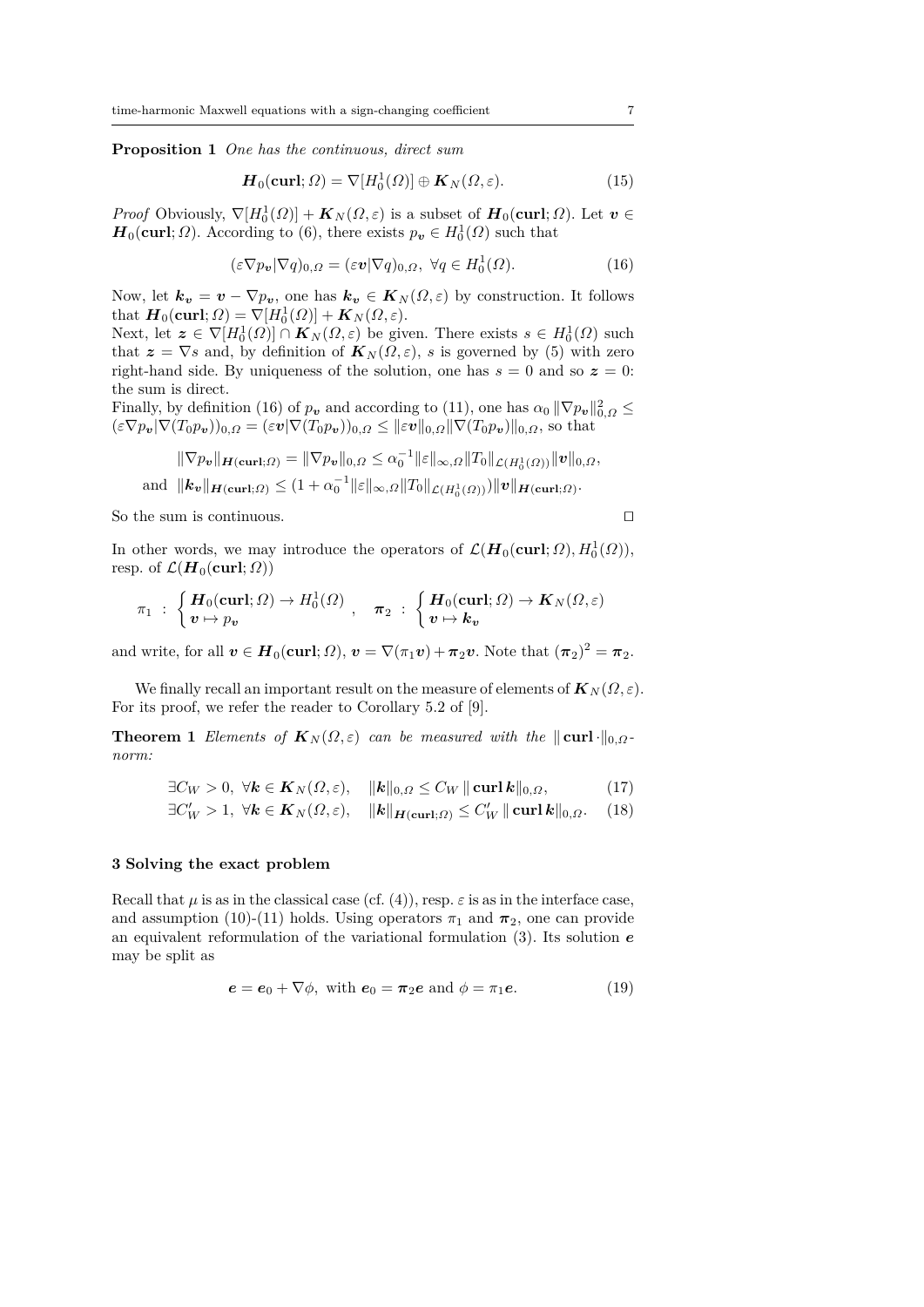By using the (variational) definition of  $K_N(\Omega, \varepsilon)$  (recall that  $\varepsilon$  is a symmetric tensor field), we notice that  $e_0$  and  $\phi$  are respectively governed by

$$
\begin{cases}\n\text{Find } \mathbf{e}_0 \in \mathbf{K}_N(\Omega, \varepsilon) \text{ such that} \\
a_{\omega}(\mathbf{e}_0, \mathbf{v}) = \omega^2(\mathbf{f}|\mathbf{v})_{0,\Omega}, \ \forall \mathbf{v} \in \mathbf{K}_N(\Omega, \varepsilon).\n\end{cases} \tag{20}
$$

$$
\begin{cases}\n\text{Find } \phi \in H_0^1(\Omega) \text{ such that} \\
(\varepsilon \nabla \phi | \nabla q)_{0,\Omega} = \langle \text{div } f, q \rangle_{H_0^1(\Omega)}, \ \forall q \in H_0^1(\Omega).\n\end{cases} \tag{21}
$$

Actually, there is an equivalence result (the proof is left to the reader).

**Proposition 2** *A* field *e is a solution to (3) if, and only if,*  $\pi_2 e$  *is a solution to (20)* and  $\pi_1 e$  *is a solution to (21).* 

According to the assumption on  $\varepsilon$ , we already know that problem (21) is well-posed. Hence proving the well-posedness of (3) amounts to proving the well-posedness of (20). We recall Theorem 8.15 of [9].

**Theorem 2** *The imbedding of*  $K_N(\Omega, \varepsilon)$  *in*  $L^2(\Omega)$  *is compact.* 

As a consequence (cf. Theorem 8.16 of [9]), one has the

**Corollary 1** *The variational formulation (20) with unknown*  $e_0$  *enters the Fredholm alternative:*

 $-$  *either the problem (20) is well-posed, ie. it admits a unique solution*  $e_0$  *in*  $H_0$ (curl;  $\Omega$ ), which depends continuously on the data  $f$ :

$$
\|e_0\|_{\boldsymbol H(\boldsymbol{\operatorname{curl}};\varOmega)}\lesssim \| \boldsymbol f\|_{0,\varOmega}\,;
$$

**–** *or, the problem (20) has solutions if, and only if, f satisfy a finite number of compatibility conditions; in this case, the space of solutions is an affine space of finite dimension, and the component of the solution which is orthogonal (in the sense of the*  $H_0$ (curl;  $\Omega$ ) *inner product)* to the corre*sponding linear vector space, depends continuously on the data f.*

*Finally, each alternative occurs simultaneously for variational formulation (20) and variational formulation (3) with unknown e.*

From now on, we assume that variational formulation (3) is *well-posed*:

 $\forall f \in L^2(\Omega), \exists! e \in H_0(\textbf{curl}; \Omega) \, \text{sol}^{\text{n}}$  to (3) and  $\|e\|_{\boldsymbol H(\textbf{curl}; \Omega)} \lesssim \|f\|_{0,\Omega}$ . (22)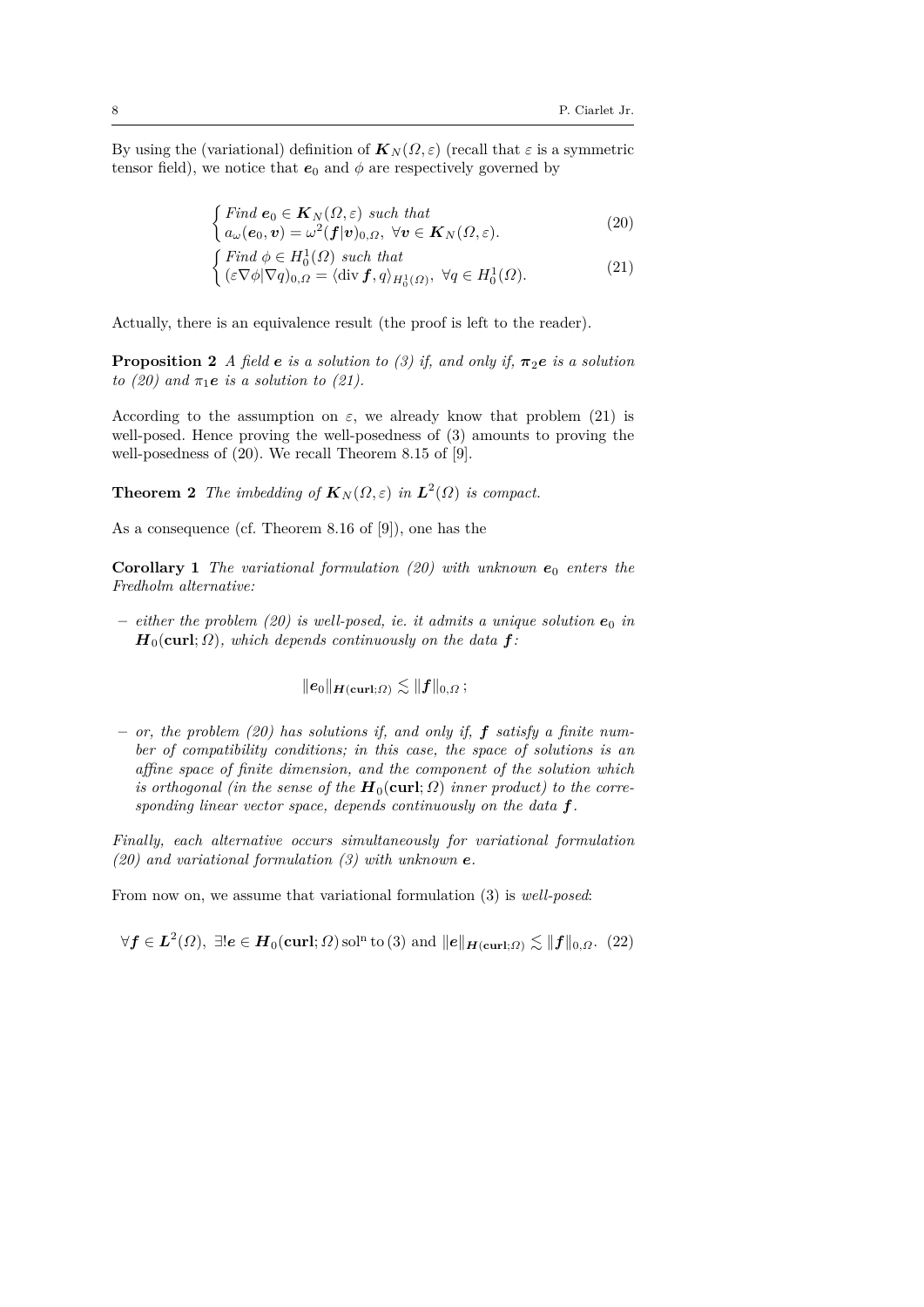#### **4 Approximation by N´ed´elec's finite elements**

For the ease of exposition<sup>1</sup>, we assume that  $\Omega$  and  $\{\Omega_p\}_{p=1,\dots,P}$  are Lipschitz polyhedra. We consider a family of simplicial meshes of *Ω*, and we choose the Nédélec's first family of edge finite elements  $[41, 40]$  to define finite dimensional subspaces  $(V_h)_h$  of  $H_0(\text{curl}; \Omega)$ . So  $\overline{\Omega}$  is triangulated by a shape regular family of meshes  $(\mathcal{T}_h)_h$ , made up of (closed) simplices, generically denoted by *K*. Each mesh is indexed by  $h := \max_K h_K$  (the meshsize), where  $h_K$  is the diameter of *K*. And meshes are conforming with respect to the partition  ${Q_p}_{p=1,\dots,P}$  induced by the coefficients  $\varepsilon, \mu$ : namely, for all *h* and all *K* ∈  $\mathcal{T}_h$ , there exists  $p \in \{1, \dots, P\}$  such that  $K \subset \overline{\Omega_p}$ . Nédélec's  $H(\text{curl}; \Omega)$ conforming (first family, first-order) finite element spaces are then defined by

$$
\boldsymbol{V}_h := \{ \boldsymbol{v}_h \in \boldsymbol{H}_0(\boldsymbol{\operatorname{curl}};\Omega) \; : \; \boldsymbol{v}_h|_K \in \mathcal{R}_1(K), \; \forall K \in \mathcal{T}_h \},
$$

where  $\mathcal{R}_1(K)$  is the vector space of polynomials on K defined by

$$
\mathcal{R}_1(K):=\{\boldsymbol{v}\in\boldsymbol{P}_1(K)\ :\ \boldsymbol{v}(\boldsymbol{x})=\boldsymbol{a}+\boldsymbol{b}\times\boldsymbol{x},\ \boldsymbol{a},\boldsymbol{b}\in\mathbb{R}^3\}.
$$

To approximate the curl-free fields, we need to define a suitable approximation of elements of  $H_0^1(\Omega)$ . So we introduce finite dimensional subspaces  $(M_h)_h$  of  $H_0^1(\Omega)$ . Lagrange's first-order finite element spaces are defined by

$$
M_h := \{ q_h \in H_0^1(\Omega) \; : \; q_{h|K} \in P_1(K), \; \forall K \in \mathcal{T}_h \}.
$$

The discrete companion scalar problems are

$$
\begin{cases} \text{Find } s_h \in M_h \text{ such that} \\ (\varepsilon \nabla s_h | \nabla q_h)_{0,\Omega} = \langle g, q_h \rangle_{H_0^1(\Omega)}, \ \forall q_h \in M_h. \end{cases} \tag{23}
$$

For approximation purposes, one can use the Lagrange interpolation operator *Π*<sup>*L*</sup></sup>, or the Scott-Zhang interpolation operator  $\Pi_h^{SZ}$ . The latter allows one to interpolate any element of  $H_0^1(\Omega)$ , with values in  $M_h$ , at the expense of local interpolation operators that are not localized to each tetraedron, but are localized to the union of the tetrahedron and its neighbouring tetrahedra. We refer to [30] for details. Unless otherwise specified, we choose  $\Pi_h^{grad} = \Pi_h^{SZ}$ .

For *h* given, the discrete variational formulation of the time-harmonic problem  $(3)$  is

$$
\begin{cases}\n\text{Find } \mathbf{e}_h \in \mathbf{V}_h \text{ such that} \\
a_{\omega}(\mathbf{e}_h, \mathbf{v}_h) = (\mathbf{f}|\mathbf{v}_h)_{0,\Omega}, \forall \mathbf{v}_h \in \mathbf{V}_h.\n\end{cases} \tag{24}
$$

 $^{\rm 1}$  The results obtained in this paper carry over to curved polyhedra, that is domains with piecewise smooth boundaries (see eg. p. 81 in [2] for a precise definition). When dealing with the discretization by first-order edge finite elements in  $H_0(\text{curl}; \Omega)$ , one may use [26]. Respectively, when dealing with the discretization by Lagrange's first-order finite elements in  $H_0^1(\Omega)$ , one may use [32]. In particular, it is proven there that optimal interpolation properties hold, ie. one may recover up to  $O(h)$  accuracy, provided the field to be interpolated is sufficiently smooth.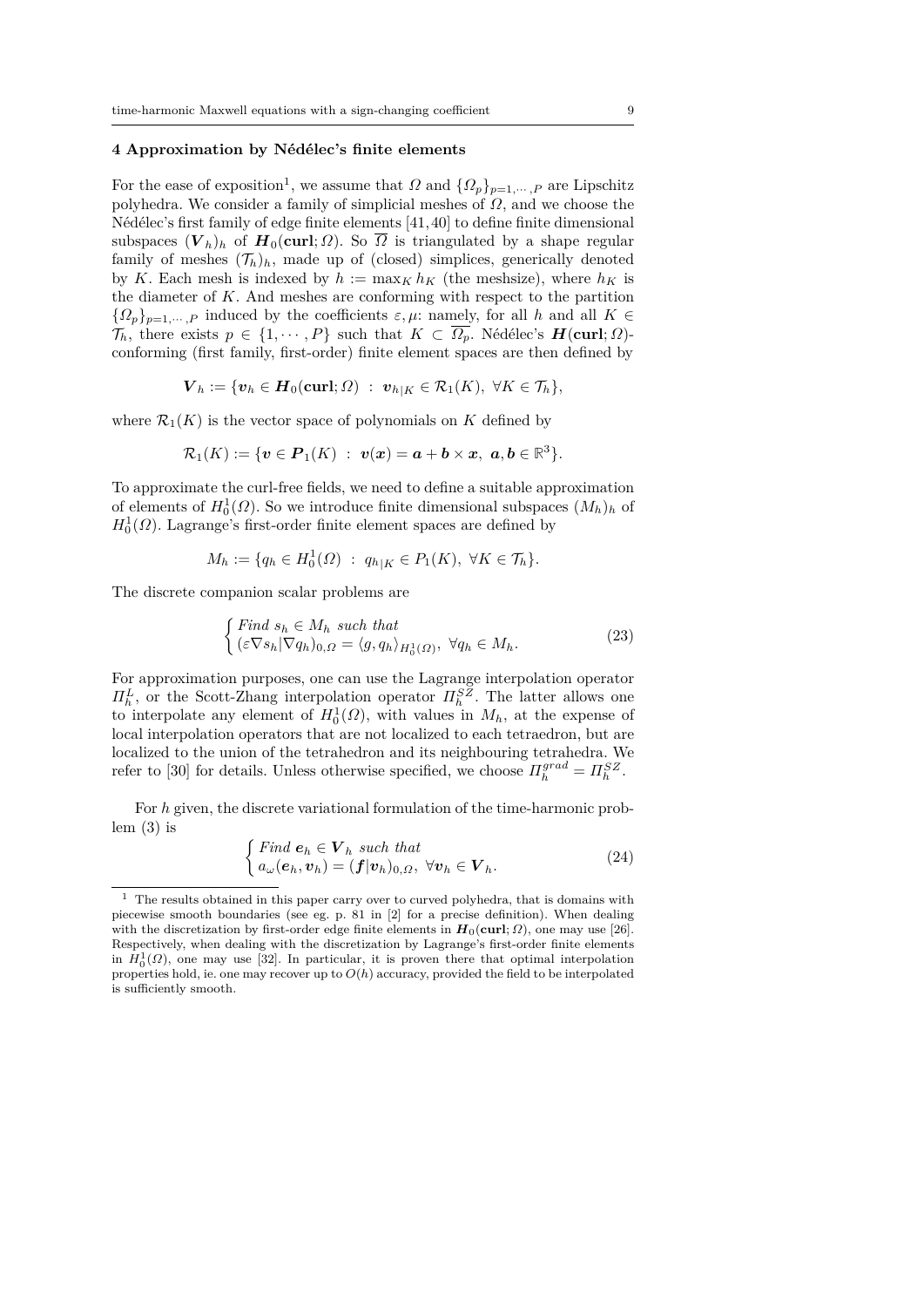To obtain explicit error estimates for the time-harmonic Maxwell equations, a natural idea is to use the interpolation of its solution *e*. This requires some additional definitions and a priori analysis of the regularity of *e*, and of its curl.

Let  $\Pi_h^{curl}$  be the classical global Raviart-Thomas-Nédélec interpolant in  $H_0(\text{curl}; \Omega)$  with values in  $V_h$  [41]. We then denote by  $\Pi_h^{div}$  the classical global Raviart-Thomas-Nédélec interpolation operator in  $H_0(\text{div}; \Omega)$  with values in  $W_h$  [45, 41], where  $(W_h)_h$  are designed with the help of  $H(\text{div}; \Omega)$ conforming, first-order finite element spaces:

$$
\boldsymbol{W}_h := \{\boldsymbol{w}_h \in \boldsymbol{H}_0(\mathrm{div};\Omega) \; : \; \boldsymbol{w}_{h|K} \in \mathcal{D}_1(K), \; \forall K \in \mathcal{T}_h\},
$$

where  $\mathcal{D}_1(K)$  is the vector space of polynomials on *K* defined by

$$
\mathcal{D}_1(K):=\{\boldsymbol{v}\in\boldsymbol{P}_1(K)\ :\ \boldsymbol{v}(\boldsymbol{x})=\boldsymbol{a}+b\boldsymbol{x},\ \boldsymbol{a}\in\mathbb{R}^3,\ b\in\mathbb{R}\}.
$$

Let us recall a few useful properties (see Chapter 5 in [40]). To start with,

**Proposition 3** *For all h, it holds that*

$$
\nabla[M_h] \subset \mathbf{V}_h \, ; \tag{25}
$$

$$
\forall \boldsymbol{v}_h \in \boldsymbol{V}_h, \quad \Pi_h^{curl} \boldsymbol{v}_h = \boldsymbol{v}_h \, ; \tag{26}
$$

$$
\operatorname{curl}[\boldsymbol{V}_h] \subset \boldsymbol{W}_h \, ; \tag{27}
$$

$$
\forall \boldsymbol{w}_h \in \boldsymbol{W}_h, \quad \Pi_h^{div} \boldsymbol{w}_h = \boldsymbol{w}_h \, ; \tag{28}
$$

$$
\forall v \in H_0(\text{curl}; \Omega) \text{ s.t. } \Pi_h^{curl} v \text{ exists, } \Pi_h^{div}(\text{curl } v) = \text{curl}(\Pi_h^{curl} v). (29)
$$

There are useful additional properties regarding *Πcurl h* listed below. Below, when we refer to piecewise- $H^s$  fields, the partition is understood as in (12).

**Proposition 4 (discrete exact sequence [41])** *Let h be given, and let*  $v \in H_0(\text{curl}; \Omega)$  *that can be written as*  $v = \nabla q$  *in*  $\Omega$ *, for some*  $q \in H_0^1(\Omega)$ *. Then if*  $\Pi_h^{curl}$ *v is well-defined, there exists*  $q_h \in M_h$  *such that*  $\Pi_h^{curl}$ *v* =  $\nabla q_h$ *in Ω.*

**Proposition 5** (classical interpolation results)  $\text{Assume that } v \in PH^s(\Omega)$ *and* **curl**  $v \in PH^{s'}(\Omega)$  *for some*  $s > 1/2$ ,  $s' > 0$ *. Then one can define*  $\Pi_h^{curl}v$ *and, in addition, one has the approximation result [4]:*

$$
\|\boldsymbol{v} - \boldsymbol{\Pi}_h^{curl} \boldsymbol{v}\|_{\boldsymbol{H}(\boldsymbol{\operatorname{curl}};\Omega)} \lesssim h^{\min(\mathbf{s},\mathbf{s}',1)} \{\|\boldsymbol{v}\|_{\boldsymbol{PH}^{\mathbf{s}}(\Omega)} + \|\boldsymbol{\operatorname{curl}} \boldsymbol{v}\|_{\boldsymbol{PH}^{\mathbf{s}'}(\Omega)}\}.
$$
 (30)

*Furthermore, if* curl *v is piecewise constant on*  $\mathcal{T}_h$ *, one has the improved approximation result (cf. Theorem 5.41 in [40]):*

$$
\|\boldsymbol{v}-\Pi_h^{curl}\boldsymbol{v}\|_{\boldsymbol{H}(\boldsymbol{\operatorname{curl}};\varOmega)}\lesssim h^{\min(\mathbf{s},1)}\{\|\boldsymbol{v}\|_{\boldsymbol{PH}^{\mathbf{s}}(\varOmega)}+\|\boldsymbol{\operatorname{curl}}\,\boldsymbol{v}\|_{0,\varOmega}\}.
$$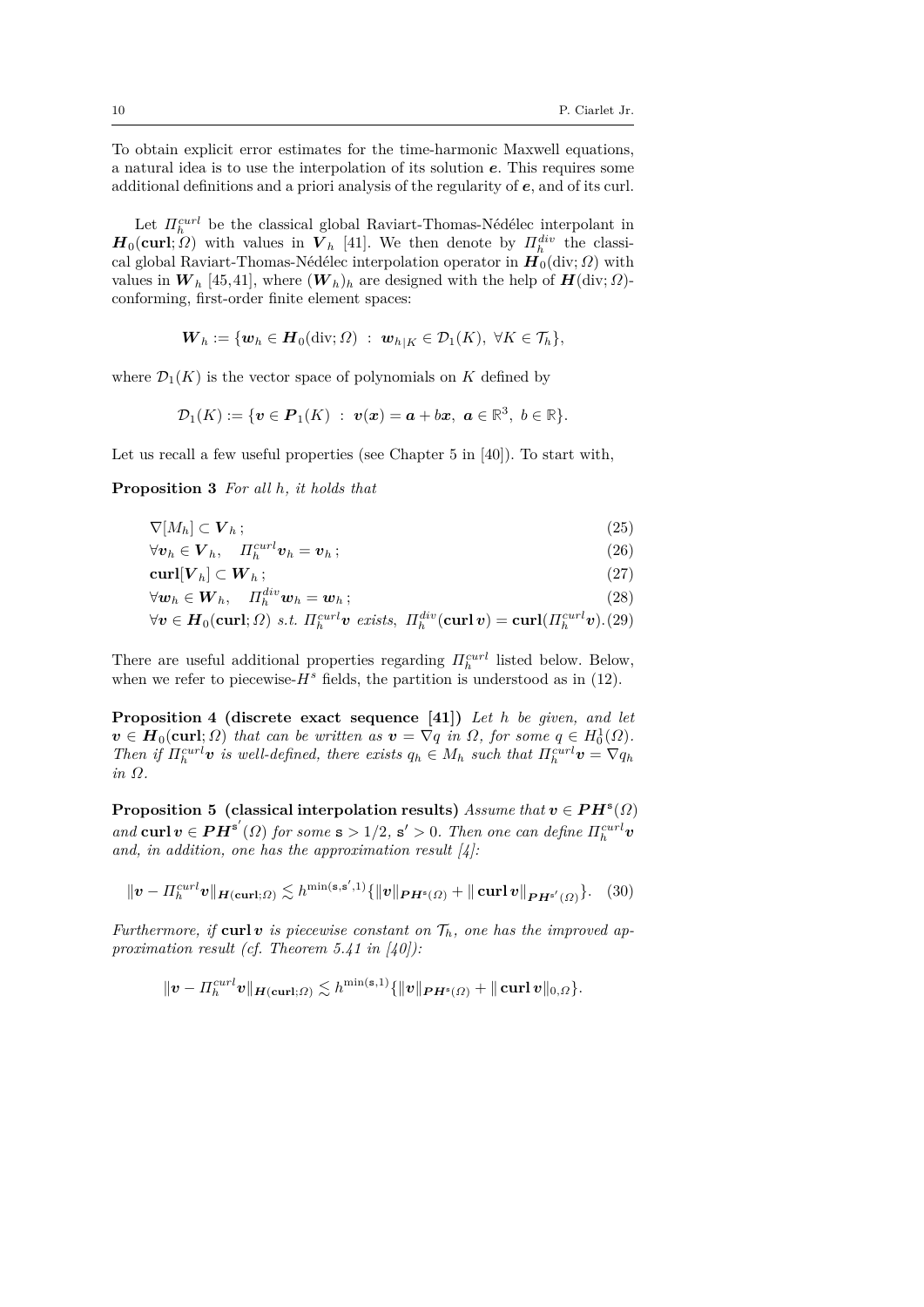*Remark 2* When  $\Omega_2$  is a domain of  $\mathbb{R}^2$ , note that one can define the Raviart-Thomas-Nédélec interpolant of a field  $v \in H$ (curl;  $\Omega_2$ ) as soon as  $v \in PH^{s}(\Omega_2)$ for some  $s > 0$  (there is no requirement on the regularity of curl *v*). This result is proven in [3] for fields in  $H$ (div;  $\Omega_2$ ), and it obviously carries over to fields in  $H(\text{curl}; \Omega_2)$  by appropriate coordinates transform. Further, one has the approximation result:

$$
\|\boldsymbol{v}-\Pi_h^{curl}\boldsymbol{v}\|_{\boldsymbol{H}(\mathrm{curl};\Omega_2)}\lesssim h^{\min(\mathbf{s},1)}\{\|\boldsymbol{v}\|_{\boldsymbol{PH}^{\mathbf{s}}(\Omega_2)}+\|\operatorname{curl}\boldsymbol{v}\|_{0,\Omega_2}\}.
$$

Our aim is to apply  $\Pi_h^{curl}$  to the electric field *e* governed by (3). First, one must have  $\text{curl } e \in PH^{s'}(\Omega)$  for some  $s' > 0$ . Since  $f \in L^2(\Omega)$ , we immediately find that  $c = \mu^{-1}$  curl *e* belongs to

$$
\boldsymbol{X}_T(\Omega,\mu) := \{ \boldsymbol{v} \in \boldsymbol{H}(\boldsymbol{\operatorname{curl}};\Omega) \; : \; \mu \boldsymbol{v} \in \boldsymbol{H}_0(\operatorname{div};\Omega) \}.
$$

Then, using a shift theorem for the companion scalar problem with Neumann boundary condition

$$
\begin{cases} \text{Find } s \in H_{zmv}^1(\Omega) \text{ such that} \\ (\mu \nabla s | \nabla q)_{0,\Omega} = \langle g', q \rangle_{H_{zmv}^1(\Omega)}, \ \forall q \in H_{zmv}^1(\Omega), \end{cases} \tag{31}
$$

and a regular plus gradient splitting (see eg. [24, 21]), we introduce  $\tau_{Neu} \in (0, 1]$ depending only on the geometry and on  $\mu$  such that

$$
\boldsymbol{X}_T(\varOmega,\mu) \subset \cap_{\mathbf{s}' \in [0,\tau_{Neu})} \boldsymbol{P}\boldsymbol{H}^{\mathbf{s}'}(\varOmega),
$$

with continuous imbedding for all  $s' \in [0, \tau_{Neu})$ . Furthermore, using a Weber inequality (cf. Theorem 6.2.5 in [2]), one has that for all  $s' \in [0, \tau_{Neu})$ ,

$$
\forall \mathbf{v} \in \mathbf{X}_T(\Omega, \mu), \n\|\mathbf{v}\|_{\mathbf{P} \mathbf{H}^{s'}(\Omega)} \lesssim \|\mathbf{curl}\,\mathbf{v}\|_{0,\Omega} + \|\mathbf{div}\,\mu\mathbf{v}\|_{0,\Omega} + \sum_{1 \leq i \leq I} |\langle \mu \mathbf{v} \cdot \mathbf{n}, 1 \rangle_{H^{1/2}(\Sigma_i)}|. \tag{32}
$$

As a consequence, we note that since  $\mu$  is piecewise smooth, it also holds that

$$
\operatorname{curl} \boldsymbol{e} \in \bigcap_{\mathbf{s}' \in [0, \tau_{Neu})} \boldsymbol{P} \boldsymbol{H}^{\mathbf{s}'}(\Omega). \tag{33}
$$

Then, to guarantee that  $\Pi_h^{curl}$  can be applied to the electric field  $e$ , one must check whether  $e \in PH^{s}(\Omega)$  for some  $s > 1/2$ . To evaluate the exponent s *a priori*, we use the following decomposition (see Lemma 2.4 of [36]).

**Proposition 6** *There exist operators*

$$
\boldsymbol{P} \in \mathcal{L}(\boldsymbol{H}_0(\boldsymbol{\operatorname{curl}};\Omega),\boldsymbol{H}^1(\Omega)), \quad Q \in \mathcal{L}(\boldsymbol{H}_0(\boldsymbol{\operatorname{curl}};\Omega),H^1_0(\Omega)),
$$

*such that*

$$
\forall v \in H_0(\text{curl}; \Omega), \quad v = \mathbf{P}v + \nabla(Qv). \tag{34}
$$

This yields some useful results for elements of  $K_N(\Omega, \varepsilon)$ .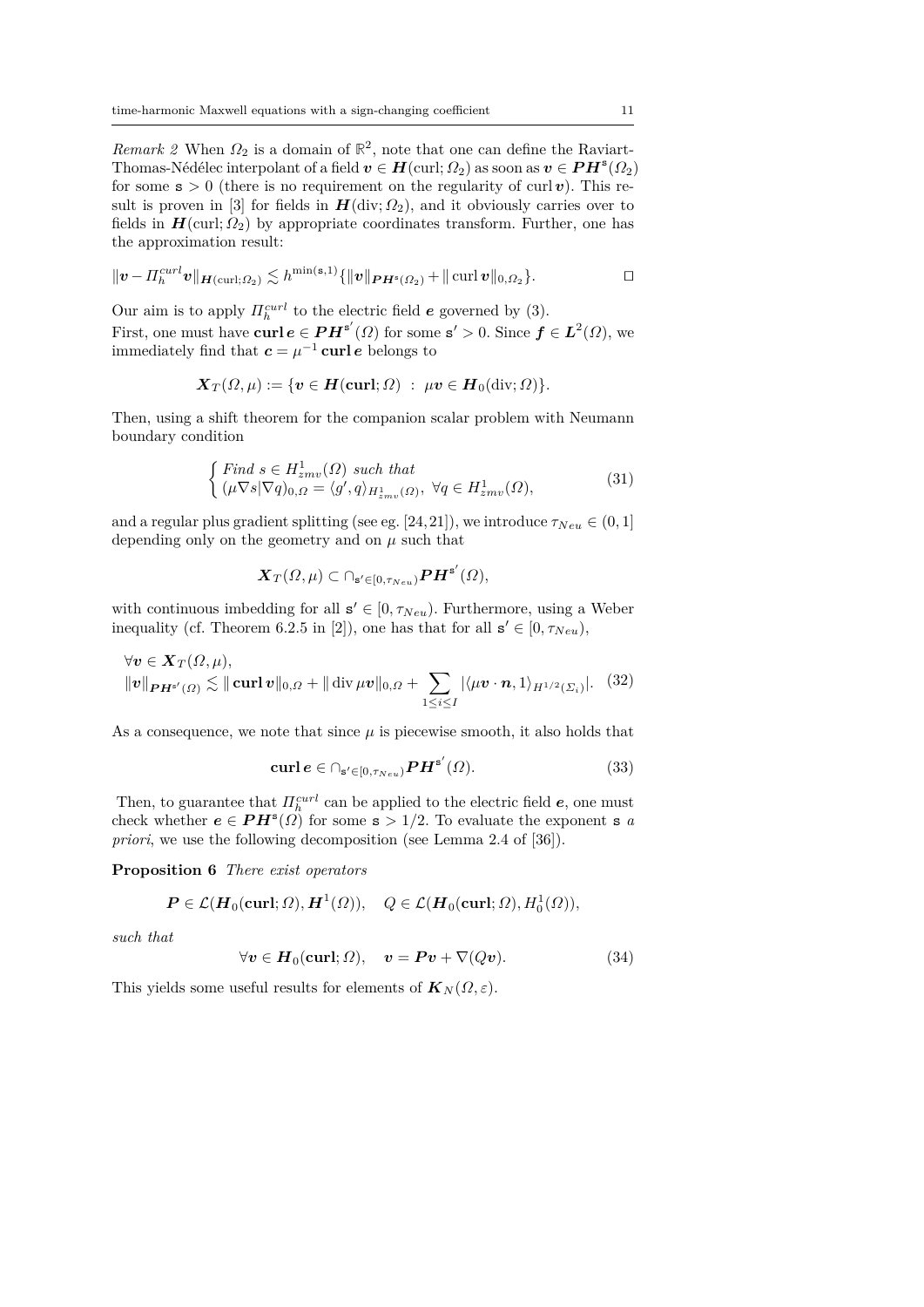**Corollary 2** *The a priori regularity of elements of*  $K_N(\Omega, \varepsilon)$  *is governed by the imbedding:*

$$
\boldsymbol{K}_N(\Omega,\varepsilon)\subset \cap_{\mathbf{s}\in[0,\tau_{Dir})} \boldsymbol{P}\boldsymbol{H}^{\mathbf{s}}(\Omega).
$$

*Moreover, for all*  $s \in [0, \tau_{Dir})$ *,* 

$$
\forall \mathbf{k} \in \mathbf{K}_N(\Omega, \varepsilon), \quad \|\mathbf{k}\|_{\mathbf{P} \mathbf{H}^s(\Omega)} \lesssim \|\mathbf{curl}\,\mathbf{k}\|_{0,\Omega}.\tag{35}
$$

*Proof* Let  $k \in K_N(\Omega, \varepsilon)$ . According to proposition 6, one can write  $k =$  $k^* + \nabla s_k$  with  $k^* \in H^1(\Omega)$ , resp.  $s_k \in H_0^1(\Omega)$ , and it holds that  $||k^*||_{1,\Omega}$  +  $||s_{k}||_{H_{0}^{1}(\Omega)} \lesssim ||k||_{H(\text{curl};\Omega)}$ . In particular,  $\text{div}(\varepsilon \nabla s_{k}) = -\text{div} \varepsilon k^*$  in  $\Omega$ , so  $s_{k}$ solves the modified scalar problem (14) with data  $(0, -k^*)$ . Thanks to the shift theorem, we know that, for all  $\mathbf{s} \in [0, \tau_{Dir})$ ,  $s_k$  belongs to  $PH^{1+s}(\Omega)$ , with the bound  $||s_{\mathbf{k}}||_{PH^{1+s}(\Omega)} \lesssim ||\mathbf{k}^*||_{1,\Omega}$ . Using the triangle inequality, we conclude that

$$
\forall \mathbf{s} \in [0, \tau_{Dir}), \ \mathbf{k} \in \boldsymbol{PH}^{\mathbf{s}}(\Omega), \text{ and } \|\mathbf{k}\|_{\boldsymbol{PH}^{\mathbf{s}}(\Omega)} \lesssim \|\mathbf{k}\|_{\boldsymbol{H}(\mathbf{curl};\Omega)}.
$$

This proves the first part of the corollary. Using finally theorem 1 on the equivalence of norms in  $K_N(\Omega, \varepsilon)$ , we conclude that (35) holds.  $\square$ 

Hence, it may happen that the field to be interpolated, eg. the electric field *e*, does not belong to  $\cup_{s>1/2}PH^s(\Omega)$ . In the classical case, the occurence of such a situation is explained in Section 7 of [24]. In the interface case, this can be inferred from the results obtained in [8, 11].

On the other hand, to interpolate such a *low regularity field*, one may still choose the quasi-interpolation operator of [31], or the combined interpolation operator of [21, 22]. We choose the latter. To get a definition for the combined interpolation operator, denoted by  $\Pi_h^{comb}$ , one needs to be able to split low regularity fields defined on *Ω*. To that end, we apply proposition 6.

**Definition 1** (combined interpolation operator) Let  $v \in H_0(\text{curl}; \Omega)$ , with **curl**  $v \in H^{s'}(\Omega)$  for some  $s' > 0$ . We define

$$
\Pi_h^{comb} \mathbf{v} := \Pi_h^{curl} (\mathbf{P} \mathbf{v}) + \nabla (\Pi_h^{grad} (Q \mathbf{v})).
$$

Then, the approximation results for the combined interpolation are a straightforward consequence of the available results for  $\Pi_h^{curl}$  and  $\Pi_h^{grad}$ .

**Proposition 7** (combined interpolation results) *Let*  $v \in H_0(\text{curl}; \Omega)$ *,*  $with Qv \in PH^{1+s}(\Omega)$  and  $\text{curl } v \in PH^{s'}(\Omega)$  *for some*  $s \geq 0$ *,*  $s' > 0$ *. One has the approximation result:*

$$
\|\mathbf{v} - \Pi_h^{comb}\mathbf{v}\|_{\mathbf{H}(\mathbf{curl};\Omega)} \lesssim h^{\min(\mathbf{s},\mathbf{s}',1)} \{\|\mathbf{v}\|_{\mathbf{H}(\mathbf{curl};\Omega)} + \|Q\mathbf{v}\|_{\mathbf{H}^{(1+s)}(\Omega)} + \|\mathbf{curl}\,\mathbf{v}\|_{\mathbf{P}\mathbf{H}^{s'}(\Omega)}\}.
$$
\n(36)

*Furthermore, if* curl *v is piecewise constant on*  $\mathcal{T}_h$ *, one has the improved approximation result:*

$$
\|\boldsymbol{v}-\Pi_h^{comb}\boldsymbol{v}\|_{\boldsymbol{H}(\boldsymbol{\operatorname{curl}};\Omega)} \lesssim h^{\min(\mathbf{s},1)}\{\|\boldsymbol{v}\|_{\boldsymbol{H}(\boldsymbol{\operatorname{curl}};\Omega)}+\|Q\boldsymbol{v}\|_{PH^{1+\mathbf{s}}(\Omega)}\}.
$$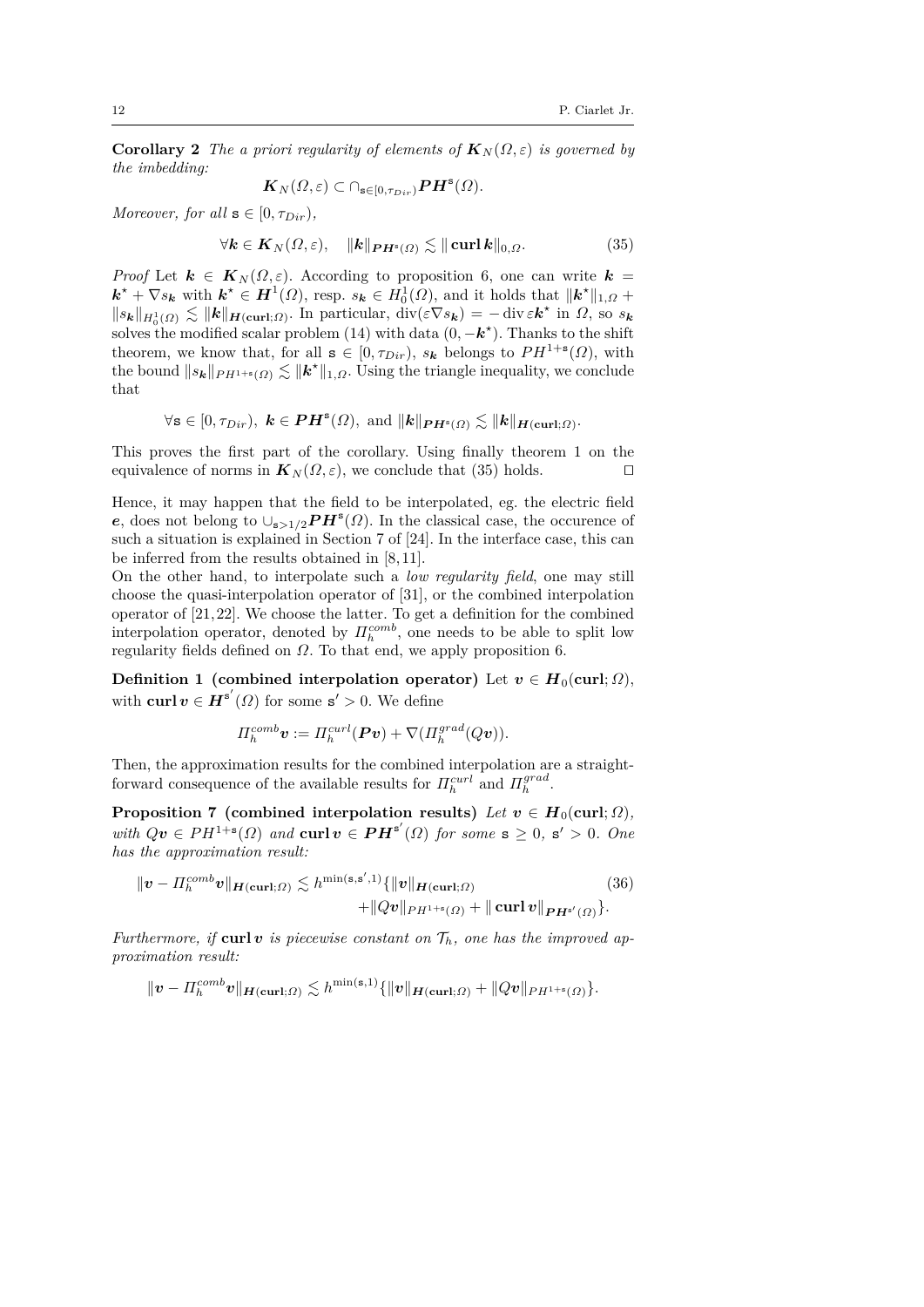Together with this definition of the combined interpolation operator, we have the results below, to be compared with the well-known results (26) and (29) for the classical interpolation operator.

#### **Proposition 8** *For all h, it holds that*

$$
\forall \mathbf{v}_h \in \mathbf{V}_h, \exists q_h \in M_h, \quad \Pi_h^{comb} \mathbf{v}_h = \mathbf{v}_h + \nabla q_h \, ; \tag{37}
$$

$$
\forall v \in H_0(\text{curl}; \Omega) \text{ s.t. } \text{curl } v \in H^{\mathbf{s}'}(\Omega) \text{ for some } \mathbf{s}' > 0,
$$
 (38)

 $\Pi_h^{div}(\mathbf{curl}\,\bm{v}) = \mathbf{curl}(H_h^{comb}\bm{v}).$ 

*Proof* Let  $v_h \in V_h$ . We note that because  $v_h$  is piecewise smooth on  $\mathcal{T}_h$ , one has  $v_h$ , curl  $v_h \in PH^{\text{t}}(\Omega)$  for all  $t \in [0, 1/2)$ . Hence  $\Pi_h^{comb}v_h$  is well-defined according to definition 1. If we write  $\mathbf{v}_h = (\mathbf{v}_h)^* + \nabla s_{\mathbf{v}_h}$ , with  $(\mathbf{v}_h)^* = \mathbf{P} \mathbf{v}_h$ , resp.  $s_{\boldsymbol{v}_h} = Q \boldsymbol{v}_h$ , we have  $\Pi_h^{comb} \boldsymbol{v}_h := \Pi_h^{curl} (\boldsymbol{v}_h)^{\star} + \nabla (\Pi_h^{grad} s_{\boldsymbol{v}_h}).$ On the other hand,  $\nabla s_{\boldsymbol{v}_h} = \boldsymbol{v}_h - (\boldsymbol{v}_h)^*$ . Since  $\Pi_h^{curl}(\boldsymbol{v}_h - (\boldsymbol{v}_h)^*)$  is well-defined,

so is  $\Pi_h^{curl}(\nabla s_{\nu_h})$  and, according to proposition 4, there exists  $q'_h \in M_h$  such that  $\Pi_h^{curl}(\nabla s_{\boldsymbol{v}_h}) = \nabla q'_h$ . Applying now  $\Pi_h^{curl}$  to  $(\boldsymbol{v}_h)^* = \boldsymbol{v}_h - \nabla s_{\boldsymbol{v}_h}$ , it follows that

$$
\Pi_h^{curl}(\boldsymbol{v}_h)^{\star} = \Pi_h^{curl} \boldsymbol{v}_h - \nabla q'_h = \boldsymbol{v}_h - \nabla q'_h,
$$

where the second equality now follows from  $(26)$ . One concludes that

$$
\Pi_h^{comb} \boldsymbol{v}_h := \boldsymbol{v}_h + \nabla (\Pi_h^{grad} s_{\boldsymbol{v}_h} - q_h'),
$$

which is precisely (37) with  $q_h = \prod_h^{grad} s_{\mathbf{v}_h} - q'_h \in M_h$ . To check (38), let *v* be split as  $v = \mathbf{P}v + \nabla(Qv)$ . Since  $\text{curl}(\mathbf{P}v) \in \mathbf{H}^{\mathbf{s}'}(\Omega)$ , ac- $\text{carding to proposition 5 one may apply (29) to } \boldsymbol{Pv}, \text{leading to } \boldsymbol{\varPi}^{div}_h(\boldsymbol{\mathrm{curl}}(\boldsymbol{Pv})) =$ **curl**( $\Pi_h^{curl}$ **(***Pv***)). On the other hand, because of the definition 1 of**  $\Pi_h^{comb}$ **<b>***v* =  $\Pi_h^{curl}$   $(Pv) + \nabla (H_h^{grad}(Qv))$  one has

$$
\text{\textbf{curl}}( \varPi^{\text{curl}}_{h}(\boldsymbol{P} \boldsymbol{v}))=\text{\textbf{curl}}( \varPi^{\text{comb}}_{h} \boldsymbol{v}-\nabla( \varPi^{\text{grad}}_{h}(Q \boldsymbol{v})))=\text{\textbf{curl}}( \varPi^{\text{comb}}_{h} \boldsymbol{v}).
$$

Using finally the equality  $\text{curl } v = \text{curl}(P v)$  leads to the claim.

We now have all the required results to bound the interpolation error of the electric field *e*.

**Proposition 9** *Let e be the solution to the time-harmonic Maxwell equations.* Let the extra-regularity of the data **f** be as in (13) with  $\tau_0 > 0$  given. One *can define*  $\Pi_h^{comb}$ *e*, and moreover one has the approximation result, for all  $s \in [0, \min(\tau_0, \tau_{Dir}, \tau_{Neu})),$ 

$$
\|\mathbf{e}-\Pi_h^{comb}\mathbf{e}\|_{\mathbf{H}(\mathbf{curl};\Omega)} \lesssim h^{\mathbf{s}} \{\|\operatorname{div}\mathbf{f}\|_{-1+\mathbf{s},\Omega} + \|\mathbf{f}\|_{0,\Omega}\}.
$$

*Proof* Let  $\mathbf{s} \in [0, \min(\tau_0, \tau_{Dir}, \tau_{Neu}))$ ; because  $\tau_{Dir} \leq 1$ , one has  $\mathbf{s} < 1$ . According to proposition 6, we may write  $e = e^* + \nabla s_e$  with  $e^* \in H^1(\Omega)$ ,  $s_e \in$  $H_0^1(\Omega)$ , and  $\lVert e^* \rVert_{1,\Omega} + \lVert s_e \rVert_{H_0^1(\Omega)} \lesssim \lVert e \rVert_{\mathbf{H}(\mathbf{curl};\Omega)}$ . By construction,  $s_e$  solves the modified scalar problem (14) with data (div  $f, -e^*$ ). But  $s < min(\tau_0, \tau_{Dir})$  so,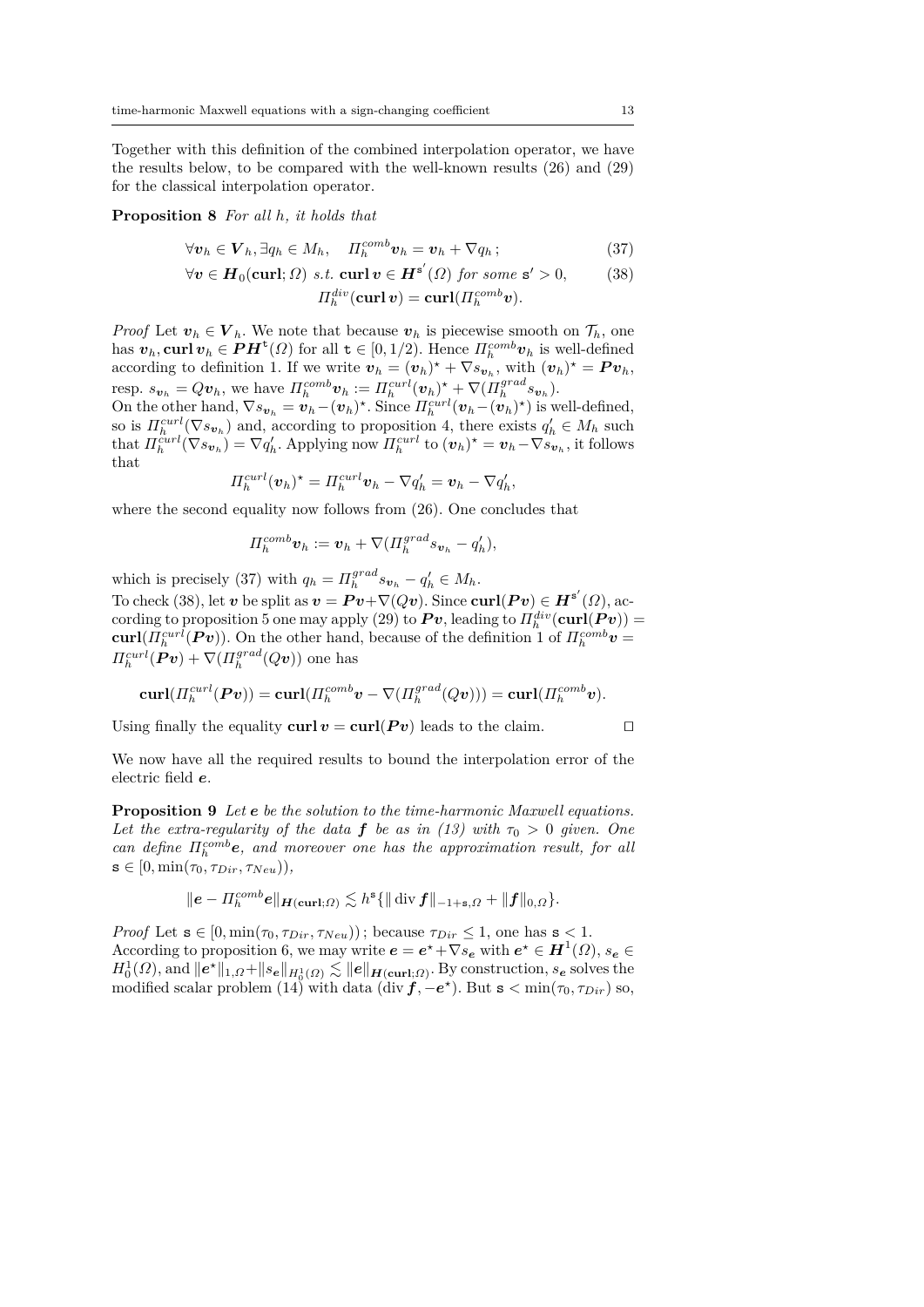thanks to the shift theorem,  $s_e \in PH^{1+s}(\Omega)$ , with the bound  $||s_e||_{PH^{1+s}(\Omega)} \lesssim$  $\|\text{div } f\|_{-1+s,\Omega} + \|e^{\star}\|_{1,\Omega}$ . Using (22) for the last inequality below, we find

$$
\|s_{\mathbf{e}}\|_{PH^{1+s}(\Omega)} \lesssim \|\,\mathrm{div}\,\bm{f}\|_{-1+s,\Omega} + \|\bm{e}\|_{\bm{H}(\mathbf{curl};\Omega)} \lesssim \|\,\mathrm{div}\,\bm{f}\|_{-1+s,\Omega} + \|\bm{f}\|_{0,\Omega}.
$$

On the other hand, one has  $\text{curl } e \in PH^s(\Omega)$ , cf. (33). Then, with the help of the bound (32) on  $\|\mu^{-1}$  **curl**  $e\|_{PH^s(\Omega)}$ , noting that div **curl**  $e = 0$  in  $\Omega$ , and  $\langle \mathbf{curl}\,\mathbf{e}\cdot\mathbf{n},1\rangle_{H^{1/2}(\Sigma_i)}=0$  for  $1\leq i\leq I$  (see Remark 3.5.2 in [2]), we find

$$
\begin{aligned} \|\operatorname{curl} e\|_{\boldsymbol{PH}^s(\varOmega)} &\lesssim \|\mu^{-1}\operatorname{curl} e\|_{\boldsymbol{PH}^s(\varOmega)} \lesssim \|\operatorname{curl}(\mu^{-1}\operatorname{curl} e)\|_{0,\varOmega} \\ &\lesssim \|e\|_{0,\varOmega} + \|f\|_{0,\varOmega}, \end{aligned}
$$

where we used the relation  $\text{curl}(\mu^{-1} \text{curl} \, \boldsymbol{e}) = \omega^2 \varepsilon \boldsymbol{e} + \omega^2 \boldsymbol{f}$  in  $\Omega$ . Therefore, we one can define  $\Pi_h^{comb}$ **e** and, using (36) and (22) once more, one finds now

$$
\|e - \Pi_h^{comb}e\|_{\mathbf{H}(\mathbf{curl};\Omega)} \lesssim h^s \{\|e\|_{\mathbf{H}(\mathbf{curl};\Omega)} + \|s_e\|_{PH^{1+s}(\Omega)} + \|\mathbf{curl}\,e\|_{\mathbf{P}\mathbf{H}^s(\Omega)}\}
$$
  

$$
\lesssim h^s \{\|\mathbf{div}\,f\|_{-1+s,\Omega} + \|f\|_{0,\Omega}\},
$$

which is the desired estimate.  $\Box$ 

*Remark 3* In particular, we note that even when the electric field *e* does not belong to  $\cup_{s>1/2}$  $PH^s(\Omega)$ , one may use the combined interpolation operator and still obtain "best" interpolation error. On the other hand, it is well-known by using classical interpolation that, when  $\tau_{Dir} = \tau_{Neu} = 1$ , and for a *regular* data  $f \in H(\text{div}; \Omega)$ , the interpolation error behaves like  $O(h)$ .

From this point on, to obtain the well-posedness result for the discretized problems, and finally convergence to the exact solution *e*, one needs to prove a uniform discrete inf-sup condition. For that, we mimic in section 5 the two ingredients that were used to solve the exact variational formulation: uniformly stable discrete decompositions in the spirit of proposition 1 ; uniform equivalence of norms in the spirit of theorem 1. The key ingredient is the study of the approximation of the companion scalar problem (5). And, since it was originally solved with the help of T-coercivity, we consider two situations regarding its approximation. We refer to the appendix A for details. Either we have at hand a "full" T-coercivity involution operator  $T_0$  to solve  $(5)$ , that can also be used to establish to establish the uniform discrete T-coercivity (58)-(59) of the discrete scalar problems (23). Or, we only have at hand a "weak" explicit T-coercivity involution operator *T*, cf. (57). The first situation is addressed in subsection 5.1, whereas the second situation is addressed in subsection 5.2.

#### **5 Uniform estimates**

#### 5.1 Case of a "full" T-coercivity operator

We assume in this section that we have at hand a "full" T-coercivity involution operator  $T_0$  to solve the companion scalar problem (5) (see section A.1),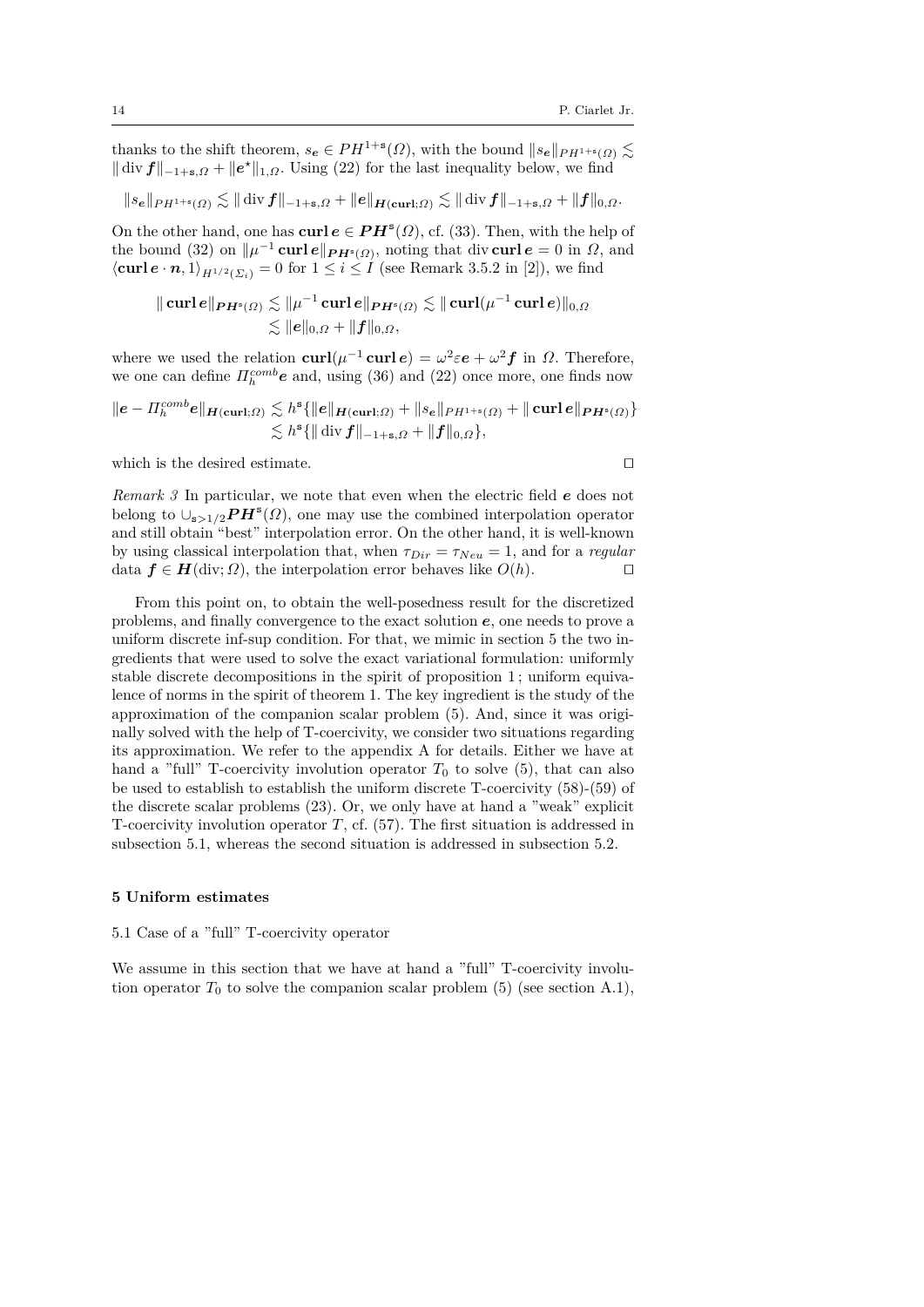and that the meshes are T-conform, such that (58)-(59) are fulfilled, with consequences listed in section A.2. Define, for any *h*,

$$
\boldsymbol{K}_h(\varepsilon) := \{ \boldsymbol{v}_h \in \boldsymbol{V}_h : (\varepsilon \boldsymbol{v}_h | \nabla q_h)_{0,\Omega} = 0, \ \forall q_h \in M_h \}. \tag{39}
$$

**Proposition 10** *Assume that (58) holds. For all h, one has the direct sum*

$$
\mathbf{V}_h = \nabla[M_h] \oplus \mathbf{K}_h(\varepsilon). \tag{40}
$$

*Proof* Let *h* be given. Thanks to (25), we know that  $\nabla[M_h] + K_h(\varepsilon)$  is a subset of  $V_h$ . Then for  $v_h \in V_h$  and because the discrete scalar problem (23) is well-posed, there exists one, and only one,  $p_{\boldsymbol{v}_h} \in M_h$  such that

$$
(\varepsilon \nabla p_{\boldsymbol{v}_h} | \nabla q_h)_{0,\Omega} = (\varepsilon \boldsymbol{v}_h | \nabla q_h)_{0,\Omega}, \ \forall q_h \in M_h.
$$
 (41)

And one has

$$
\boldsymbol{k}_{\boldsymbol{v}_h} = \boldsymbol{v}_h - \nabla p_{\boldsymbol{v}_h} \in \boldsymbol{K}_h(\varepsilon),\tag{42}
$$

so  $V_h = \nabla [M_h] + K_h(\varepsilon)$ . Using (58), the fact that the sum is direct is derived exactly as in the continuous case (see the proof of proposition 1).  $\Box$ 

For all  $h$ , we can use the splitting  $(40)$  and the explicit definitions  $(41)-(42)$ to introduce the operators

$$
\pi_{1h} \; : \; \begin{cases} \boldsymbol{V}_h \to M_h \\ \boldsymbol{v}_h \mapsto p_{\boldsymbol{v}_h} \end{cases}, \quad \boldsymbol{\pi}_{2h} \; : \; \begin{cases} \boldsymbol{V}_h \to \boldsymbol{K}_h(\varepsilon) \\ \boldsymbol{v}_h \mapsto \boldsymbol{k}_{\boldsymbol{v}_h} \end{cases} . \tag{43}
$$

In other words, one may write, for all *h*, for all  $v_h \in V_h$ ,  $v_h = \nabla(\pi_{1h}v_h) +$  $\pi_{2h}v_h$ . Also, one has for all *h*,  $(\pi_{2h})^2 = \pi_{2h}$ . Below, we prove the uniform stability of the decomposition (40).

**Proposition 11** *Assume that (58) holds. The continuity moduli of the operators*  $(\pi_{1h})_h$ *,*  $(\pi_{2h})_h$  *are bounded independently of h.* 

*Proof* Given *h* and  $v_h \in V_h$ , one has according to (58) and (41)

$$
\alpha'_0 \|\nabla(\pi_{1h}\boldsymbol{u}_h)\|_{0,\Omega}^2 \leq (\varepsilon \nabla(\pi_{1h}\boldsymbol{u}_h)|\nabla(T_0(\pi_{1h}\boldsymbol{u}_h)))_{0,\Omega} = (\varepsilon \boldsymbol{u}_h|\nabla(T_0(\pi_{1h}\boldsymbol{u}_h)))_{0,\Omega}
$$
  

$$
\leq \|\varepsilon \boldsymbol{u}_h\|_{0,\Omega}\|\nabla(T_0(\pi_{1h}\boldsymbol{u}_h))\|_{0,\Omega}
$$
  

$$
\leq \|\varepsilon \boldsymbol{u}_h\|_{0,\Omega}\|T_0\|_{\mathcal{L}(H_0^1(\Omega))}\|\nabla(\pi_{1h}\boldsymbol{u}_h)\|_{0,\Omega},
$$

so that

$$
\|\nabla(\pi_{1h}\mathbf{u}_h)\|_{0,\Omega}\leq (\alpha'_0)^{-1}\|\varepsilon\|_{\infty,\Omega}\|T_0\|_{\mathcal{L}(H_0^1(\Omega))}\|\mathbf{u}_h\|_{0,\Omega}.
$$

And then

$$
\|\pi_{2h} \mathbf{u}_h\|_{\mathbf{H}(\mathbf{curl};\Omega)} \leq (1+(\alpha'_0)^{-1} \|\varepsilon\|_{\infty,\Omega} \|T_0\|_{\mathcal{L}(H_0^1(\Omega))}) \|\mathbf{u}_h\|_{\mathbf{H}(\mathbf{curl};\Omega)},
$$

so the claim follows.  $\hfill \square$ 

Next, one has to check that  $k_h \mapsto ||\operatorname{curl} k_h||_{0,\Omega}$  defines a norm on  $K_h(\varepsilon)$ . And, if the answer is positive, whether this norm of uniformly equivalent in *h* (ie. with constants that are independent of *h*) to the  $\|\cdot\|_{\mathbf{H}(\mathbf{curl};\Omega)}$ -norm on  $\mathbf{K}_h(\varepsilon)$ .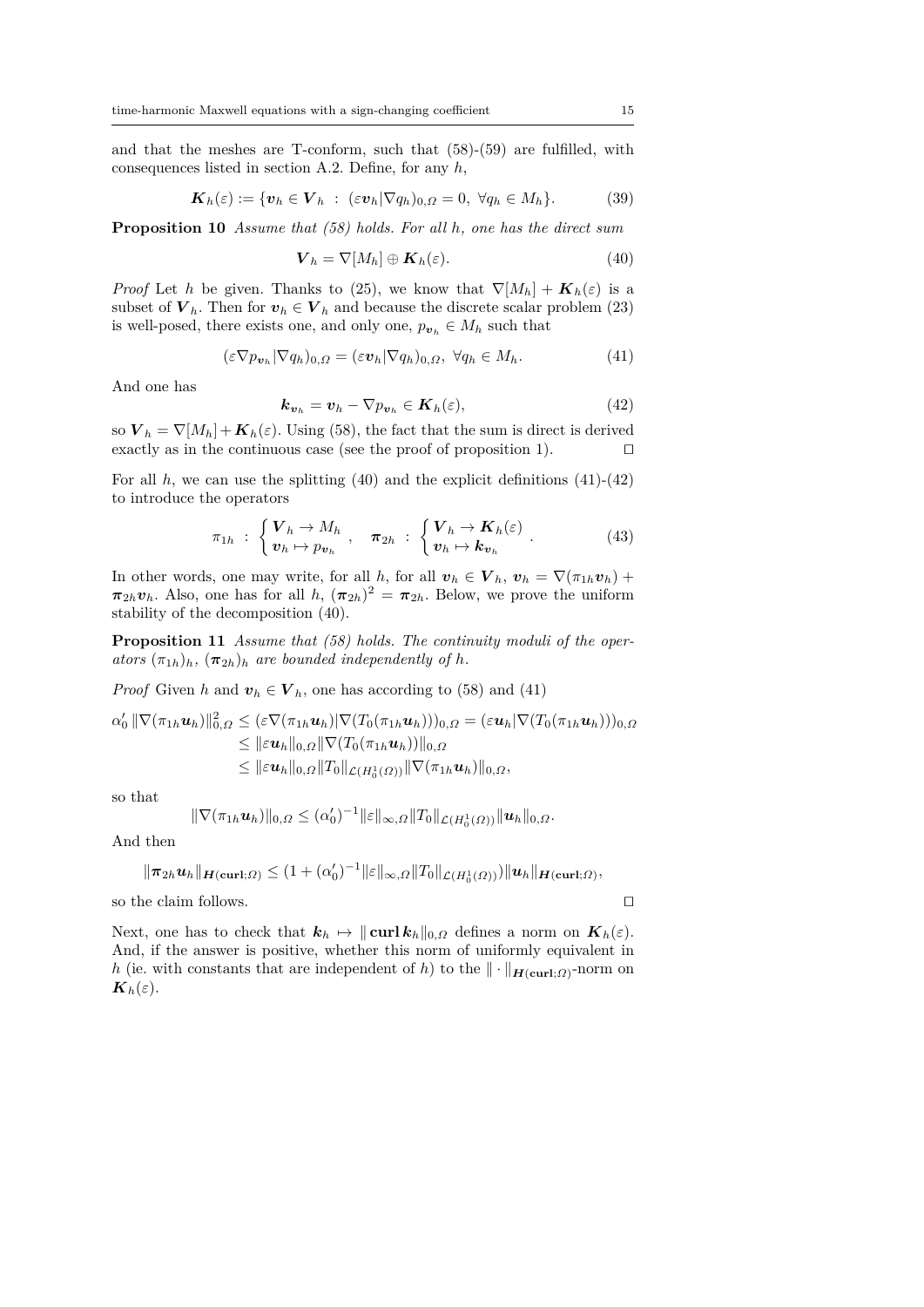**Proposition 12** *Assume that (58) holds. For all h,*  $k_h \mapsto ||\operatorname{curl} k_h||_{0,\Omega}$  *defines a norm on*  $\mathbf{K}_h(\varepsilon)$ *.* 

*Proof* Let  $\mathbf{k}_h \in \mathbf{K}_h(\varepsilon)$  be such that **curl**  $\mathbf{k}_h = 0$  in  $\Omega$ . Since the boundary  $\partial \Omega$ is connected, we get from Theorem 3.3.9 of [2] that there exists  $q \in H_0^1(\Omega)$  such is connected, we get from Theorem 3.3.9 of [2] that there exists  $q \in H_0(32)$  such that  $\mathbf{k}_h = \nabla q$  in  $\Omega$ . Since  $\Pi_h^{curl} \mathbf{k}_h$  is well-defined (and equal to  $\mathbf{k}_h$ ), we know from proposition 4 that there exists  $q_h \in M_h$  such that  $\Pi_h^{curl} \mathbf{k}_h = \nabla q_h$  in  $\Omega$ . In other words,  $\mathbf{k}_h = \prod_{h=1}^{curl} \mathbf{k}_h = \nabla q_h \in \nabla [M_h]$ . So one has  $\mathbf{k}_h \in \nabla [M_h] \cap \mathbf{K}_h(\varepsilon)$ which reduces to  $\{0\}$  according to proposition 10: this proves the result.  $\Box$ 

**Theorem 3** *Assume that (58) holds. Then*

$$
\exists C_W^{\star} > 0, \ \forall h, \ \forall k_h \in \mathbf{K}_h(\varepsilon), \quad \|\mathbf{k}_h\|_{0,\Omega} \le C_W^{\star} \|\operatorname{curl} \mathbf{k}_h\|_{0,\Omega}. \tag{44}
$$

*Proof* Let  $\mathbf{k}_h \in \mathbf{K}_h(\varepsilon)$  be given. According to Theorem 6.1.4 in [2], one has

**curl**  $k_h \in \{v \in H_0(\text{div}; \Omega) : \text{div } v = 0 \text{ in } \Omega, \ \langle v \cdot n, 1 \rangle_{H^{1/2}(\Sigma_i)} = 0, \ 1 \leq i \leq I\}.$ 

So, using Corollary 1 of [22], we find that there exists one, and only one, solution to the div-curl problem

$$
\begin{cases}\n\text{Find } \mathbf{k} \in \mathbf{L}^2(\Omega) \text{ such that} \\
\text{curl } \mathbf{k} = \text{curl } \mathbf{k}_h \text{ in } \Omega, \\
\text{div } \varepsilon \mathbf{k} = 0 \text{ in } \Omega, \\
\mathbf{u} \times \mathbf{n} = 0 \text{ on } \partial \Omega,\n\end{cases} (45)
$$

with  $\|\mathbf{k}\|_{\mathbf{H}(\mathbf{curl};\Omega)} \lesssim \|\mathbf{curl} \mathbf{k}_h\|_{0,\Omega}$ . By definition,  $\mathbf{k} \in \mathbf{K}_N(\Omega,\varepsilon)$ , and it holds

$$
\|\boldsymbol{k}_{h}\|_{0,\Omega} \leq \|\boldsymbol{k}_{h} - \boldsymbol{k}\|_{0,\Omega} + \|\boldsymbol{k}\|_{0,\Omega} \leq \|\boldsymbol{k}_{h} - \boldsymbol{k}\|_{0,\Omega} + C_{W} \|\operatorname{curl}\boldsymbol{k}\|_{0,\Omega} = \|\boldsymbol{k}_{h} - \boldsymbol{k}\|_{0,\Omega} + C_{W} \|\operatorname{curl}\boldsymbol{k}_{h}\|_{0,\Omega}
$$
(46)

thanks to the triangle inequality, (17) and the definition of *k*. To obtain (44), we bound  $\|\mathbf{k}_h - \mathbf{k}\|_{0,\Omega}$  by  $\|\operatorname{curl} \mathbf{k}_h\|_{0,\Omega}$ , uniformly with respect to *h*. By definition of *k*, we know that  $\text{curl}(k - k_h) = 0$  in  $\Omega$  so, thanks to Theorem 3.3.9. in [2], there exists  $q \in H_0^1(\Omega)$  such that  $\mathbf{k} - \mathbf{k}_h = \nabla q$  in  $\Omega$ . Thus, using (11), we have the bound

$$
\alpha_0 \|\boldsymbol{k} - \boldsymbol{k}_h\|_{0,\Omega}^2 = \alpha_0 \|\nabla q\|_{0,\Omega}^2 \leq (\varepsilon \nabla q |\nabla (T_0 q))_{0,\Omega} = (\varepsilon (\boldsymbol{k} - \boldsymbol{k}_h) |\nabla (T_0 q))_{0,\Omega}.
$$

Because  $\mathbf{k} \in \mathbf{K}_N(\Omega, \varepsilon)$  and  $\mathbf{k}_h \in \mathbf{K}_h(\varepsilon)$ , we note that  $(\varepsilon(\mathbf{k}-\mathbf{k}_h)|\nabla q_h')_{0,\Omega} = 0$ , for all  $q'_{h} \in M_{h}$ . Or equivalently, if we recall (58) and its consequence  $T_{0}[M_{h}] =$  $M_h: (\varepsilon(\mathbf{k} - \mathbf{k}_h) | \nabla (T_0 q_h))_{0,\Omega} = 0$ , for all  $q_h \in M_h$ . Hence, it holds that, for all  $q_h \in M_h$ :

$$
\alpha_0 \|{\bf k} - {\bf k}_h\|_{0,\Omega}^2 \leq (\varepsilon ({\bf k} - {\bf k}_h) |\nabla (T_0(q - q_h)))_{0,\Omega} \n\leq \varepsilon_+ \|{\bf k} - {\bf k}_h\|_{0,\Omega} \|\nabla (T_0(q - q_h))\|_{0,\Omega} \n\leq \varepsilon_+ \|T_0\|_{\mathcal{L}(H_0^1(\Omega))} \|{\bf k} - {\bf k}_h\|_{0,\Omega} \|\nabla (q - q_h)\|_{0,\Omega}.
$$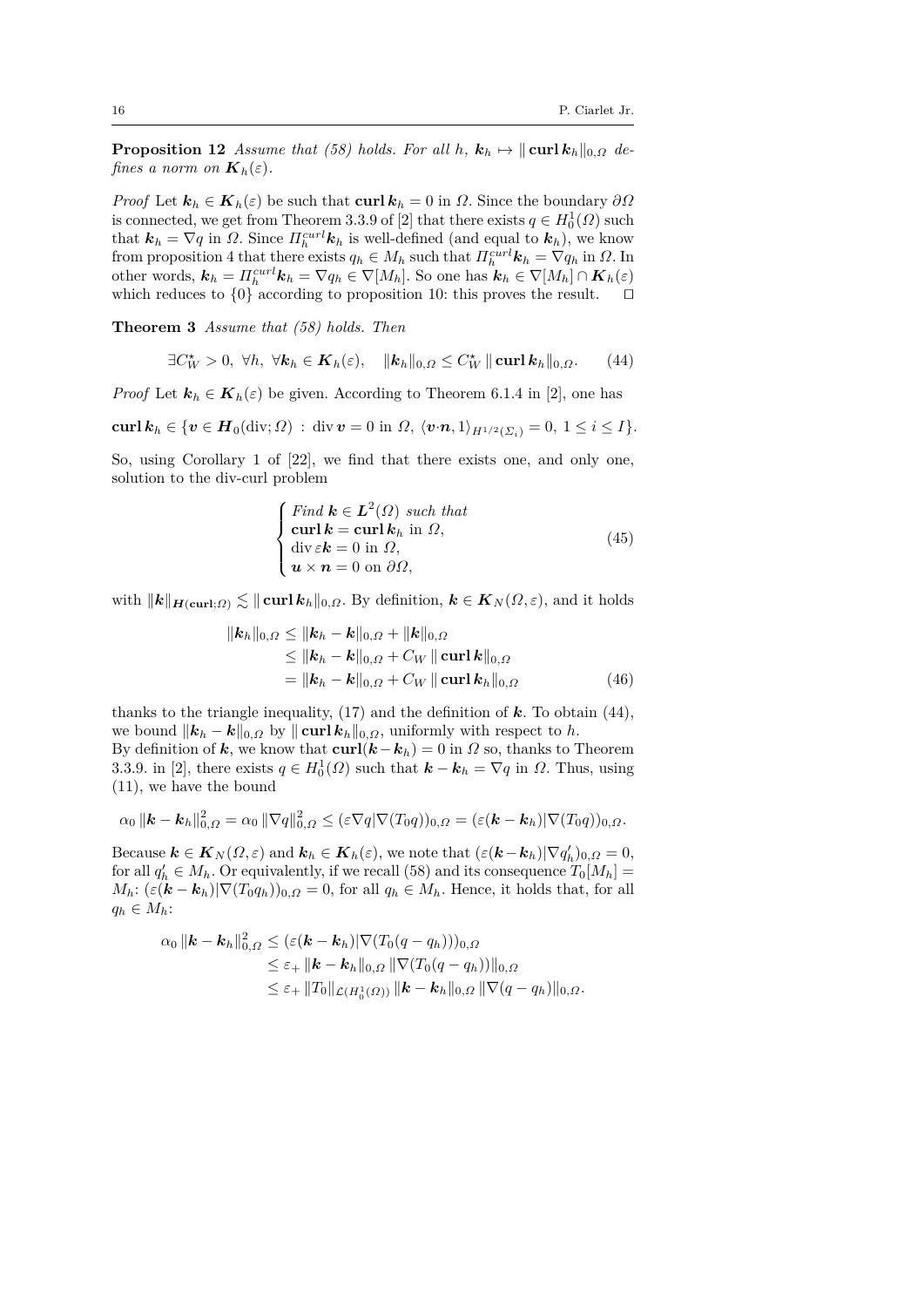This implies that

$$
\|\mathbf{k}-\mathbf{k}_h\|_{0,\Omega} \leq \frac{\varepsilon_+}{\alpha_0} \|T_0\|_{\mathcal{L}(H_0^1(\Omega))} \inf_{q_h \in M_h} \|\nabla (q-q_h)\|_{0,\Omega}.
$$

There remains to choose some *ad hoc*  $q_h \in M_h$ . For that, we prove next that  $\Pi_h^{comb}$ **k** – **k**<sub>h</sub> belongs to  $\nabla$ [ $M_h$ ].  $\int_{h}^{comb} k - k_h$  belongs to  $\nabla [M_h]$ .

First, we remark that  $\text{curl}(H_h^{comb}k) = H_h^{div}(\text{curl }k)$  according to (38). Next, we express  $\Pi_h^{div}(\textbf{curl}\,\boldsymbol{k})$  in terms of  $\textbf{curl}\,\boldsymbol{k}_h$ . By definition of  $\boldsymbol{k}$ , it holds that  $\Pi_h^{div}(\textbf{curl } \mathbf{k}) = \Pi_h^{div}(\textbf{curl } \mathbf{k}_h)$ , so using (27)-(28), we get that  $\Pi_h^{div}(\textbf{curl } \mathbf{k}) =$ **curl**  $k_h$ . In other words, **curl**( $\Pi_h^{comb}$ **k** − **k**<sub>h</sub>) = 0 in *Ω*. According to Theorem 3.3.9. in [2], there exists  $q \in H_0^1(\Omega)$  such that  $\Pi_h^{comb}$ **k**  $- k_h = \nabla q$  in  $\Omega$ . Moreover,  $\Pi_h^{curl}(\Pi_h^{comb}\mathbf{k} - \mathbf{k}_h)$  is well-defined (and equal to  $\Pi_h^{comb}\mathbf{k} - \mathbf{k}_h$ , cf. (26)). Hence we conclude from proposition 4 that there exists  $q_h^0 \in M_h$  such  $\text{that } \nabla q_h^0\big( = \Pi_h^{curl}(\Pi_h^{comb}\boldsymbol{k} - \boldsymbol{k}_h) \big) = \Pi_h^{comb}\boldsymbol{k} - \boldsymbol{k}_h.$ Now, we find that

$$
\nabla(q-q_h^0)=(\mathbf{k}-\mathbf{k}_h)-(H_h^{comb}\mathbf{k}-\mathbf{k}_h)=\mathbf{k}-H_h^{comb}\mathbf{k},
$$

so choosing  $q_h = q_h^0$  yields

$$
\|\bm{k}-\bm{k}_h\|_{0,\Omega}\leq \frac{\varepsilon_+}{\alpha_0}\|T_0\|_{\mathcal{L}(H^1_0(\Omega))}\,\|\bm{k}-\bm{\Pi}_h^{comb}\bm{k}\|_{0,\Omega}.
$$

Thanks to proposition 7, for any  $s \in (0, \tau_{Dir})$  it holds that

$$
\|\mathbf{k}-\Pi_h^{comb}\mathbf{k}\|_{0,\Omega}\lesssim h^{\mathtt{s}}\{\|\mathbf{k}\|_{\mathbf{H}(\mathbf{curl};\Omega)}+\|Q\mathbf{k}\|_{PH^{1+s}(\Omega)}\}.
$$

On the other hand, we know that  $||Q\mathbf{k}||_{PH^{1+s}(\Omega)} \lesssim ||\mathbf{k}||_{H(\text{curl};\Omega)}$  (see the proof of corollary 2), so using (18) and the definition of  $k$ , for any  $s \in (0, \tau_{Dir})$ , it actually holds that

$$
\|\boldsymbol{k}-\boldsymbol{k}_h\|_{0,\varOmega}\lesssim \|\boldsymbol{k}-\varPi^{\text{comb}}_h\boldsymbol{k}\|_{0,\varOmega}\lesssim h^{\mathtt{s}}\,\|\operatorname{\mathbf{curl}}\boldsymbol{k}_h\|_{0,\varOmega}.
$$

Noting finally that  $h \lesssim \text{diam}(\Omega)$ , using (46) we conclude that (44) holds.  $\square$ 

#### 5.2 Case of a "weak" T-coercivity operator

As usual we assume in this section that the companion scalar problem (5) is well-posed. But that we only have at hand a "weak" explicit T-coercivity involution operator  $T$ , cf.  $(57)$  in section A.1. At the discrete level, one can build "weak" discrete T-coercivity operators provided the meshes are locally T-conform (see section A.2). This yields uniformly bounded discrete operators  $(T_h)_{h \leq h_0}$ , where  $h_0 > 0$  is a threshold value, such that (60)-(61) are fulfilled, with consequences listed in section A.2. Consequently, introducing  $K_h(\varepsilon)$  as before (see (39)), one has the...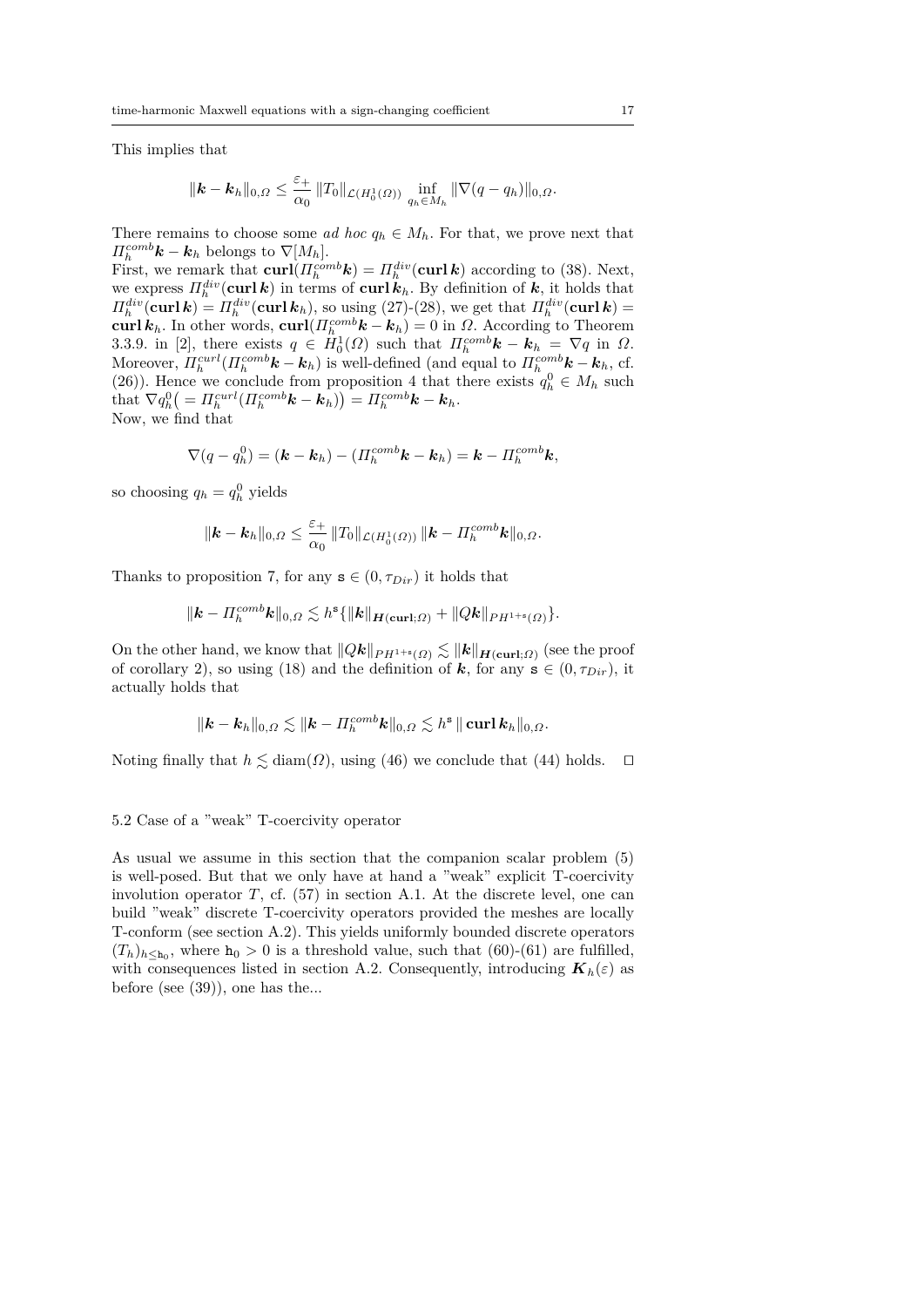**Proposition 13** *In the "weak" T-coercivity framework, for all*  $h \leq h_0$ *, one has the direct sum*

$$
\boldsymbol{V}_h = \nabla[M_h] \oplus \boldsymbol{K}_h(\varepsilon). \tag{47}
$$

*In addition,*  $\mathbf{k}_h \mapsto ||\textbf{curl } \mathbf{k}_h||_{0,\Omega}$  *defines a norm on*  $\mathbf{K}_h(\varepsilon)$ *. Finally, the operators*  $(\pi_{1h})_{h \leq h_0}$  *and*  $(\pi_{2h})_{h \leq h_0}$  *introduced in (43) are welldefined, and their continuity moduli are bounded independently of*  $h \leq h_0$ .

To conclude the study, we now prove the result below, whose proof follows closely the proof of theorem 3.

**Theorem 4** *In the "weak" T-coercivity framework,*  $\|\textbf{curl}\cdot\|_{0,\Omega}$  *defines a norm that is uniformly equivalent to the*  $\|\cdot\|_{\mathbf{H}(\mathbf{curl};\Omega)}$ -norm on  $\mathbf{K}_h(\varepsilon)$ , for *h* small *enough, ie.*

$$
\begin{cases} \exists C_W^{\star} > 0, \ \exists \mathbf{h}_1 \in (0, \mathbf{h}_0], \ \forall h \leq \mathbf{h}_1, \ \forall \mathbf{k}_h \in \mathbf{K}_h(\varepsilon), \\ \|\mathbf{k}_h\|_{0,\Omega} \leq C_W^{\star} \|\operatorname{curl} \mathbf{k}_h\|_{0,\Omega}. \end{cases} \tag{48}
$$

*Proof* Let  $\mathbf{k}_h \in \mathbf{K}_h(\varepsilon)$  be given, and let  $\mathbf{k}$  be the solution to the div-curl problem (45). Exactly as in the proof of theorem 3, we find that there exists  $q \in H_0^1(\Omega)$  such that  $\mathbf{k} - \mathbf{k}_h = \nabla q$  in  $\Omega$ .

Let  $h \leq h_0$ , where  $h_0$  appears in the uniform discrete inf-sup condition (61). Then, for any  $\bar{q}_h \in M_h$ , we write the triangle inequality

$$
\|\mathbf{k}-\mathbf{k}_h\|_{0,\Omega}=\|\nabla q\|_{0,\Omega}\leq \|\nabla (q-\bar{q}_h)\|_{0,\Omega}+\|\nabla \bar{q}_h\|_{0,\Omega}.
$$

According to (61), there exists  $q'_{h} \in M_{h} \setminus \{0\}$  such that

$$
\|\nabla \bar q_h\|_{0,\varOmega}\leq (\underline{\gamma}_0)^{-1}\frac{|(\varepsilon\nabla \bar q_h|\nabla q_h')_{0,\varOmega}|}{\|\nabla q_h'\|_{0,\varOmega}}.
$$

Since  $\mathbf{k} \in \mathbf{K}_N(\Omega, \varepsilon)$  and  $\mathbf{k}_h \in \mathbf{K}_h(\varepsilon)$ , one has  $(\varepsilon(\mathbf{k} - \mathbf{k}_h) | \nabla q_h')_{0,\Omega} = 0$  or, in other words,  $(\varepsilon \nabla q | \nabla q'_{h})_{0,\Omega} = 0$ . Hence,

$$
\|\nabla \bar{q}_h\|_{0,\varOmega}\leq (\underline{\gamma}_0)^{-1}\frac{|(\varepsilon\nabla (\bar{q}_h-q)|\nabla q_h')_{0,\varOmega}|}{\|\nabla q_h'\|_{0,\varOmega}}\leq \frac{\varepsilon_+}{\underline{\gamma}_0}\|\nabla (q-\bar{q}_h)\|_{0,\varOmega}.
$$

We find that  $\|\mathbf{k} - \mathbf{k}_h\|_{0,\Omega} \leq (1 + \varepsilon + / \underline{\gamma}_0) \|\nabla (q - \bar{q}_h)\|_{0,\Omega}$ . Since the result holds for any  $\bar{q}_h \in M_h$ , we have actually proved that

$$
\|\mathbf{k}-\mathbf{k}_h\|_{0,\Omega}\lesssim \inf_{\bar{q}_h\in M_h}\|\nabla(q-\bar{q}_h)\|_{0,\Omega}.
$$

We conclude the proof as before, by noting that  $\Pi_h^{comb}$ **k**  $-$  **k**<sub>h</sub>  $\in \nabla[M_h]$ .  $\Box$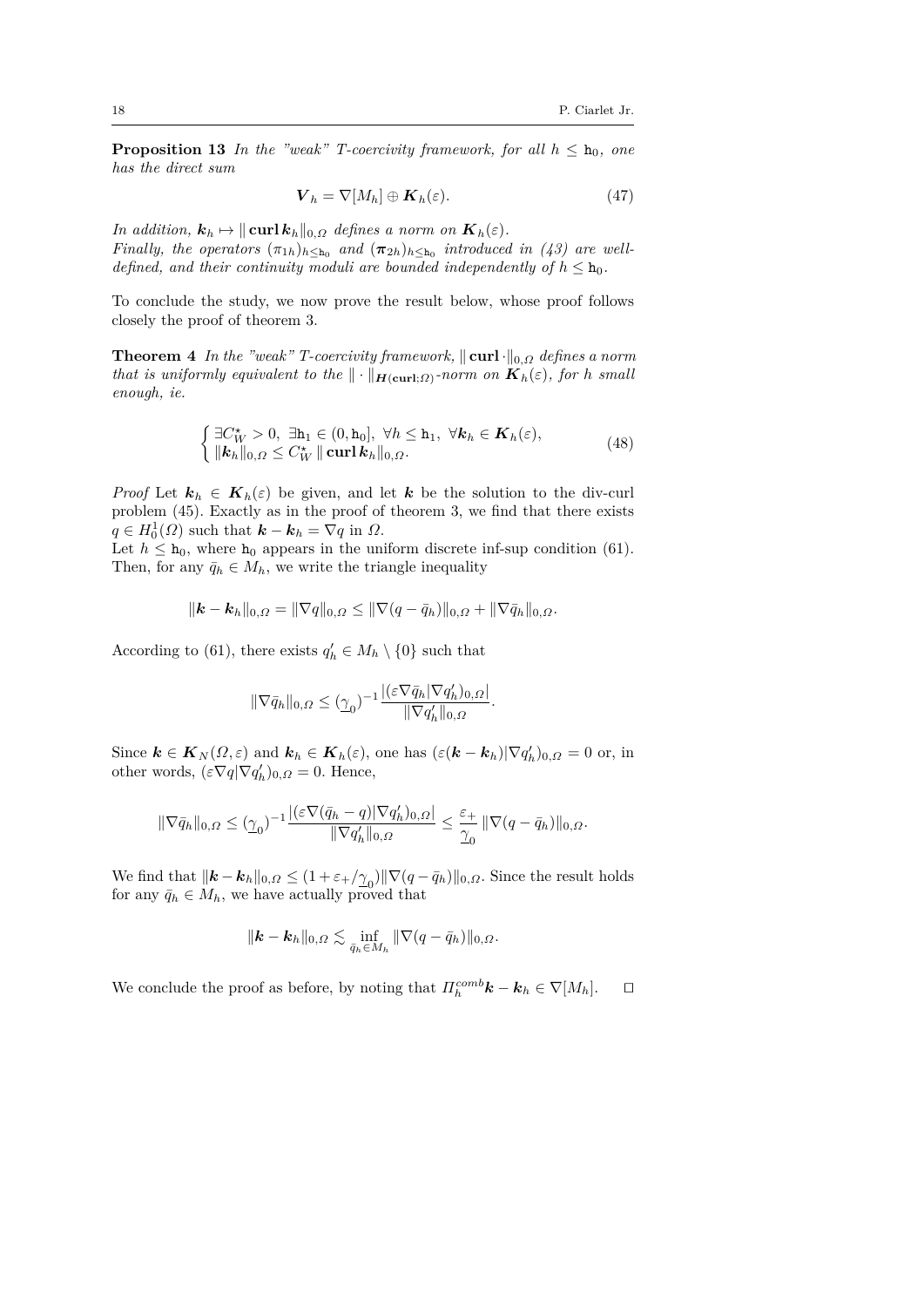#### **6 Uniform discrete inf-sup condition and convergence**

We consider directly the "weak" T-coercivity framework. Assuming  $(60)$ - $(61)$ holds, we remark that  $(k_h, k'_h) \mapsto (\mu^{-1} \operatorname{curl} k_h | \operatorname{curl} k'_h)_{0,\Omega}$  fulfills a uniform discrete inf-sup condition on  $K_h(\varepsilon) \times K_h(\varepsilon)$ , for *h* small enough. Indeed, according to theorem 4, we have

$$
\begin{cases} \n\exists \tilde{\gamma}, h_1 > 0, \ \forall h \leq h_1, \ \forall k_h \in \mathbf{K}_h(\varepsilon), \\ \n\sup_{\mathbf{k}'_h \in \mathbf{K}_h(\varepsilon) \setminus \{0\}} \frac{|(\mu^{-1} \operatorname{curl} \mathbf{k}_h | \operatorname{curl} \mathbf{k}'_h)_{0,\Omega}|}{\|\mathbf{k}'_h\|_{\mathbf{H}(\operatorname{curl};\Omega)}} \geq \tilde{\gamma} \|\mathbf{k}_h\|_{\mathbf{H}(\operatorname{curl};\Omega)}. \n\end{cases} \tag{49}
$$

Next, we introduce  $A_\omega \in \mathcal{L}(\mathbf{H}_0(\mathbf{curl}; \Omega))$  defined by

$$
(A_{\omega}\boldsymbol{v},\boldsymbol{w})_{\boldsymbol{H}_0(\boldsymbol{\operatorname{curl}};\Omega)}:=a_{\omega}(\boldsymbol{v},\boldsymbol{w}),\quad \forall \boldsymbol{v},\boldsymbol{w}\in \boldsymbol{H}_0(\boldsymbol{\operatorname{curl}};\Omega),
$$

and

$$
|||a_\omega|||:=\sup_{\boldsymbol v,\boldsymbol w\in \boldsymbol H_0(\boldsymbol{\operatorname{curl}};\varOmega)\setminus\{0\}}\frac{|a_\omega(\boldsymbol v,\boldsymbol w)|}{\|\boldsymbol v\|_{\boldsymbol H(\boldsymbol{\operatorname{curl}};\varOmega)}\|\boldsymbol v\|_{\boldsymbol H(\boldsymbol{\operatorname{curl}};\varOmega)}}<\infty.
$$

**Theorem 5** *Assume that the variational formulation (3) is well-posed. In the "weak" T-coercivity framework, the form a<sup>ω</sup> fulfills a uniform discrete inf-sup condition on*  $V_h \times V_h$  *for h small enough, ie.* 

$$
\begin{cases} \exists C_{\omega}, \mathbf{h}_{\omega} > 0, \forall h \leq \mathbf{h}_{\omega}, \forall v_h \in \mathbf{V}_h, \\ \sup_{\mathbf{v}'_h \in \mathbf{V}_h \setminus \{0\}} \frac{|a_{\omega}(\mathbf{v}_h, \mathbf{v}'_h)|}{\|\mathbf{v}'_h\|_{\mathbf{H}(\mathbf{curl};\Omega)}} \geq C_{\omega} \|\mathbf{v}_h\|_{\mathbf{H}(\mathbf{curl};\Omega)}. \end{cases} \tag{50}
$$

*Remark 4* Next, we proceed in the spirit of the proof of Theorem 2.2 in [12].

*Proof* We argue by contradiction. Namely, we assume that

$$
\begin{cases} \forall k \in \mathbb{N} \setminus \{0\}, \ \exists h_k \leq k^{-1}, \ \exists v_{h_k} \in \mathbf{V}_{h_k}, \\ \|\mathbf{v}_{h_k}\|_{\mathbf{H}(\mathbf{curl};\Omega)} = 1 \quad \text{and} \quad \sup_{\mathbf{v}'_{h_k} \in \mathbf{V}_{h_k} \setminus \{0\}} \frac{|a_{\omega}(\mathbf{v}_{h_k}, \mathbf{v}'_{h_k})|}{\|\mathbf{v}'_{h_k}\|_{\mathbf{H}(\mathbf{curl};\Omega)}} \leq k^{-1}.\end{cases} \tag{51}
$$

In particular,  $\lim_{k\to\infty} h_k = 0$ , so it holds that  $h_k < h_1$  for *k* large enough, where  $h_1$  is defined by (49). So from now on, we consider that  $h_k < h_1$ . We write  $\mathbf{v}_{h_k} = \nabla q_{h_k} + \mathbf{k}_{h_k}$ , where  $q_{h_k} = \pi_{1h_k} \mathbf{v}_{h_k}$  and  $\mathbf{k}_{h_k} = \pi_{2h_k} \mathbf{v}_{h_k}$ . Note that  $(\nabla q_{h_k})_k$  and  $(k_{h_k})_k$  are bounded sequences in  $H_0(\text{curl}; \Omega)$ , because the continuity moduli of  $(\pi_{1h_k})_k$  and  $(\pi_{2h_k})_k$  are bounded uniformly with respect to *k* (cf. Proposition 13).

Step 1. Let us show that  $\lim_{k\to\infty} \|\nabla q_{h_k}\|_{\mathbf{H}(\mathbf{curl};\Omega)} = 0$ . This is a simple consequence of  $(61)$ . According to  $(51)$ :

$$
\forall k \in \mathbb{N} \setminus \{0\}, \sup_{q_{h_k}' \in M_{h_k} \setminus \{0\}} \frac{|a_\omega(v_{h_k}, \nabla q_{h_k}')|}{\|\nabla q_{h_k}'\|_{0,\Omega}} \leq k^{-1}.
$$

But  $a_{\omega}(\boldsymbol{v}_{h_k}, \nabla q'_{h_k}) = -\omega^2 (\varepsilon \boldsymbol{v}_{h_k} | \nabla q'_{h_k})_{0,\Omega} = -\omega^2 (\varepsilon \nabla q_{h_k} | \nabla q'_{h_k})_{0,\Omega}$ . From (61), we infer that

$$
\underline{\gamma}_0 \,\omega^2 \,\|\nabla q_{h_k}\|_{0,\Omega} \le k^{-1} \to 0 \text{ as } k \to \infty.
$$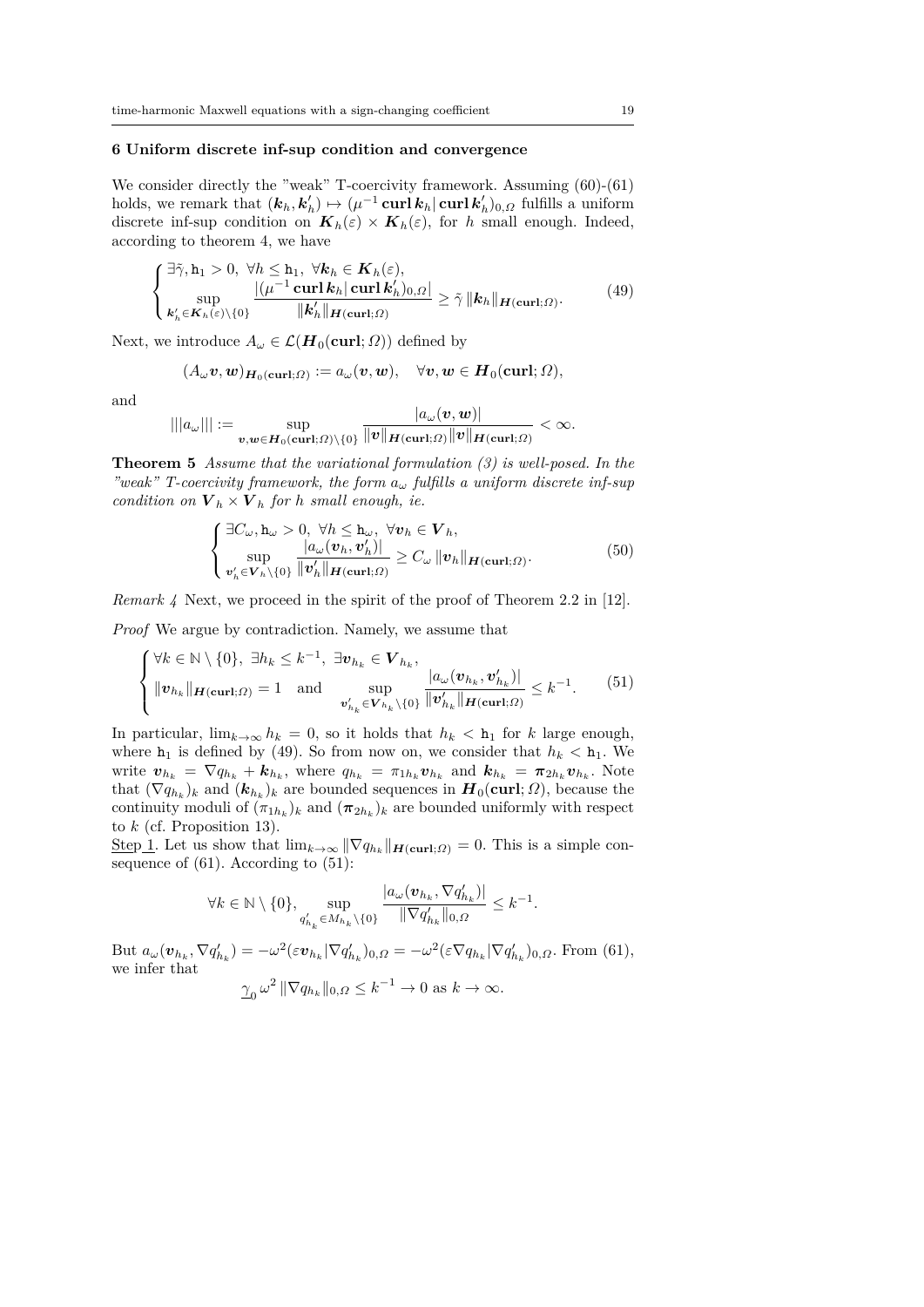$\text{Step 2.}$  Let us show that  $\lim_{k\to\infty} \|\pi_2 v_{h_k}\|_{0,\Omega} = 0$ . Let  $w \in H_0(\text{curl}; \Omega)$ , and  $\boldsymbol{w}_{h_k} \in \boldsymbol{V}_{h_k}$ :

$$
|a_{\omega}(\boldsymbol{v}_{h_k}, \boldsymbol{w})| \leq |a_{\omega}(\boldsymbol{v}_{h_k}, \boldsymbol{w} - \boldsymbol{w}_{h_k})| + |a_{\omega}(\boldsymbol{v}_{h_k}, \boldsymbol{w}_{h_k})|
$$
  

$$
\leq |||a_{\omega}|| || \|\boldsymbol{w} - \boldsymbol{w}_{h_k}||_{\boldsymbol{H}(\boldsymbol{\operatorname{curl}};\Omega)} + k^{-1} \|\boldsymbol{w}_{h_k}||_{\boldsymbol{H}(\boldsymbol{\operatorname{curl}};\Omega)}.
$$

According to the basic approximability property of  $(V_{h_k})_k$  in  $H_0(\text{curl};\Omega)$ , one can choose  $(w_{h_k})_k$  such that  $\lim_{k\to\infty} ||w - w_{h_k}||_{H(\text{curl};\Omega)} = 0$ . In particular,  $(w_{h_k})_k$  is a bounded sequence in  $H_0(\text{curl}; \Omega)$ , and one finds that

$$
\lim_{k\to\infty}|a_\omega(\boldsymbol{v}_{h_k},\boldsymbol{w})|=0.
$$

This result holds for all  $w \in H_0(\text{curl}; \Omega)$ , so we have proved that  $A_\omega v_{h_k} \to 0$ (weakly) in  $H_0(\text{curl}; \Omega)$ . On the other hand, the variational formulation (3) is well-posed, so  $A_{\omega}^{-1}$  exists and  $A_{\omega}^{-1} \in \mathcal{L}(\mathbf{H}_0(\text{curl}; \Omega))$ . Hence  $\mathbf{v}_{h_k} \to 0$ (weakly) in  $\mathbf{H}_0(\text{curl}; \Omega)$ . This implies that  $\pi_2 \mathbf{v}_{h_k} \to 0$  (weakly) in  $\mathbf{K}_N(\Omega, \varepsilon)$ . And because the imbedding of  $K_N(\Omega, \varepsilon)$  in  $L^2(\Omega)$  is compact, one finds that  $\lim_{k\to\infty}$   $\|\pi_2 v_{h_k}\|_{0,\Omega} = 0.$ 

Step 3. Let us show that  $\lim_{k\to\infty} ||\mathbf{k}_{h_k}||_{\mathbf{H}(\mathbf{curl};\Omega)} = 0$ . According to (49),

$$
\|\mathbf{k}_{h_k}\|_{\mathbf{H}(\mathbf{curl};\Omega)} \leq \tilde{\gamma}^{-1} \sup_{\mathbf{k}_{h_k}' \in \mathbf{K}_{h_k}(\varepsilon) \setminus \{0\}} \frac{|(\mu^{-1} \mathbf{curl} \mathbf{k}_{h_k} | \mathbf{curl} \mathbf{k}_{h_k}')_{0,\Omega}|}{\|\mathbf{k}_{h_k}' \|_{\mathbf{H}(\mathbf{curl};\Omega)}}.
$$

Let  $\mathbf{k}'_{h_k} \in \mathbf{K}_{h_k}(\varepsilon)$ . By definition of  $\mathbf{k}_{h_k}$ , one finds that

$$
(\mu^{-1}\operatorname{curl} \bm{k}_{h_k}|\operatorname{curl} \bm{k}'_{h_k})_{0,\Omega} = (\mu^{-1}\operatorname{curl} \bm{v}_{h_k}|\operatorname{curl} \bm{k}'_{h_k})_{0,\Omega} = a_{\omega}(\bm{v}_{h_k}, \bm{k}'_{h_k}) + \omega^2(\varepsilon \bm{v}_{h_k}|\bm{k}'_{h_k})_{0,\Omega}.
$$

According to (51), one has  $|a_{\omega}(\boldsymbol{v}_{h_k}, \boldsymbol{k}_{h_k}')| \leq k^{-1} ||\boldsymbol{k}_{h_k}'||_{\boldsymbol{H}(\boldsymbol{\text{curl}};\Omega)}$ . On the other hand,  $\boldsymbol{v}_{h_k} = \nabla(\pi_1 \boldsymbol{v}_{h_k}) + \pi_2 \boldsymbol{v}_{h_k}$ , so

$$
|(\varepsilon {\bm v}_{h_k}|{\bm k}'_{h_k})_{0,{\varOmega}}|\leq |(\varepsilon \nabla (\pi_1{\bm v}_{h_k})|{\bm k}'_{h_k})_{0,{\varOmega}}|+|(\varepsilon \boldsymbol \pi_2{\bm v}_{h_k}|{\bm k}'_{h_k})_{0,{\varOmega}}|.
$$

The last term is bounded by the Cauchy-Schwarz inequality

$$
|(\varepsilon\pi_2\bm{v}_{h_k}|\bm{k}_{h_k}')_{0,\varOmega}|\leq \|\varepsilon\|_{L^\infty(\varOmega)}\, \|\bm{\pi}_2\bm{v}_{h_k}\|_{0,\varOmega}\|\bm{k}_{h_k}'\|_{0,\varOmega}.
$$

There remains to evaluate the first term. For all  $\mathbf{k} \in \mathbf{K}_N(\Omega,\varepsilon)$ , one has

$$
|(\varepsilon \nabla (\pi_1 \mathbf{v}_{h_k})|\mathbf{k}_{h_k}')_{0,\Omega}| = |(\varepsilon \nabla (\pi_1 \mathbf{v}_{h_k})|\mathbf{k}_{h_k}' - \mathbf{k})_{0,\Omega}|
$$
  

$$
\leq ||\varepsilon||_{L^{\infty}(\Omega)} ||\nabla (\pi_1 \mathbf{v}_{h_k})||_{0,\Omega} ||\mathbf{k}_{h_k}' - \mathbf{k}||_{0,\Omega},
$$

Now, let  $\mathbf{k} \in \mathbf{K}_N(\Omega,\varepsilon)$  be chosen as in theorem 4. Owing to the fact that  $||\mathbf{v}_{h_k}||_{\mathbf{H}(\mathbf{curl};\Omega)} = 1$  (cf. (51)), one gets the bound

$$
|(\varepsilon\nabla(\pi_1\boldsymbol{v}_{h_k})|\boldsymbol{k}_{h_k}')_{0,\Omega}|\lesssim h_k^{\,\mathrm{s}}\,\|\operatorname{\mathbf{curl}}\boldsymbol{k}_{h_k}'\|_{0,\Omega}.
$$

Aggregating the above estimates, one finds that

$$
\|\mathbf{k}_{h_k}\|_{\mathbf{H}(\mathbf{curl};\Omega)} \lesssim \left(k^{-1} + \|\boldsymbol{\pi}_2\boldsymbol{v}_{h_k}\|_{0,\Omega} + h_k^{\mathbf{s}}\right),
$$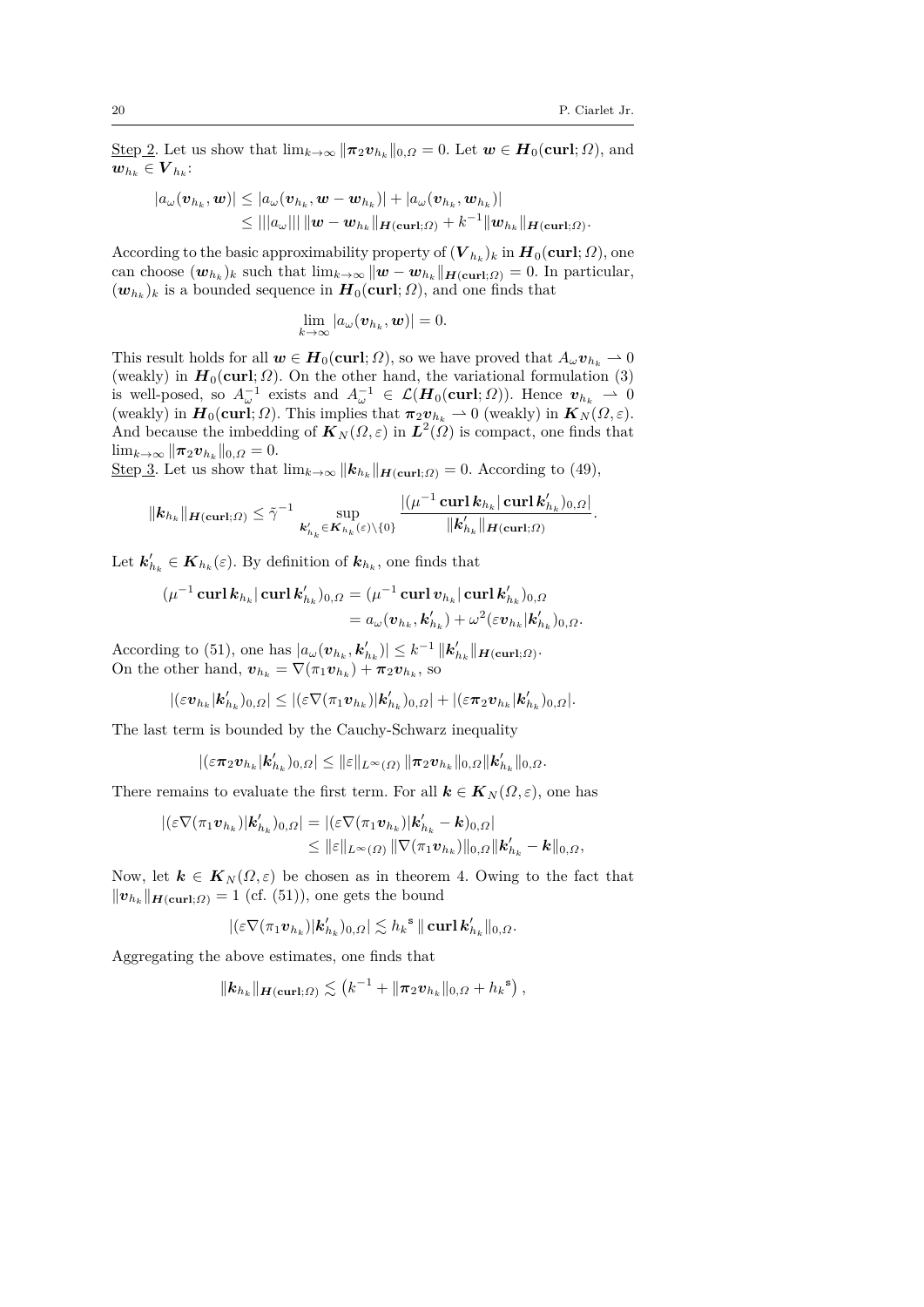thus leading to  $\lim_{k\to\infty} ||\mathbf{k}_{h_k}||_{\mathbf{H}(\mathbf{curl};\Omega)} = 0$  according to Step 2.  $\frac{\text{Step 4. For all } k, \text{ one has } ||\boldsymbol{v}_{h_k}||_{\boldsymbol{H}(\mathbf{curl};\Omega)} \leq ||\nabla q_{h_k}||_{\boldsymbol{H}(\mathbf{curl};\Omega)} + ||\boldsymbol{k}_{h_k}||_{\boldsymbol{H}(\mathbf{curl};\Omega)}$ by the triangle inequality, so one concludes that  $\lim_{k\to\infty} ||\mathbf{v}_{h_k}||_{\mathbf{H}(\mathbf{curl};\Omega)} = 0$ , which contradicts  $(51)$ .

One can finally derive the (classical) error estimate.

**Theorem 6** Let the assumptions of theorem 5 be fulfilled, and let  $h_{\omega} > 0$ *be the threshold value introduced there. Then, for all*  $h \leq h_{\omega}$ *, the discrete variational formulation (24) is well-posed.*

*Without further assumption on the regularity of the data f, one has*

$$
\lim_{h \to 0} ||\mathbf{e} - \mathbf{e}_h||_{\mathbf{H}(\mathbf{curl}; \Omega)} = 0.
$$
\n(52)

*Let the extra-regularity of the data f <i>be as in (13) with*  $\tau_0 > 0$  *given, then one has the error estimate, for all*  $s \in [0, min(\tau_0, \tau_{Dir}, \tau_{Neu}))$ ,

$$
\forall h \leq \mathbf{h}_{\omega}, \quad \|\mathbf{e} - \mathbf{e}_h\|_{\mathbf{H}(\mathbf{curl};\Omega)} \lesssim h^s \{\|\operatorname{div} \mathbf{f}\|_{-1+s,\Omega} + \|\mathbf{f}\|_{0,\Omega}\}.
$$
 (53)

*Proof* Because the form  $a_\omega$  fulfills a uniform discrete inf-sup condition for  $h \leq h_{\omega}$ , classical error analysis yields

$$
\forall h \leq \mathtt{h}_{\omega}, \quad \|e - e_h\|_{\boldsymbol H(\boldsymbol{\operatorname{curl}};\varOmega)} \lesssim \inf_{\boldsymbol v_h \in \boldsymbol V_h} \|e - \boldsymbol v_h\|_{\boldsymbol H(\boldsymbol{\operatorname{curl}};\varOmega)}.
$$

In the absence of extra-regularity of the data, according to the basic approximability property of  $(V_h)_h$  in  $H_0(\text{curl}; \Omega)$ , one finds (52). On the other hand, in the case of extra-regularity of the data  $f$ , we then recover (53) by choosing  $v_h = \prod_h^{comb} e$  (see proposition 9).

#### **7 Numerical illustrations**

In this section, we study numerically a simple model. The domain  $\Omega$  is  $(0,1) \times$  $(-1, 1) \times (0, 1)$ . It is partitioned into  $\Omega_+ = (0, 1) \times (0, 1) \times (0, 1)$  and  $\Omega_- =$  $(0,1) \times (-1,0) \times (0,1)$ . Note that this partition is symmetric with respect to the interface  $\Sigma = (0,1) \times \{0\} \times (0,1)$ . The pulsation and coefficients are respectively set to

$$
\omega = 1;
$$
  $\varepsilon_{\vert \Omega_+} = 1$ ,  $\mu_{\vert \Omega_+} = 1;$   $\varepsilon_{\vert \Omega_-} \in \{-1.5, -1.1, -1.01\}$ ,  $\mu_{\vert \Omega_-} = .5.$ 

In this symmetric geometry, it is known that the companion scalar problem is well-posed as soon as  $\varepsilon_{\vert \Omega_-} \neq -1$ ; that "full" T-coercivity is achieved with the help of the symmetry with respect to  $\Sigma$  (cf. [8]); and, as a consequence, that T-conform meshes are obtained using meshes that are symmetric with respect to  $\Sigma$  (cf. [18]). Below, we assume that the model set in  $\Omega$  (cf. (3)) is well-posed for the above values of the pulsation and the coefficients.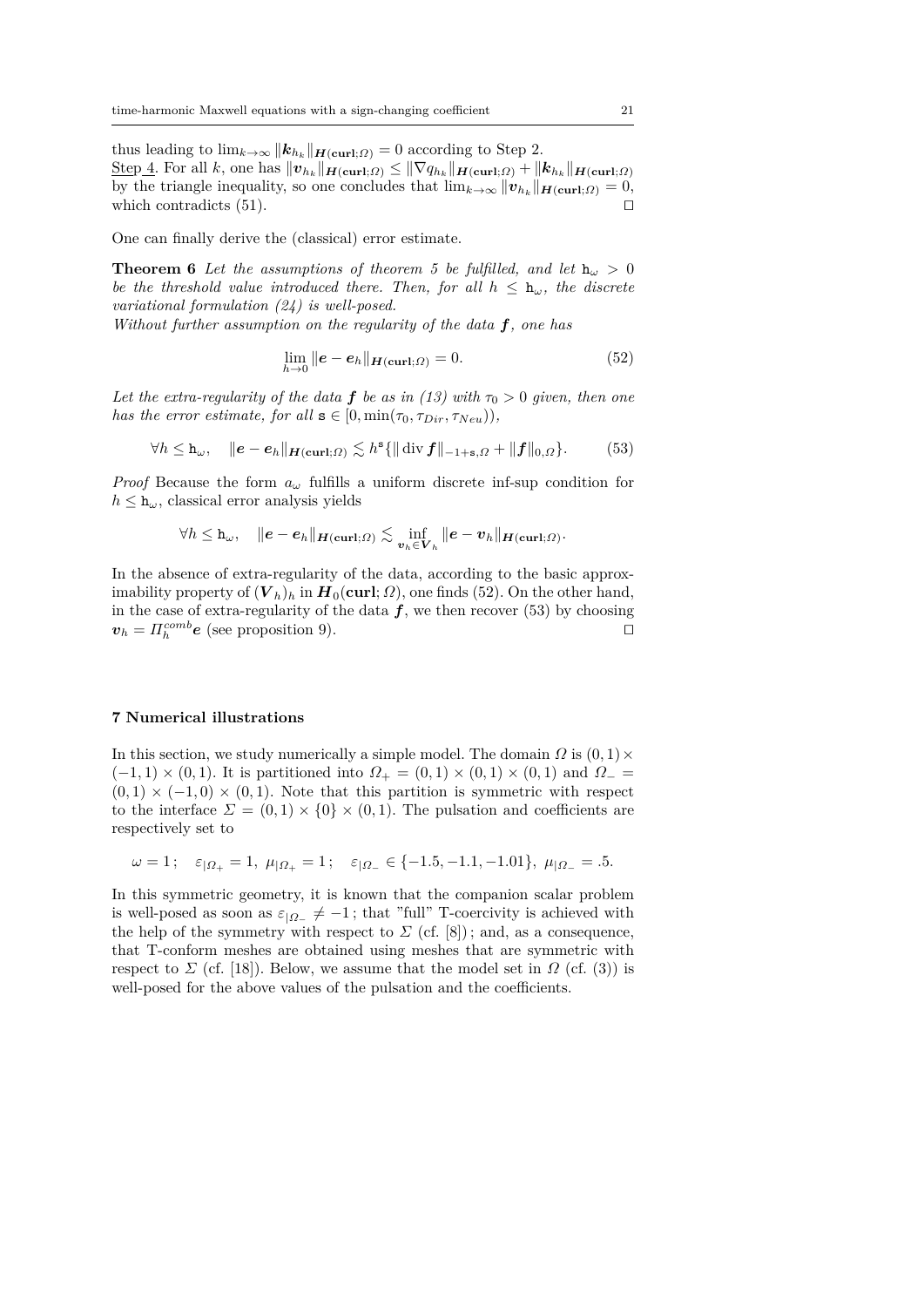



Fig. 1 Left: a T-conform mesh; right: a plain mesh.

We choose a piecewise smooth solution *e*, which is consistent with the fact that, in this symmetric setting,  $\tau_{Dir} = \tau_{Neu} = 1$  (cf. again [18]). Namely,

$$
e_1(x_1, x_2, x_3) = x_1^2 \sin\left(\frac{\pi}{2}(x_2 - 1)\right) \sin(\pi x_3^2),
$$
  
\n
$$
e_2(x_1, x_2, x_3) = \varepsilon^{-1} \sin(\pi x_1) x_2 \sin(5\pi x_3),
$$
  
\n
$$
e_3(x_1, x_2, x_3) = \sin(2\pi x_1) \sin(\pi x_2^2) x_3.
$$

It is easily checked that  $e \in H_0(\text{curl}; \Omega)$ , with  $\text{curl}(\mu^{-1} \text{curl } e) \in L^2(\Omega)$  and div  $\varepsilon e \in L^2(\Omega)$ . Consequently, the data  $f = \text{curl}(\mu^{-1} \text{ curl } e) - \omega^2 \varepsilon e$  belongs to  $H(\text{div}; \Omega)$ , so one has  $\tau_0 = 1$  in (13).

Computations are carried out on two series of meshes. A *T-conform series*: the meshes are generated by meshing  $\Omega_+$  first, and then using the symmetry transform with respect to  $\Sigma$  to build the mesh on  $\Omega$ <sub>−</sub> (see figure 1, left). And a *plain series*, where the meshes can be nonsymmetric with respect to  $\Sigma$  (see figure 1, right). All results have been obtained with the help of the GetDP software [28].

In figure 2, the error results in  $H(\text{curl}; \Omega)$ -norm are reported. In abscissa, we choose the number of degrees of freedom  $N_h = \dim(V_h)$  to the power 1/3, to compare simulations with similar computational costs. Also,  $N_h^{1/3}$  $\frac{1}{h}$ <sup>1</sup> is known to be equivalent to *h* for regular families of meshes. Overall, results are similar for both series of meshes. However, for the *plain series*, there are *anomalies/glitches* for  $\varepsilon_{\vert \Omega_-} \in \{-1.1, -1.01\}$ , ie. convergence is not monotonic. On the other hand, for the *T-conform series*, results indicate that the signchange has little influence on the convergence.

We then report errors in  $L^2(\Omega)$ -norm (figure 3), and also in  $L^2(\Omega)$ -norm of the curl of the errors (figure 4). For the errors on the curl, results are more or less nominal (recall that  $\mu$  does not change sign). While for the  $L^2(\Omega)$ -norm, results show that convergence is erratic for the *plain series* and, more to the point, it seems that  $\|e - e_h\|_{L^2(\Omega)}$  does not decrease when  $\varepsilon_{\Omega} = -1.01$ . The numerical method is still in a *pre-asymptotic regime* regarding convergence, even though the meshsize is as small as one hundredth of the size (length) of the domain<sup>2</sup>. For the *T-conform series*, convergence is again nominal.

To conclude the analysis of the numerical results, we draw a parallel with some

 $^{\rm 2}$  This observation is consistent with the fact that only small glitches are seen in figure  $2$ for the *plain series*. This is due to the fact that the values taken by the curl of the chosen exact solution are orders of magnitude larger than the values of the solution itself.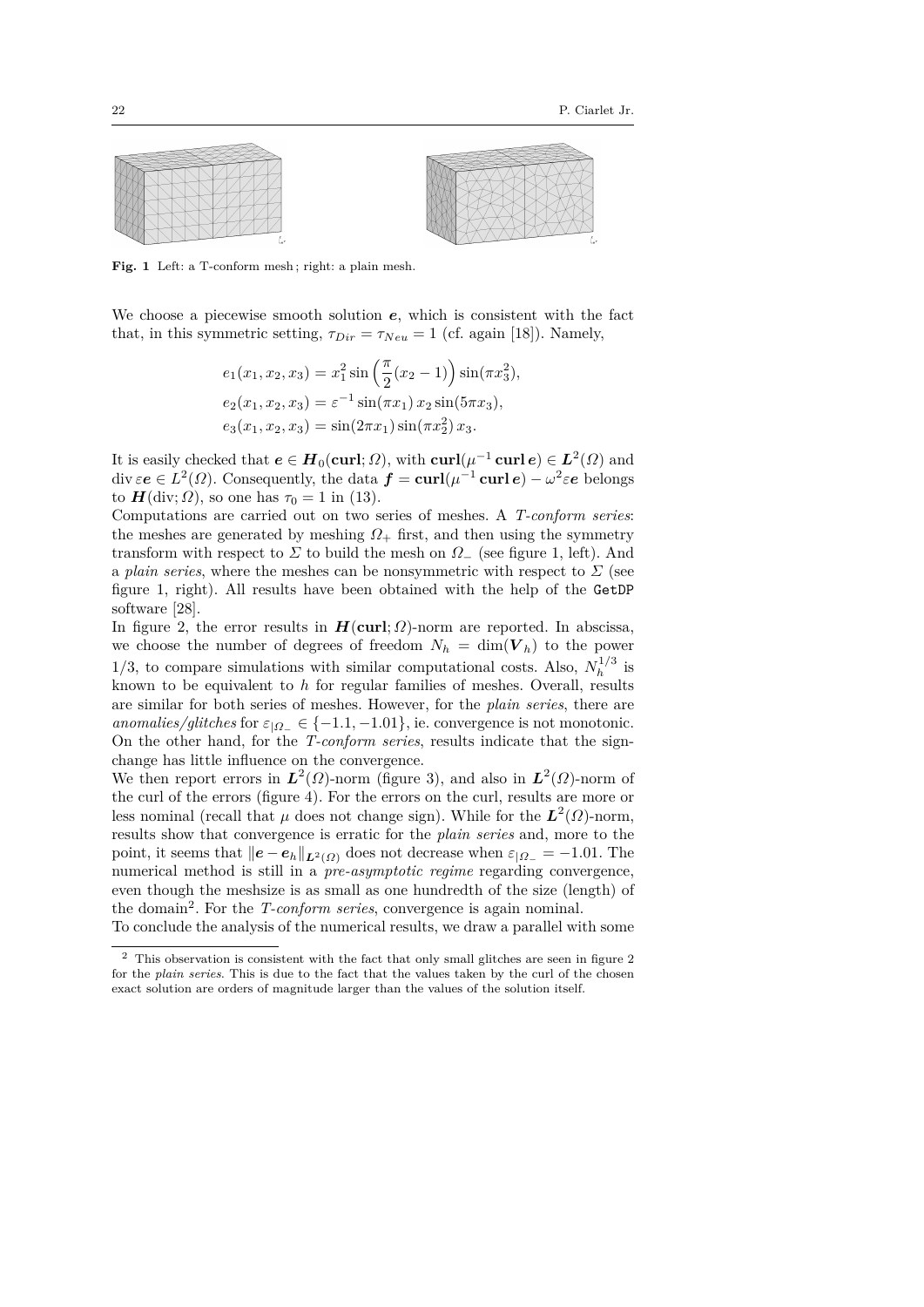

Fig. 2 Relative error in  $H(\text{curl}; \Omega)$ -norm obtained for the three values of  $\varepsilon_{|\Omega_-}$ , with *h* varying from 0.1 to 0.01. The line corresponds to the linear scale  $O(h) = O(N_h^{1/3})$ .

results available in the literature for the companion scalar problem [18]. Let us isolate the curl-free part of the exact and discrete solutions, that is  $\nabla \phi$  in  $(19)$  governed by  $(21)$ :

$$
\begin{cases} \text{Find } \phi \in H_0^1(\Omega) \text{ such that} \\ (\varepsilon \nabla \phi | \nabla q)_{0,\Omega} = (\text{div } f | q)_{0,\Omega}, \ \forall q \in H_0^1(\Omega) \end{cases};
$$

resp.  $\nabla \phi_h$  where  $\phi_h = \pi_{1h} \mathbf{e}_h$  is governed by

$$
\begin{cases} \text{Find } \phi_h \in M_h \text{ such that} \\ (\varepsilon \nabla \phi_h | \nabla q_h)_{0,\Omega} = (\text{div } \mathbf{f} | q_h)_{0,\Omega}, \ \forall q_h \in M_h. \end{cases}
$$

These are respectively the companion scalar problem, and its discretization. The error  $\|\nabla \phi - \nabla \phi_h\|_{0,\Omega}$  has been thoroughly investigated in [18]. In particular, numerical examples are provided in a rectangle (a domain of  $\mathbb{R}^2$ ), partitioned into two squares, and it is observed that the use of nonsymmetric meshes leads to serious numerical instabilities: we refer the interested reader precisely to Figure 7, page 23 in [18]. In other words, we get the same behavior, now on the solution of time-harmonic Maxwell equations in a domain of **R** 3 .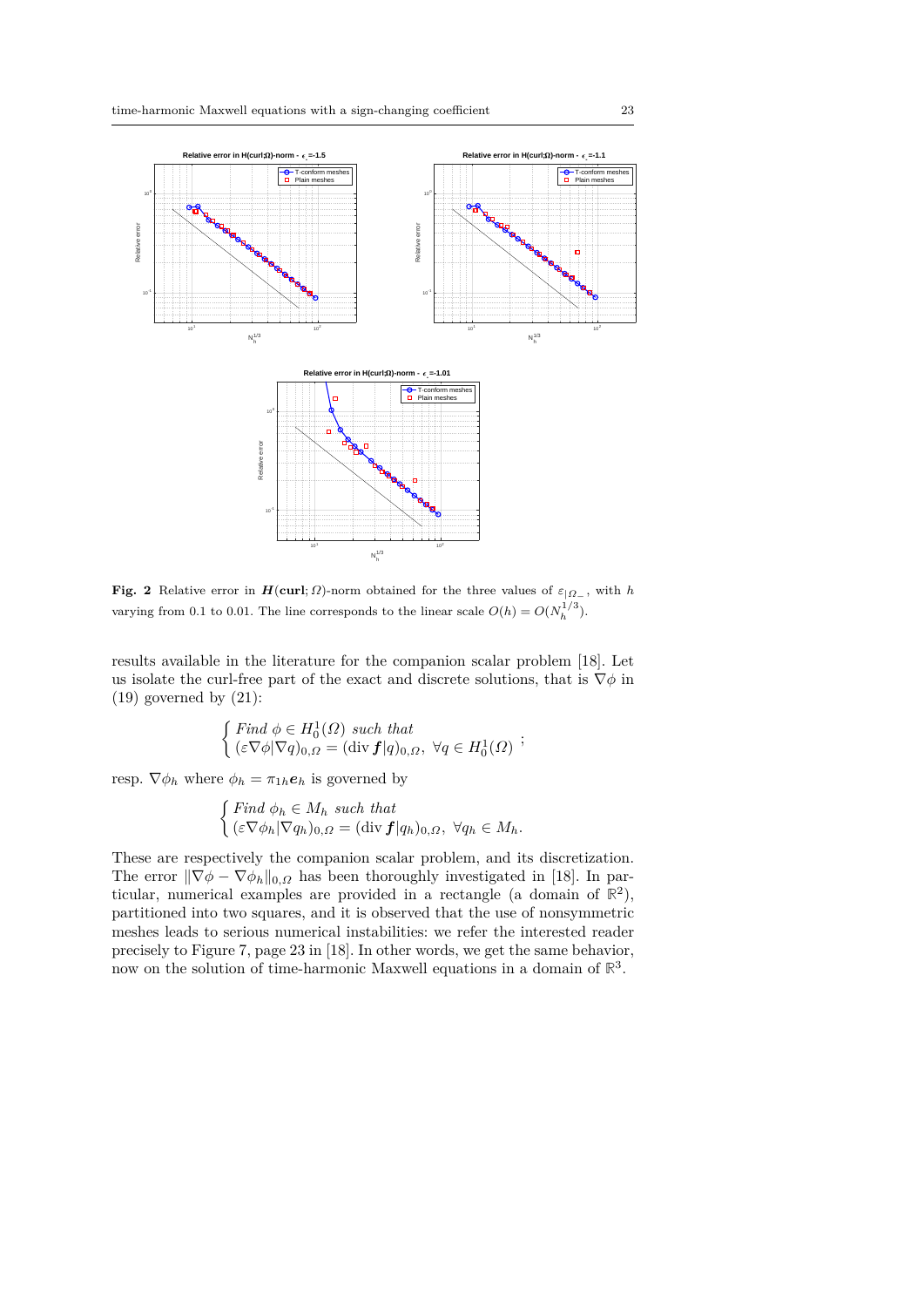

**Fig. 3** Relative error in  $L^2(\Omega)$ -norm obtained for the three values of  $\varepsilon_{|\Omega_-}$ , with *h* varying from 0.1 to 0.01. The line corresponds to the linear scale  $O(h) = O(N_h^{1/3})$ .

#### **8 Case of sign-changing magnetic permeability**

Let us briefly describe how one can proceed if

*µ* is as in the *interface case* ; *ε* is as in the *classical case*.

To address this situation, one expresses the time-harmonic Maxwell equations in terms of the magnetic field only

$$
\begin{cases}\n\text{Find } \mathbf{h} \in \mathbf{H}(\mathbf{curl}, \Omega) \text{ such that:} \\
\text{curl}(\varepsilon^{-1}(\mathbf{curl} \mathbf{h} - \mathbf{j})) - \omega^2 \mu \mathbf{h} = 0 \text{ in } \Omega, \\
\text{div } \mu \mathbf{h} = 0 \text{ in } \Omega; \\
\mu \mathbf{h} \cdot \mathbf{n} = 0 \text{ and } \varepsilon^{-1}(\mathbf{curl} \mathbf{h} - \mathbf{j}) \times \mathbf{n} = 0 \text{ on } \partial \Omega.\n\end{cases} (54)
$$

As before, one can decouple the real and imaginary parts. Eg., if *h* stands for  $\Re(h)$  and *g* stands for  $\varepsilon^{-1}\Re(j)$ , then *h* solves the equivalent variational formulation

$$
\begin{cases}\n\text{Find } \mathbf{h} \in \mathbf{H}(\mathbf{curl}; \Omega) \text{ such that} \\
a'_{\omega}(\mathbf{h}, \mathbf{v}) = (\mathbf{g} | \mathbf{curl} \mathbf{v})_{0, \Omega}, \forall \mathbf{v} \in \mathbf{H}(\mathbf{curl}; \Omega),\n\end{cases} (55)
$$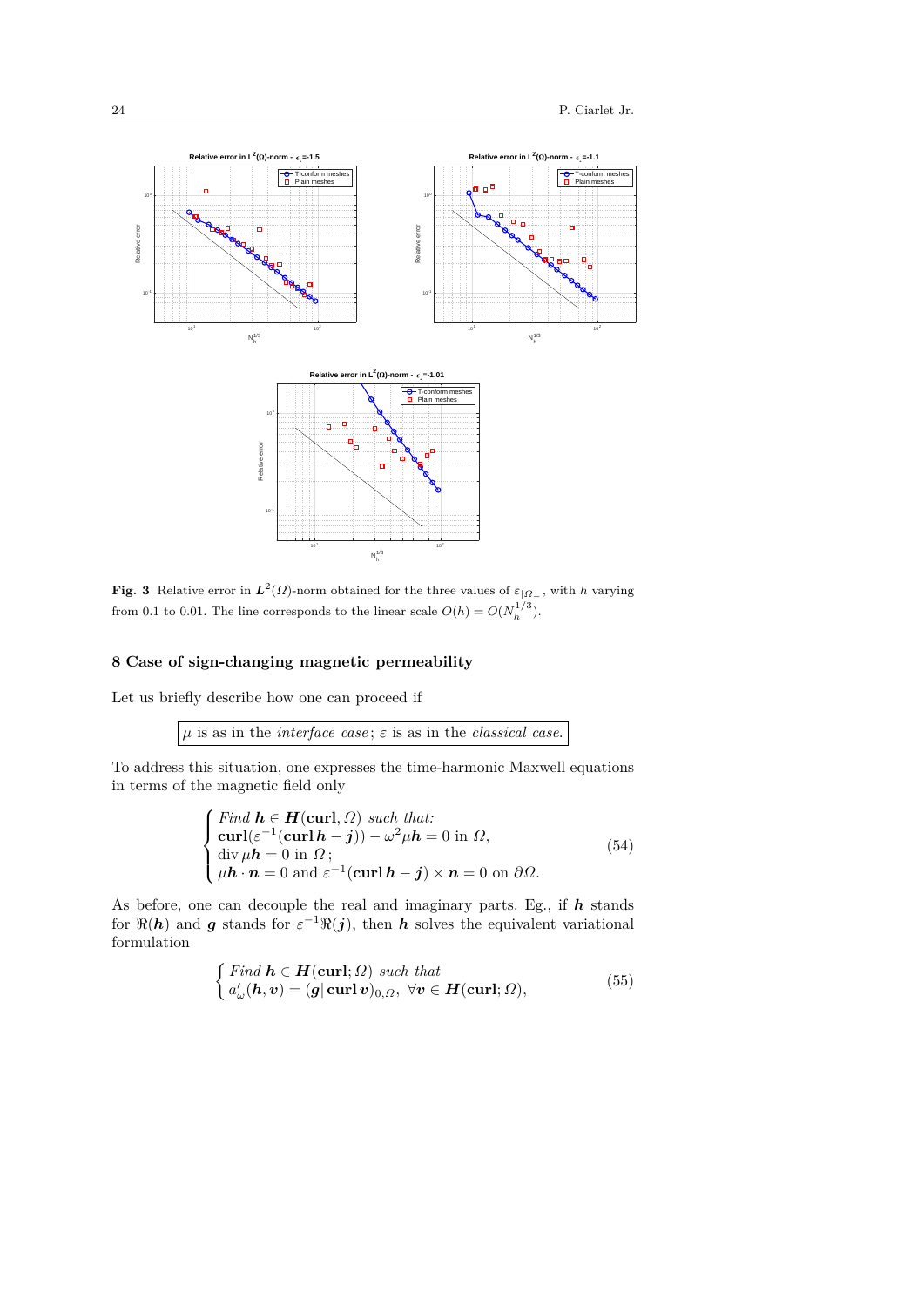

Fig. 4 Relative error in  $L^2(\Omega)$ -norm of the curl obtained for the three values of  $\varepsilon_{|\Omega_-}$ , with *h* varying from 0.1 to 0.01. The line corresponds to the linear scale  $O(h) = O(N_h^{1/3})$ .

where

$$
a_\omega'(\boldsymbol u,\boldsymbol v):=(\varepsilon^{-1}\operatorname{\bf curl}\boldsymbol u|\operatorname{\bf curl}\boldsymbol v)_{0,\varOmega}-\omega^2(\mu\boldsymbol u|\boldsymbol v)_{0,\varOmega},\,\,\forall \boldsymbol u,\boldsymbol v\in \boldsymbol H(\operatorname{\bf curl};\varOmega).
$$

We observe that one has to study the companion scalar problem with Neumann boundary condition (31). In the present situation however, one has to *assume* that this problem is well-posed, which can again be tackled with the help of Tcoercivity: one finds results that are similar to those of appendix A. Then, the study of the well-posedness of (55) proceeds as before. Namely, one introduces

$$
\boldsymbol{K}_T(\Omega,\mu):=\{\boldsymbol{v}\in \boldsymbol{X}_T(\Omega,\mu)\;:\; \operatorname{div}\mu\boldsymbol{v}=0\}.
$$

There holds the direct, continuous decomposition

$$
\mathbf{H}(\mathbf{curl};\Omega)=\nabla[H^1(\Omega)]\oplus\mathbf{K}_T(\Omega,\mu),
$$

together with equivalence of norms in  $K_T(\Omega, \mu)$ , and the compact imbedding of  $K_T(\Omega,\mu)$  in  $L^2(\Omega)$ . We refer to the same bibliographical references as in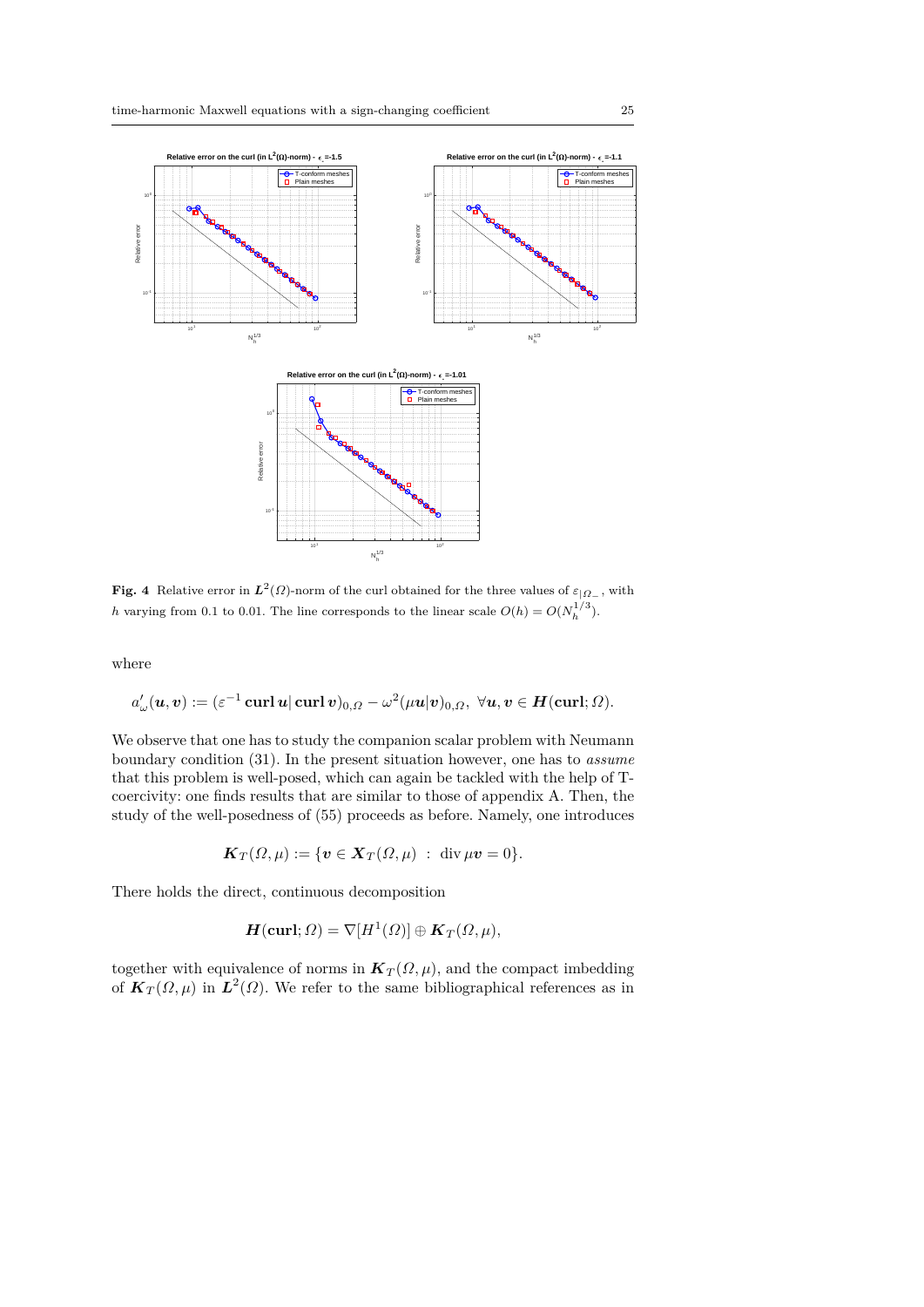sections 2 and 3. One then uses

$$
\begin{aligned} \mathbf{V}_h^+ &:= \{ \mathbf{v}_h \in \mathbf{H}(\mathbf{curl}; \Omega) \; : \; \mathbf{v}_{h|K} \in \mathcal{R}_1(K), \; \forall K \in \mathcal{T}_h \}, \\ M_h^+ &:= \{ q_h \in H^1(\Omega) \; : \; q_{h|K} \in P_1(K), \; \forall K \in \mathcal{T}_h \}, \end{aligned}
$$

to discretize (55), resp. (31). The analysis of the interpolation error on the magnetic field can be carried out with the combined interpolation operator. To prove the uniform discrete inf-sup condition of the form  $a'_\omega$  on  $V_h^+ \times V_h^+$ and error estimates, one has to study the properties of the discrete spaces

$$
\boldsymbol{K}_h(\mu) := \{ \boldsymbol{v}_h \in \boldsymbol{V}_h^+ \; : \; (\mu \boldsymbol{v}_h | \nabla q_h)_{0,\Omega} = 0, \; \forall q_h \in M_h^+ \}. \tag{56}
$$

Uniform equivalence of norms in  $K_h(\mu)$ , resp. uniform discrete inf-sup condition, are obtained with techniques that are completely similar to those developed in the proofs of theorems 3 ("full" T-coercivity) and 4 ("weak" Tcoercivity), resp. theorem 5.

#### **9 Conclusions and extensions**

We have studied the time-harmonic Maxwell equations for a model with one sign-changing coefficient. We have proved optimal convergence rates on the error, when the numerical approximation is computed with the help of the Nédélec's first family of edge finite elements. For low-regularity solutions, those results are achieved with the help of the combined interpolation operator designed in [21, 22]. All those results have been obtained with the help of explicit T-coercivity operators for the derivation of the inf-sup condition.

A possible extension is to have a boundary data, illustrated below for the problem expressed in the electric field. In this case, let us assume for instance that *e* has a non-vanishing tangential trace, namely one replaces  $e \times n = 0$ on  $\partial\Omega$  by  $e \times n = e$ <sub>*Γ*</sub> on  $\partial\Omega$  in (1), where the data  $e$ <sub>*Γ*</sub> defined on  $\partial\Omega$  is actually equal to the tangential trace of some field  $e^* \in H(\text{curl}; \Omega)$ . Introducing  $e_0 = e - e^* \in H_0(\text{curl}; \Omega)$ , one finds that  $e_0$  solves the time-harmonic Maxwell equations (1), with modified right-hand sides. Hence one may study these problems as before. In order to determine explicit convergence rates, one needs to have some *ad hoc* extra-regularity assumptions on  $e^*$ .

Another interesting extension to consider is to address the time-harmonic Maxwell equations, with *two* sign-changing coefficients.

**Acknowledgements** The author thanks Théophile Chaumont-Frelet and Lucas Chesnel for many interesting discussions and feedbacks, and Axel Modave for producing the numerical results.

#### **References**

1. S. Anantha Ramakrishna. Physics of negative refractive index materials. *Rep. Prog. Phys.*, 68:449–521, 2005.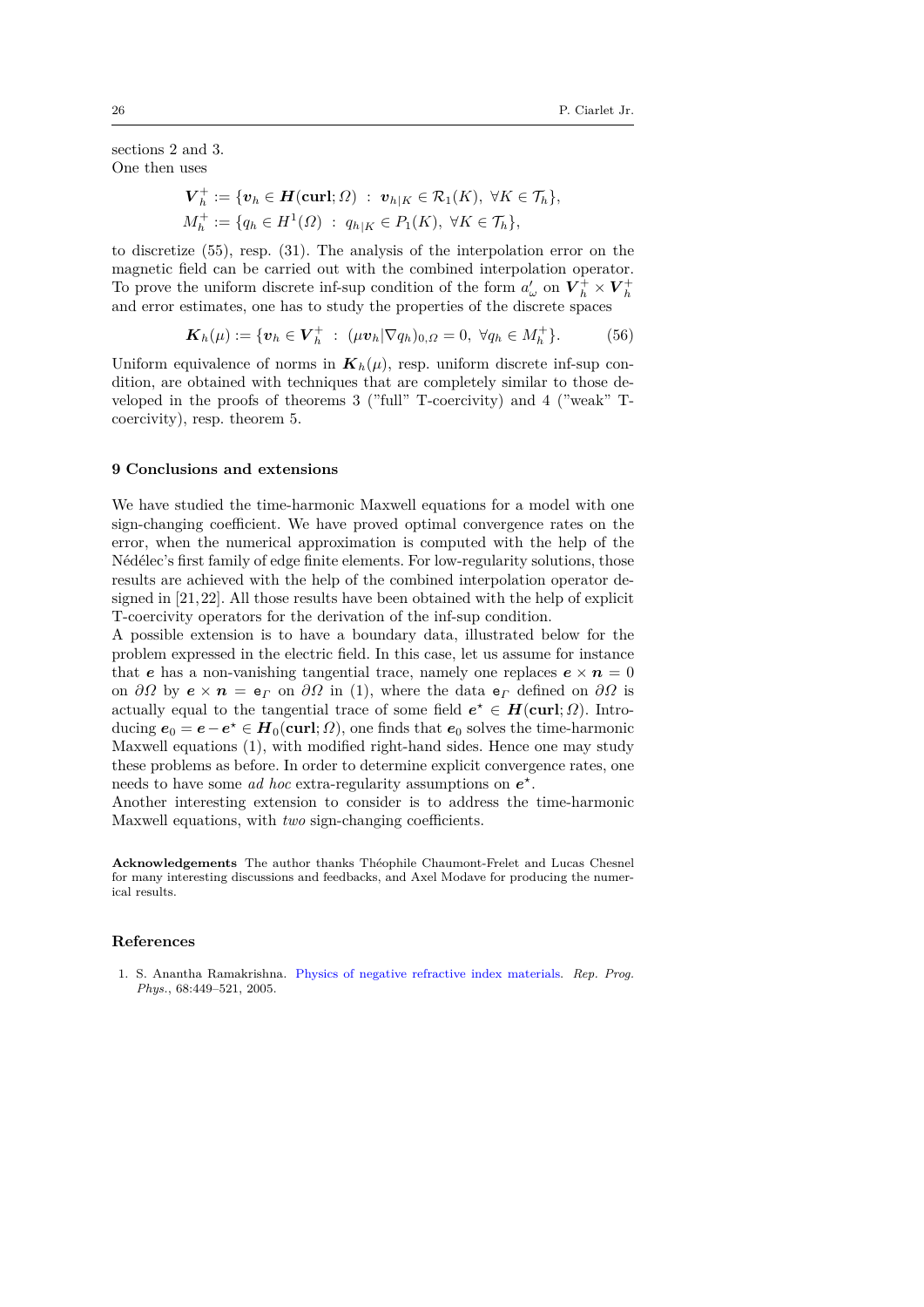- 2. F. Assous, P. Ciarlet Jr., and S. Labrunie. *Mathematical foundations of computational electromagnetism*, volume 198 of *Applied Mathematical Sciences*. Springer, 2018.
- 3. A. Bermudez, P. Gamallo, M. R. Nogueiras, and R. Rodriguez. Approximation of a structural acoustic vibration problem by hexahedral finite elements. *IMA J. Numer. Anal.*, 26:391–421, 2006.
- 4. A. Bermudez, R. Rodriguez, and P. Salgado. Numerical solution of eddy current problems in bounded domains using realistic boundary conditions. *Comput. Methods Appl. Mech. Engrg.*, 194:11–426, 2005.
- 5. D. Boffi, F. Brezzi, and M. Fortin. *Mixed and hybrid finite element methods and applications*. Springer-Verlag, 2013.
- 6. A. Bonito, J.-L. Guermond, and F. Luddens. Regularity of the Maxwell equations in heterogeneous media and Lipschitz domains. *J. Math. Anal. Appl.*, 408:498–512, 2013.
- 7. A.-S. Bonnet-Ben Dhia, C. Carvalho, and P. Ciarlet, Jr. Mesh requirements for the finite element approximation of problems with sign-changing coefficients. *Numer. Math.*, 138:801–838, 2018.
- 8. A.-S. Bonnet-Ben Dhia, L. Chesnel, and P. Ciarlet, Jr. *T*-coercivity for scalar interface problems between dielectrics and metamaterials. *Math. Mod. Num. Anal.*, 46:1363– 1387, 2012.
- 9. A.-S. Bonnet-Ben Dhia, L. Chesnel, and P. Ciarlet, Jr. *T*-coercivity for the Maxwell problem with sign-changing coefficients. *Communications in Partial Differential Equations*, 39:1007–1031, 2014.
- 10. A.-S. Bonnet-Ben Dhia, L. Chesnel, and P. Ciarlet, Jr. Two-dimensional Maxwell's equations with sign-changing coefficients. *Appl. Numer. Math.*, 79:29–41, 2014.
- 11. A.-S. Bonnet-Ben Dhia, L. Chesnel, and X. Claeys. Radiation condition for a nonsmooth interface between a dielectric and a metamaterial. *Math. Model. Meth. App. Sci.*, 23:1629–1662, 2013.
- 12. A.-S. Bonnet-Ben Dhia, P. Ciarlet, Jr., and C.M. Zwölf. Time harmonic wave diffraction problems in materials with sign-shifting coefficients. *J. Comput. Appl. Math.*, 234:1912– 1919, corrigendum p. 2616, 2010.
- 13. A.-S. Bonnet-Ben Dhia, M. Dauge, and K. Ramdani. Spectral analysis and singularities of a non-coercive transmission problem (in French). *C. R. Acad. Sci. Paris, Ser. I*, 328:717–720, 1999.
- 14. C. Carvalho. *Mathematical and numerical study of plasmonic structures with corners*. PhD thesis, Ecole Polytechnique, 2015.
- 15. M. Cassier, P. Joly, and M. Kachanovska. Mathematical models for dispersive electromagnetic waves: an overview. *Comput. Math. Appl.*, 74:2792–2830, 2017.
- 16. L. Chesnel. *Investigation of some transmission problems with sign-changing coefficients. Application to metamaterials (in French)*. PhD thesis, Ecole Polytechnique, 2012.
- 17. L. Chesnel and P. Ciarlet, Jr. Compact imbeddings in electromagnetism with interfaces between classical materials and meta-materials. *SIAM J. Math. Anal.*, 43:2150–2169, 2011.
- 18. L. Chesnel and P. Ciarlet, Jr. *T*-coercivity and continuous Galerkin methods: application to transmission problems with sign changing coefficients. *Numer. Math.*, 124:1–29, 2013.
- 19. P.G. Ciarlet. *The finite element method for elliptic problems*. Classics in Applied Mathematics. SIAM, 2002.
- 20. P. Ciarlet, Jr. *T*-coercivity: Application to the discretization of Helmholtz-like problems. *Computers Math. Applic.*, 64:22–34, 2012.
- 21. P. Ciarlet, Jr. On the approximation of electromagnetic fields by edge finite elements. Part 1: Sharp interpolation results for low-regularity fields. *Computers Math. Applic.*, 71:85–104, 2016.
- 22. P. Ciarlet, Jr. Mathematical and numerical analyses for the div-curl and div-curlcurl problems with a sign-changing coefficient. *HAL preprint*, hal-02567484v1, 2020.
- 23. P. Ciarlet, Jr. On the approximation of electromagnetic fields by edge finite elements. Part 3: Sensitivity to coefficients. *SIAM J. Math. Anal.*, 52:3004–3038, 2020.
- 24. M. Costabel, M. Dauge, and S. Nicaise. Singularities of Maxwell interface problems. *Math. Mod. Num. Anal.*, 33:627–649, 1999.
- 25. M. Dauge and B. Texier. non-coercive transmission problems in polygons (in French). Technical Report 97-27, IRMAR, Rennes 1 University, Rennes, France, 1997.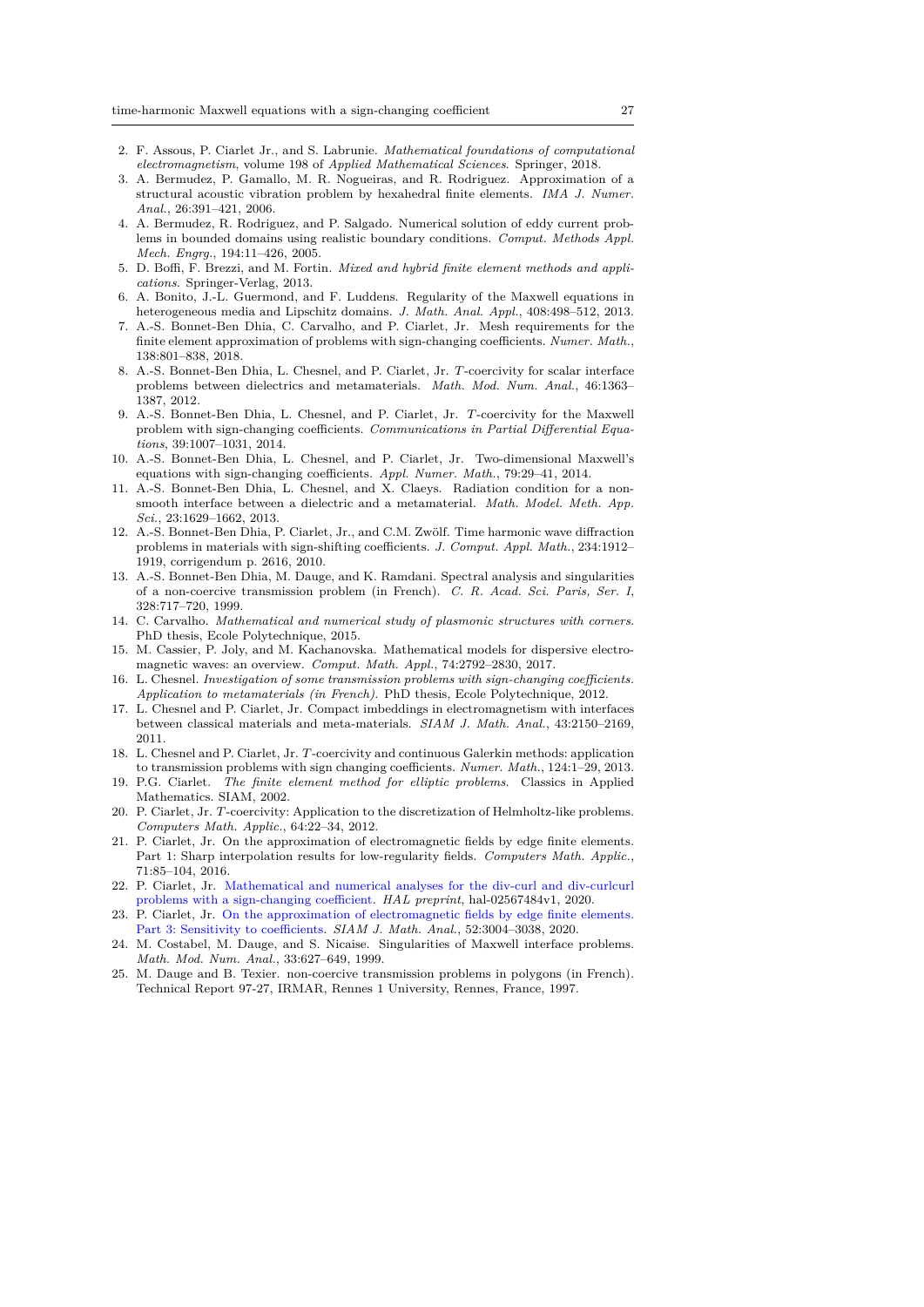- 26. A. Dello Russo and A. Alonso. Finite element approximation of Maxwell eigenproblems on curved Lipschitz polyhedral domains. *Appl. Numer. Math.*, 59:1796–1822, 2009.
- 27. K. Disser, H.-C. Kaiser, and J. Rehberg. Optimal Sobolev regularity for linear secondorder divergence elliptic operators occuring in real-world problems. *SIAM J. Math. Anal.*, 47:1719–1746, 2015.
- 28. P. Dular, C. Geuzaine, F. Henrotte, and W. Legros. A general environment for the treatment of discrete problems and its application to the finite element method. *IEEE Transactions on Magnetics*, 34:3395–3398, 1998.
- 29. J. Elschner, H.-C. Kaiser, J. Rehberg, and G. Schmidt. *W*1*,q* regularity results for elliptic transmission problems on heterogeneous polyhedra. *Math. Models Methods Appl. Sci.*, 17:593–615, 2007.
- 30. A. Ern and J.-L. Guermond. *Theory and practice of finite elements*. Springer Verlag, 2004.
- 31. A. Ern and J.-L. Guermond. Analysis of the edge finite element approximation of the Maxwell equations with low regularity solutions. *Comput. Math. Applic.*, 75:918–932, 2018.
- 32. M. Feistauer and A. Zenišek. Finite element solution of nonlinear elliptic problems. *Numer. Math.*, 50:451–475, 1987.
- 33. P.W. Gross and P.R. Kotiuga. *Electromagnetic theory and computation: a topological approach*. MSRI Publications Series, **48**. Cambridge University Press, 2004.
- 34. M. Halla. On the approximation of dispersive electromagnetic eigenvalue problems in 2D. *Arxiv preprint*, arXiv:2104.09318v1, 2021.
- 35. R. Haller-Dintelmann, H.-C. Kaiser, and J. Rehberg. Direct computation of elliptic singularities across anisotropic, multi-material edges. *J. Math. Sci.*, 172:589–622, 2011.
- 36. R. Hiptmair. Finite elements in computational electromagnetics. *Acta Numerica*, pages 237–339, 2002.
- 37. R. Hiptmair, J. Li, and J. Zou. Convergence analysis of finite element methods for *H*(**curl**; *Ω*)-elliptic interface problems. *Numer. Math.*, 122:557–578, 2012.
- 38. H.-C. Kaiser and J. Rehberg. Optimal elliptic regularity at the crossing of a material interface and a Neumann boundary edge. *J. Math. Sci.*, 169:145–166, 2010.
- 39. J. Li, J.M. Melenk, B. Wohlmuth, and J. Zou. Optimal a priori estimates for higher order finite elements for elliptic interface problems. *Appl. Numer. Math.*, 60:19–37, 2010.
- 40. P. Monk. *Finite element methods for Maxwell's equations*. Oxford University Press, 2003.
- 41. J.-C. Nédélec. Mixed finite elements in  $\mathbb{R}^3$ . *Numer Math.*, 35:315-341, 1980.
- 42. H.-M. Nguyen and S. Sil. Limiting absorption principle and well-posedness for the time-harmonic Maxwell equations with anisotropic sign-changing coefficients. *Commun. Math. Phys.*, 379:145–176, 2020.
- 43. S. Nicaise and A.-M. Sändig. Transmission problems for the Laplace and elasticity operators: regularity and boundary integral formulation. *Math. Model. Methods Appl. Sci.*, 9:855–898, 1999.
- 44. S. Nicaise and J. Venel. A posteriori error estimates for a finite element approximation of transmission problems with sign changing coefficients. *J. Comput. Appl. Math.*, 235:4272–4282, 2011.
- 45. P.-A. Raviart and J.-M. Thomas. A mixed finite element method for second order elliptic problems. In *Mathematical aspects of finite element methods*, volume 606 of *Lecture Notes in Mathematics*, pages 292–315. Springer, 1977.
- 46. D.R. Smith, J.B. Pendry, and M.C.K. Wiltshire. Metamaterials and negative refractive index. *Science*, 305:788–792, 2004.

#### **A Practical T-coercivity for the companion scalar problem**

#### A.1 Explicit T-coercivity operators

In practice, how to realize *explicitly* the T-coercivity for a well-posed companion scalar problem (5) in the interface case? The concept was originally introduced in [12] (see Theorem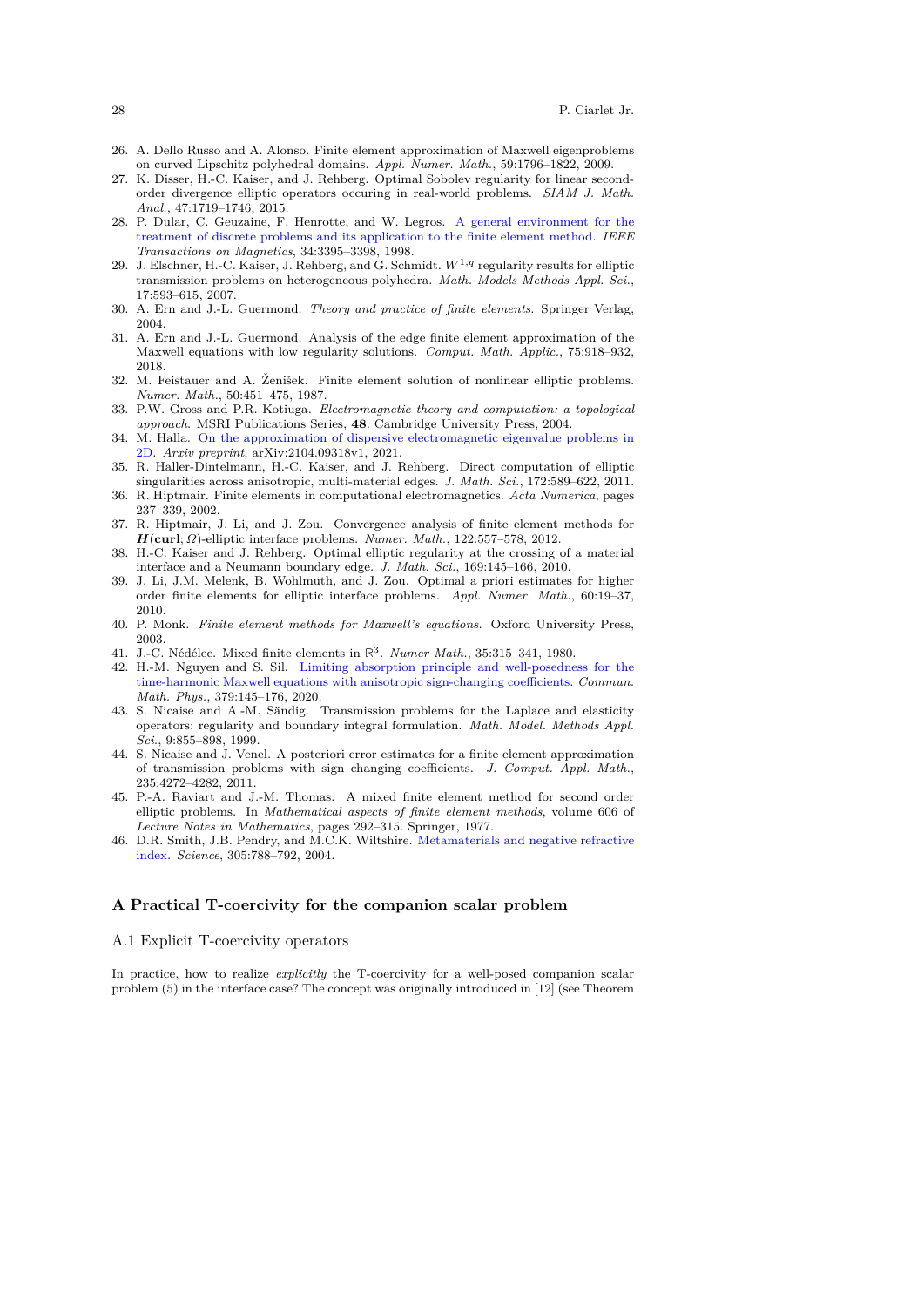2.1).

We provide a list *à la Prévert* to describe a number of situations where explicit T-coercivity operators are available, taking into account the geometry of the domain *Ω*, and the shape of the interface induced by the partition  $\mathcal{P} = (\Omega_p)_{p=+,-}$ . In some cases the results are known for domains in  $\mathbb{R}^2$  (we use the notations  $\Omega_2$ , resp.  $(\Omega_{2p})_{p=+,-}$ ). We rely on Refs. [44,8,16,  $18,9,14,7]\rm$  for the precise results:

- **–** the geometry is symmetric with respect to the interface, cf. §5.1 in [44] or §3.1 in [8] ; this implies that the interface is a subset of a hyperplane ;
- **–** the geometry is tubular with respect to the interface, with a smooth interface, cf. §3.4 in  $[8]$
- $-$  the domain  $Ω_2$  is a disk or an angular sector in  $\mathbb{R}^2$ , and  $Ω_{2+}$  and  $Ω_{2-}$  are angular subsectors, cf. §3.2 in [8], or the domain *Ω*<sup>2</sup> is the union of self-replicating triangles in  $\mathbb{R}^2$ , and  $\Omega_{2+}$  and  $\Omega_{2-}$  are union of contiguous triangles, cf. §3 in [7]; this implies that the interface has exactly one corner inside *Ω*2. This can be generalized to a geometry in  $\mathbb{R}^3$ , by taking  $\Omega := \Omega_2 \times (a, b)$ , resp.  $\Omega_{\pm} := \Omega_{2\pm} \times (a, b)$ , cf. §7.2 in [9], for some  $a < b$ ; this implies that the interface has exactly one edge, and no vertex, inside *Ω*.
- **–** *Ω* is the cube (−*a, a*) 3 , *Ω*<sup>+</sup> or *Ω*<sup>−</sup> is the sub-cube (0*, a*) 3 , cf. §7.3 in [9], for some *a >* 0 ; or §5.2 in [44] for the same setting in a square domain  $\Omega_2$  in  $\mathbb{R}^2$ .

Then one can build explicitly an operator  $T_0$  that fulfills (11). We say that there is a "full" T-coercivity operator  $T_0$  available. In all of the above, the operator  $T_0$  is derived from elementary geometrical transforms, such as symmetries, rotations and angle dilation. Except for the latter, all those transforms can be used after discretization, provided the underlying discrete geometrical structures (in our case, the meshes, see section 4) are *conforming* with respect to the transforms.

One can check that, thanks to the generic definition of the operators  $T_0$  that is used (cf. p. 1915 in [12] or p. 4274 in [44]), in all instances, one has  $(T_0)^2 = \mathbb{I}_{H_0^1(\Omega)}$ .

On the other hand, in many other configurations, and even though the scalar problem (5) is well-posed, only a "weak" T-coercivity operator *T*, defined in the following sense (see Lemma 2 in [7]), can be built explicitly:

$$
\begin{cases} \exists \alpha, \beta > 0, \ \exists T \in \mathcal{L}(H_0^1(\Omega)) \ \text{bijective}, \\ \forall q \in H_0^1(\Omega), \ (\varepsilon \nabla q |\nabla (Tq))_{0,\Omega} \ge \alpha \, ||\nabla q||_{0,\Omega}^2 - \beta \, ||q||_{0,\Omega}^2. \end{cases} \tag{57}
$$

The main idea (see §4.3 in [8]) to build those operators is to use localization arguments. For that, the mathematical tool of choice is an *ad hoc* partition of unity function. First, one can focus on a neighborhood of the interface. Second, one separates corners and edges (in **R** 2 ), or one splits a smooth interface, etc., into elementary blocks that fit locally the situations described above. We provide another list *à la Prévert* in which such a "weak" T-coercivity operator *T* can be built. The geometry of the domain *Ω*, and the partition  $\mathcal{P} = (\Omega_p)_{p=+,-}$ are such that:

- **–** the geometry is locally symmetric with respect to the interface, cf. §4 in [18] or §7.4 in  $[9]$ ;
- **–** the interface is smooth, cf. §2.B.1 in [14].
- **–** the partition of the domain *Ω*<sup>2</sup> is such that the interface separating *Ω*2+ and *Ω*2<sup>−</sup> is polygonal, cf. §4 in [7]; this can be generalized to a geometry in  $\mathbb{R}^3$ , by taking  $\Omega$  :=  $\Omega_2 \times (a, b)$ , resp.  $\Omega_{\pm} := \Omega_{2\pm} \times (a, b)$ , for some  $a < b$ ; in principle, in  $\mathbb{R}^3$ , it could be generalized to a polyhedral interface.

Again in all instances above, one has  $T^2 = \mathbb{I}_{H_0^1(\Omega)}$ , see Lemma 2 in [7].

*Remark 5* Notice that (57) also fits the original concept of T-coercivity, cf. §2 in [12].

#### A.2 Discrete T-coercivity for the companion scalar problem

We assume below that the companion scalar problem (5) is well-posed. With the help of "full" or "weak" T-coercivity operators for this problem, one may define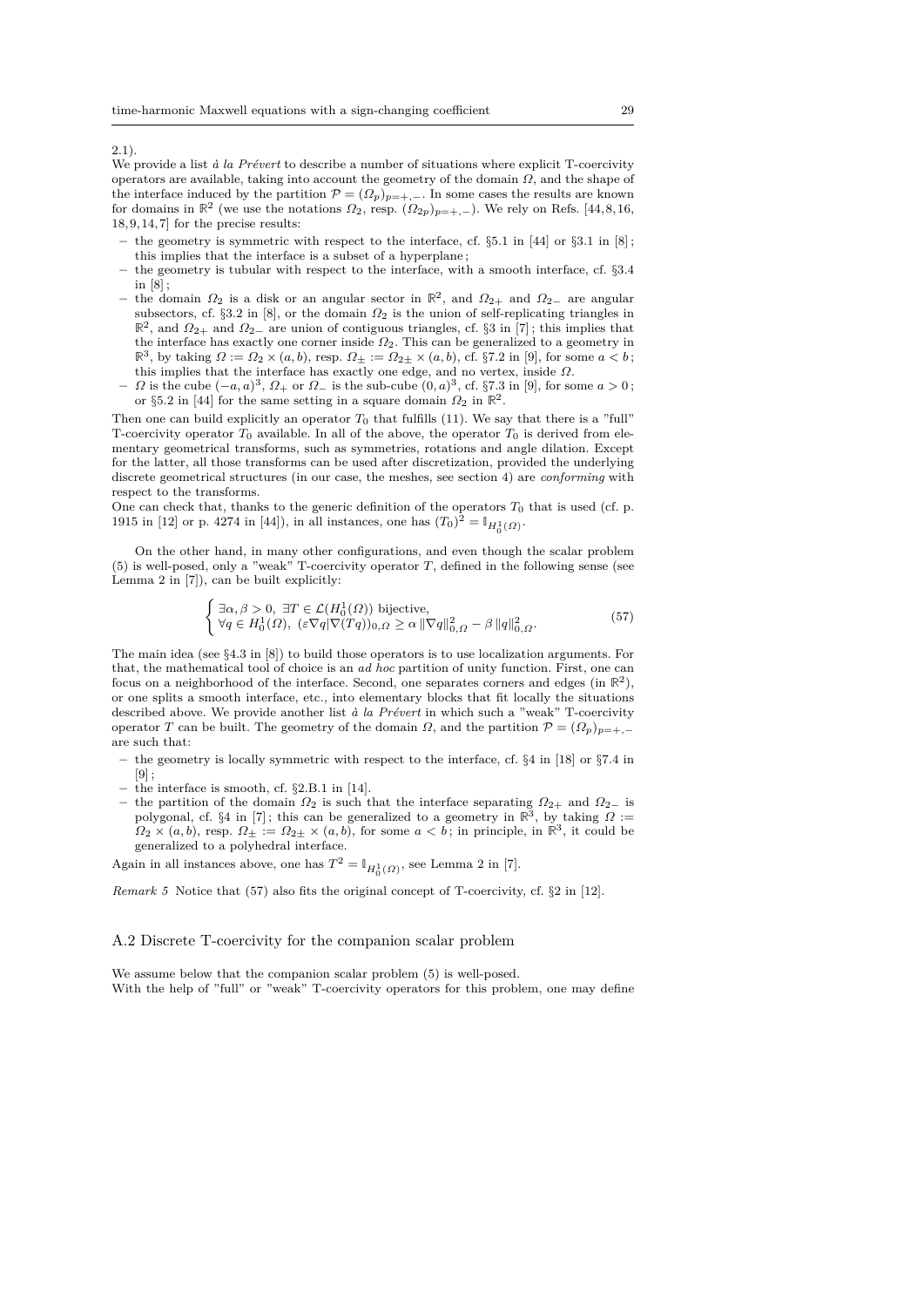discrete T-coercivity operators that help prove well-posedness of the discrete scalar problems (23). As a matter of fact, this is made possible thanks to the use, in the definition of the exact operators  $T_0$  ("full" T-coercivity operator) and  $T$  ("weak" T-coercivity operator), of elementary geometrical transforms, such as symmetries and rotations. This happens when the interface is part of a hyperplane, polygonal (in **R** 2 ) or polyhedral (in **R** 3 ). Also, one needs to interpolate the partition of unity function for the "weak" T-coercivity operator. Then, one can implement the discrete operators: this amounts to using (locally for the "weak" T-coercivity operator) T-conform meshes. Namely, the mesh is first built in *Ω*−, and then mapped to  $\Omega_+$  via the same geometrical transforms as the ones that were chosen to design *T*<sup>0</sup> or *T*, in order to define the mesh there. Or the other way around, from *Ω*<sup>+</sup> to *Ω*−. For the "weak" T-coercivity operator, the process is localized to a neighborhood of the interface. We refer to [18,7] for details.

Consequently, when one has at hand a "full" T-coercivity operator *T*0, it can also be used to establish the uniform discrete T-coercivity of the discrete scalar problems (23). Namely, *T*<sup>0</sup> is such that

$$
\begin{cases} \forall h, & T_0[M_h] \subset M_h, \text{ and} \\ \exists \alpha'_0 > 0, \ \forall h, \ \forall q_h \in M_h, \ (\varepsilon \nabla q_h |\nabla (T_0 q_h))_{0,\Omega} \ge \alpha'_0 \, ||\nabla q_h||^2_{0,\Omega}. \end{cases} \tag{58}
$$

As a first consequence of (58), we note that since  $(T_0)^2 = \mathbb{I}_{H_0^1(\Omega)}$ , one has actually  $T_0[M_h] =$  $M_h$  for all *h*. Another by-product of (58) is that  $(q_h, q'_h) \mapsto (\varepsilon \nabla q_h | \nabla q'_h)_{0,\Omega}$  fulfills a *uniform discrete inf-sup condition*, ie.

$$
\exists \underline{\gamma}_0 > 0, \ \forall h, \ \forall q_h \in M_h, \quad \sup_{q'_h \in M_h \setminus \{0\}} \frac{|(\varepsilon \nabla q_h | \nabla q'_h)_{0,\Omega}|}{\|q'_h\|_{H_0^1(\Omega)}} \ge \underline{\gamma}_0 \, \|q_h\|_{H_0^1(\Omega)}.
$$
 (59)

So, the discrete scalar problems (23) are well-posed, and the classical error estimate holds:  $||s - s_h||_{H_0^1(\Omega)}$   $\lesssim$  inf<sub>*q<sub>h</sub>*∈*M<sub>h</sub>*</sub>  $||s - q_h||_{H_0^1(\Omega)}$ . See Theorem 2 in [18] for details.

On the other hand, when one has at hand a "weak" T-coercivity operator *T*, because of the presence of the partition of unity function, one builds "weak" discrete T-coercivity operators (see Lemma 3 in [7]), that is discrete operators  $(T_h)_h$  such that

$$
\exists C, \mathbf{h}_0 > 0, \ \forall h \leq \mathbf{h}_0, \ \exists T_h \in \mathcal{L}(M_h), \quad \sup_{q \in M_h \setminus \{0\}} \frac{\|\nabla (T - T_h)q_h\|_{0,\Omega}}{\|\nabla q_h\|_{0,\Omega}} \leq C h.
$$

Obviously,  $\sup_h ||T_h||_{\mathcal{L}(M_h)} < \infty$ . We call this situation the "weak" T-coercivity framework.<br>It follows that one has a "weak" discrete T-coercivity property (pp. 820-821 in [7]):

$$
\exists \underline{\alpha}, \underline{\beta}, \mathbf{h}_0 > 0, \ \forall h \le \mathbf{h}_0, \quad \forall q_h \in M_h, \ (\varepsilon \nabla q_h |\nabla (T_h q_h))_{0,\Omega} \ge \underline{\alpha} \, \|\nabla q_h\|_{0,\Omega}^2 - \underline{\beta} \, \|q_h\|_{0,\Omega}^2. \tag{60}
$$

Then, thanks to Proposition 3 in  $[18]$  where one argues by contradiction<sup>3</sup>, one can prove that  $(q_h, q'_h) \mapsto (\varepsilon \nabla q_h | \nabla q'_h)_{0,\Omega}$  fulfills a *uniform discrete inf-sup condition, for h small enough*, ie.

$$
\exists \underline{\gamma}_0, \mathbf{h}_0 > 0, \ \forall h \le \mathbf{h}_0, \ \forall q_h \in M_h, \quad \sup_{q'_h \in M_h \backslash \{0\}} \frac{|(\varepsilon \nabla q_h | \nabla q'_h)_{0,\Omega}|}{\|q'_h\|_{H_0^1(\Omega)}} \ge \underline{\gamma}_0 \, \|q_h\|_{H_0^1(\Omega)}. \tag{61}
$$

So, one can derive results for the discrete scalar problems (23) that are similar to those that where obtained when a "full" T-coercivity operator was available, *now for h small enough*, that is when  $h \leq h_0$ .

Finally, when the interface is smooth, the same guidelines apply, see  $\S 2.B.1$  in [14]. In this case, one needs to have at hand some curvilinear finite elements, such as isoparametric

<sup>3</sup> In theorem 5 in section 6, we proceed similarly to derive a uniform discrete inf-sup condition for the form  $a_\omega$ . A proof is given there. Note that because we argue by contradiction, bounds are not explicit anymore.